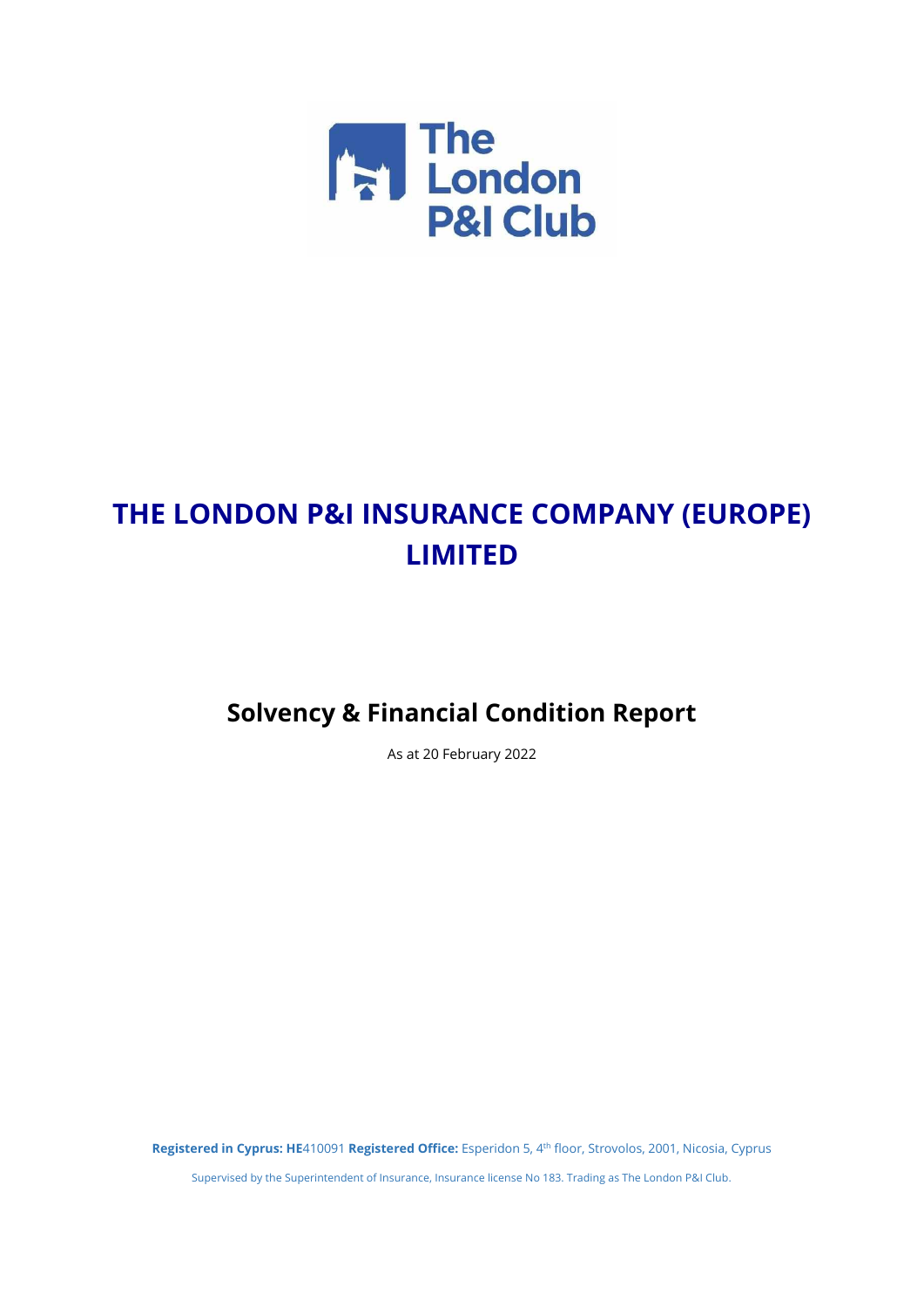## Contents

| $\mathbf{1}$   |      |  |
|----------------|------|--|
|                | 1.1  |  |
|                | 1.2  |  |
|                | 1.3  |  |
|                | 1.4  |  |
|                | 1.5  |  |
| $\overline{2}$ |      |  |
|                | 2.1  |  |
|                | 2.2  |  |
|                | 2.3  |  |
|                | 2.4  |  |
|                | 2.5  |  |
|                | 2.6  |  |
|                | 2.7  |  |
|                | 2.8  |  |
|                | 2.9  |  |
|                | 2.10 |  |
| 3              |      |  |
|                | 3.1  |  |
|                | 3.2  |  |
|                | 3.3  |  |
|                | 3.4  |  |
|                | 3.5  |  |
|                | 3.6  |  |
|                | 3.7  |  |
| $\overline{4}$ |      |  |
|                | 4.1  |  |
|                | 4.2  |  |
|                | 4.3  |  |
| 5              |      |  |
|                | 5.1  |  |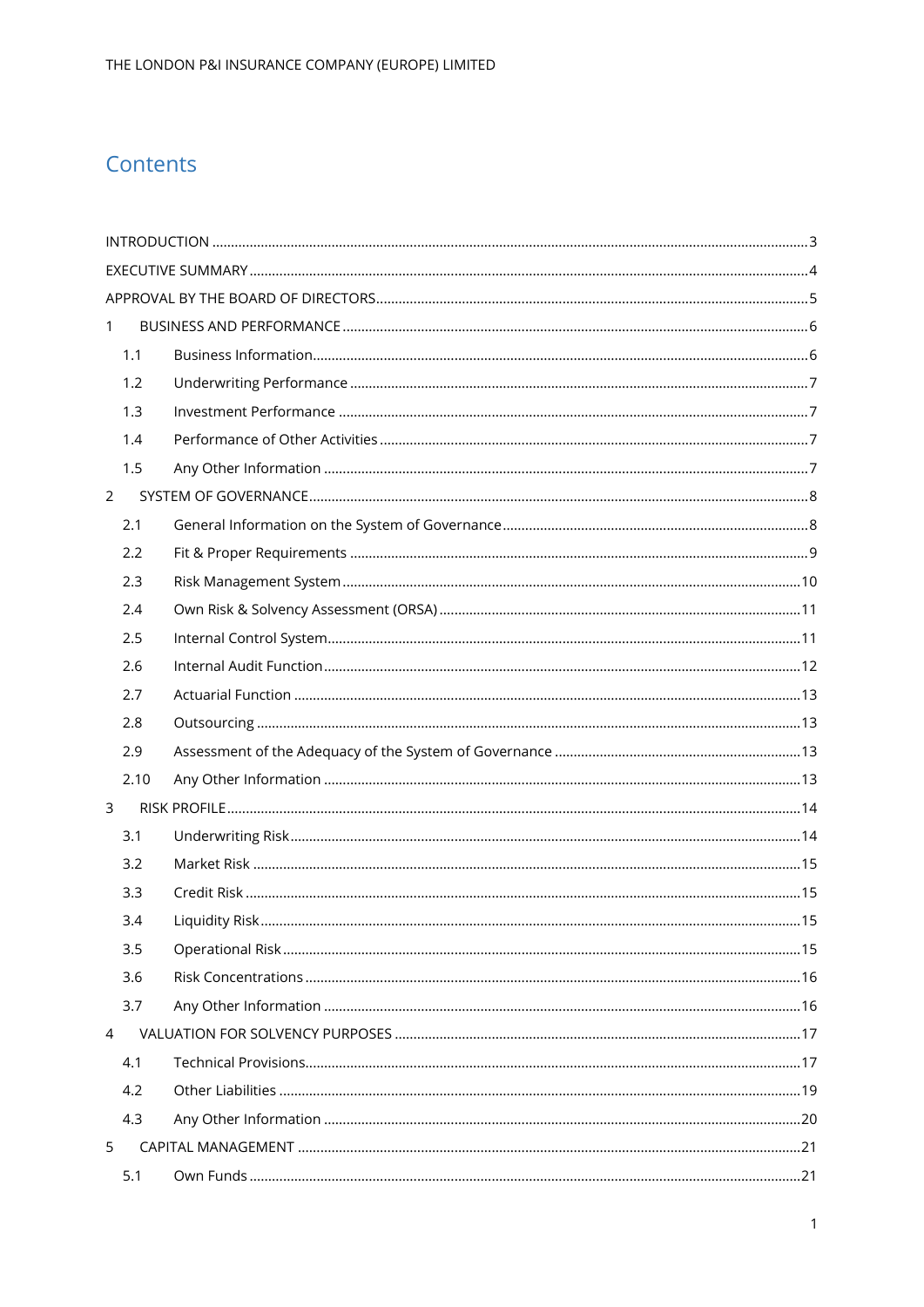| 5.2  |  |
|------|--|
| 5.3  |  |
| -5.4 |  |

Appendix 1: Quantitative Reporting Templates (QRTs)

Independent Auditor's report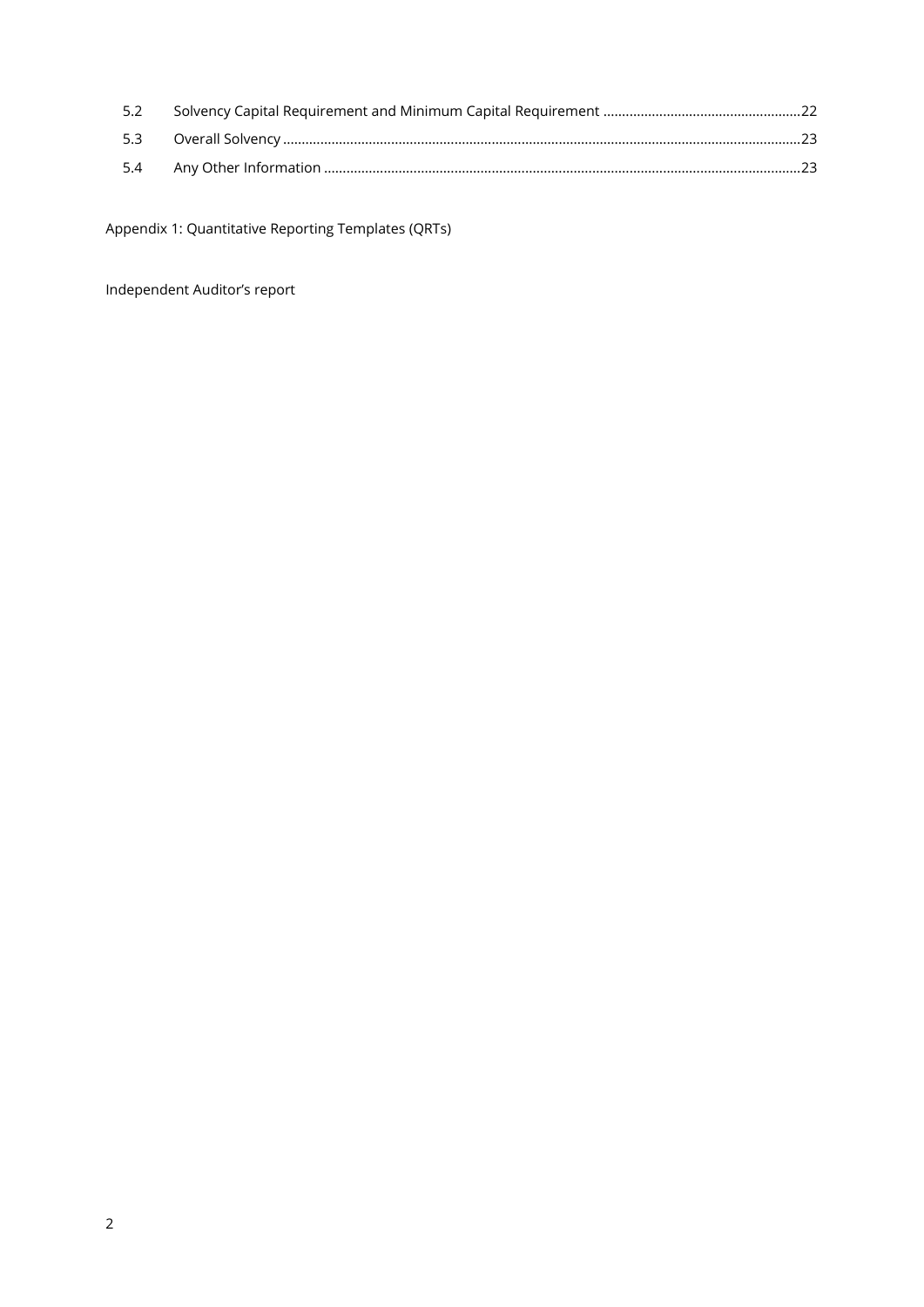## <span id="page-3-0"></span>INTRODUCTION

The Solvency and Financial Condition Report ("SFCR" or "Report") for The London P&I Insurance Company (Europe) Limited ("the Company") is prepared as at 20 February 2022 in accordance with the requirements of Directive 2009/138/EC and Delegated Regulation (EU) 2015/35.

The SFCR provides the general public with an overview of the company's solvency and financial condition covering business performance, its systems of governance, adequacy of its risk profile and a description of its capital management.

The Company's core business is the provision of Protection & Indemnity ("P&I") insurance on a mutual and fixed premium basis for ship-owners, operators and charterers. It also provides Freight, Demurrage & Defence ("FD&D") insurance. It is an affiliate member of the 13 strong International Group of P&I Clubs ("IG") which between them provide P&I cover on a mutual basis for approximately 90% of the world's ocean-going tonnage. More information on the IG can be found a[t www.igpandi.org.](http://www.igpandi.org/)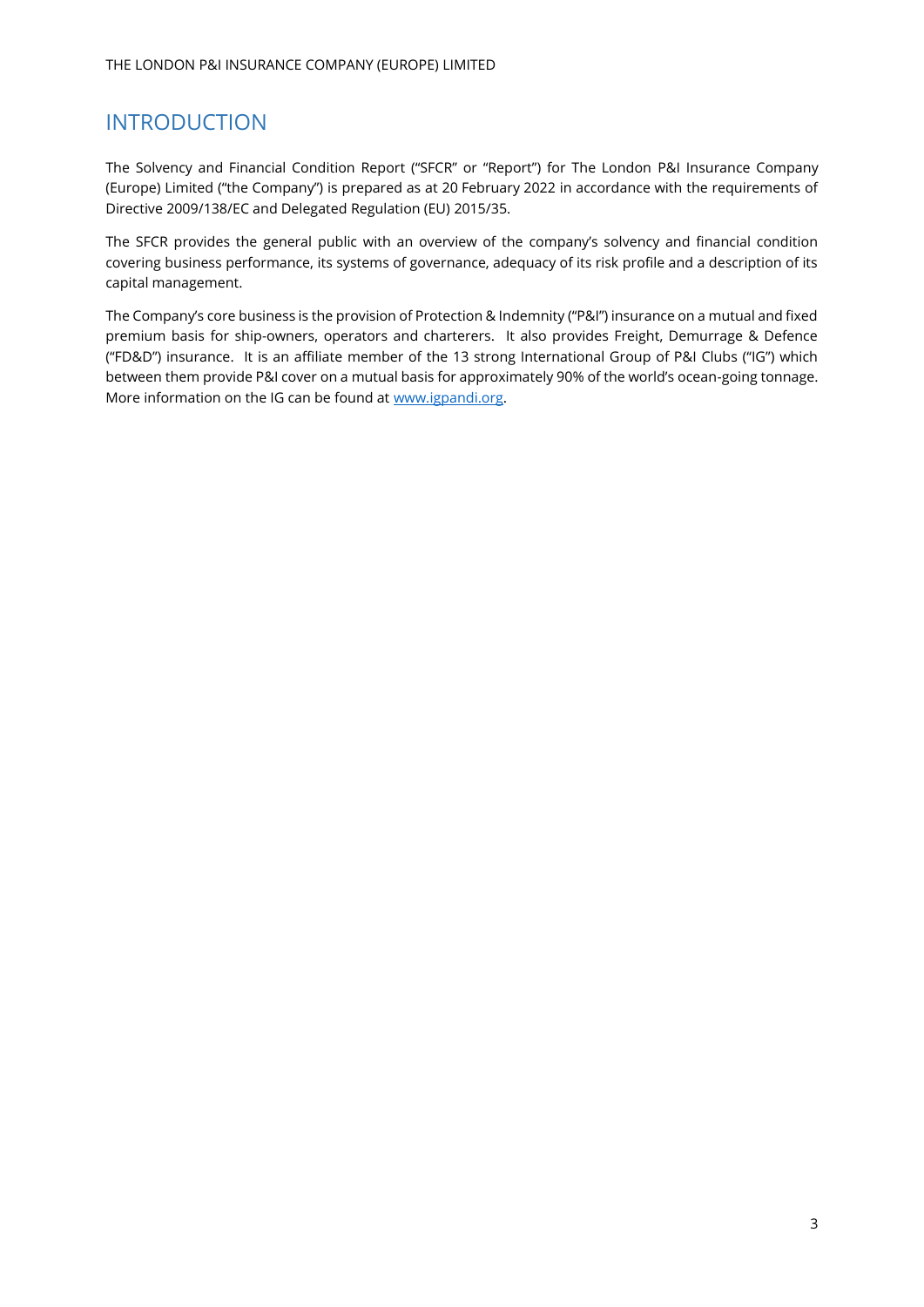## <span id="page-4-0"></span>EXECUTIVE SUMMARY

On an IFRS reporting basis the Company's net earned premium income for the year ended 20<sup>th</sup> of February 2022 was US\$2.1m (2021: US\$1.1k). The prior year comparative is significantly lower as the Company only commenced underwriting on 1 January 2021. The Company's investable assets for the year under review were held in cash at bank. The Company's operating result for the year after tax was a loss of US\$812.7k (2021: after tax loss of US\$123.2k). Free reserves at 20 February 2022 stood at US\$19,064k(2021:US\$19,876.8k).

The Company is a wholly owned subsidiary of The London Steam-Ship Owners' Mutual Insurance Association Limited ("LSSO" or "the Association" or "the Club") which is directed by and run for the benefit of its mutual Members. The Systems of Governance section of this Report sets out the arrangements in place by which the Company's Board, assisted by a number of Committees, directs its affairs. The Board is currently comprised of three independent non-executive directors, one non-executive director, and two executive directors drawn from the Company's independent management company, A. Bilbrough & Co (Europe) Ltd.

The standard formula derived SCR and MCR for the Company as at 20 February 2022 stood at US\$7,464k (2021:US\$6,019k) and US\$\$4,308k (2021:US\$4,328k) respectively.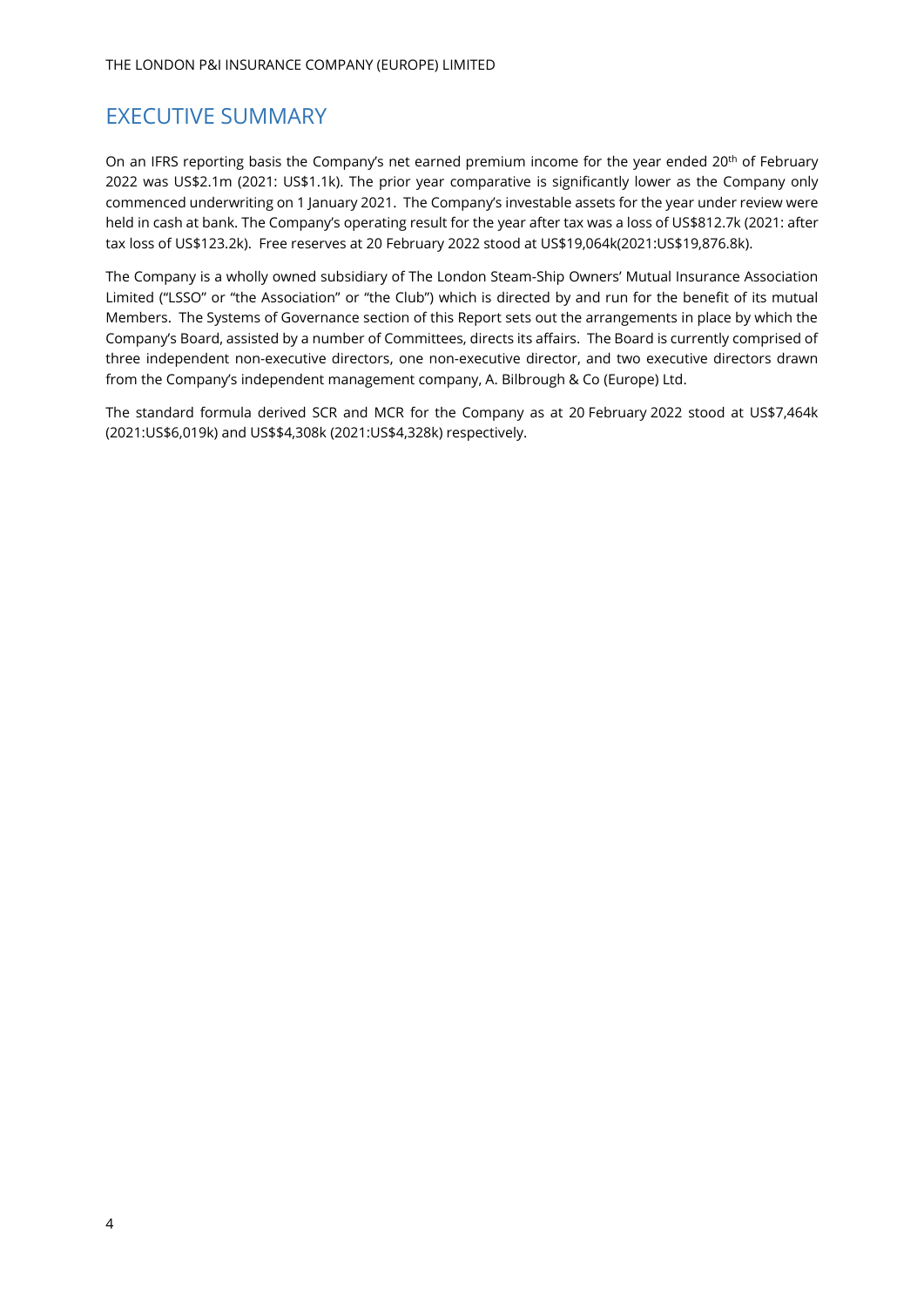## <span id="page-5-0"></span>APPROVAL BY THE BOARD OF DIRECTORS

We acknowledge our responsibility for preparing the Company's SFCR in all material respects in accordance with the legislation of the Republic of Cyprus ("the Rules") and the Solvency II Regulations.

We are satisfied that:

- a) throughout the financial year in question, the Company has complied in all material respects with the requirements of the Rules and Solvency II Regulations as applicable to the Company; and
- b) it is reasonable to believe that, at the date of the publication of this SFCR, the Company has continued so to comply, and will continue so to comply in the future.

For and on behalf of the Board

Nicos Syrimis **Costas Kozakis** Costas Kozakis Director, Chairman of the Board of Directors Director, CFO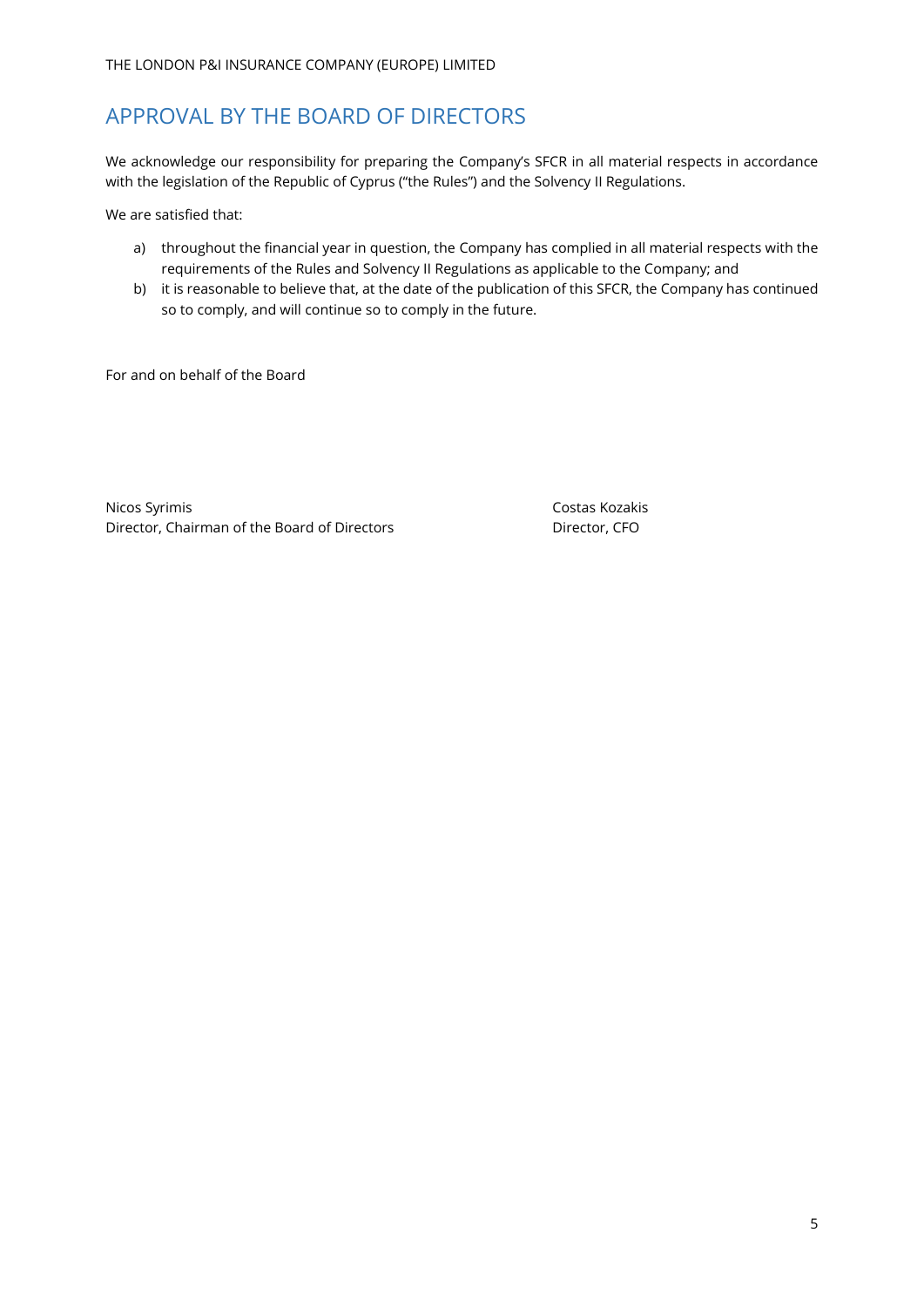## <span id="page-6-0"></span>1 BUSINESS AND PERFORMANCE

## <span id="page-6-1"></span>1.1 Business Information

### 1.1.1 Legal & Operating Structure

The Company is private company limited by shares. It was incorporated in Cyprus on 12 June 2020 with registration number HE410091 and its registered address is at Esperidon 5, Floor 4, Strovolos, 2001, Nicosia, Cyprus. The Company is a wholly owned subsidiary of The London Steam-Ship Owners' Mutual Insurance Association Limited ("LSSO"). The Company, together with its parent entity and its parent's other subsidiaries form The London P&I Club (the "Club" or "Group").

LSSO is a private company limited by guarantee without share capital. It was incorporated in England & Wales in 1876 (Company number 10341) and its registered office address is 50 Leman Street, London E1 8HQ.

LSSO has two other wholly owned trading subsidiaries as follows:

- The London Steam-Ship Owners' Mutual Insurance Association (Bermuda) Limited ("LSSO Bermuda"); and
- Hydra Insurance Company Limited ("Hydra") London Cell ("Hydra London Cell").



### 1.1.2 Supervisory Authority

The Company is regulated in the Republic of Cyprus by the Superintendent of Insurance ("SI") whose contact address is P.O. Box 23364, 1682 Nicosia.

### 1.1.3 External Auditor

The Company's external auditor is Deloitte Limited, 24 Spyrou Kyprianou Avenue, CY-1075 Nicosia, Cyprus.

#### 1.1.4 Material lines of business

The Company's material lines of business are as follows:

- P&I insurance on a mutual and fixed premium basis for ship-owners, operators and charterers; and
- FD&D insurance on a mutual and fixed premium basis for ship-owners, operators and charterers.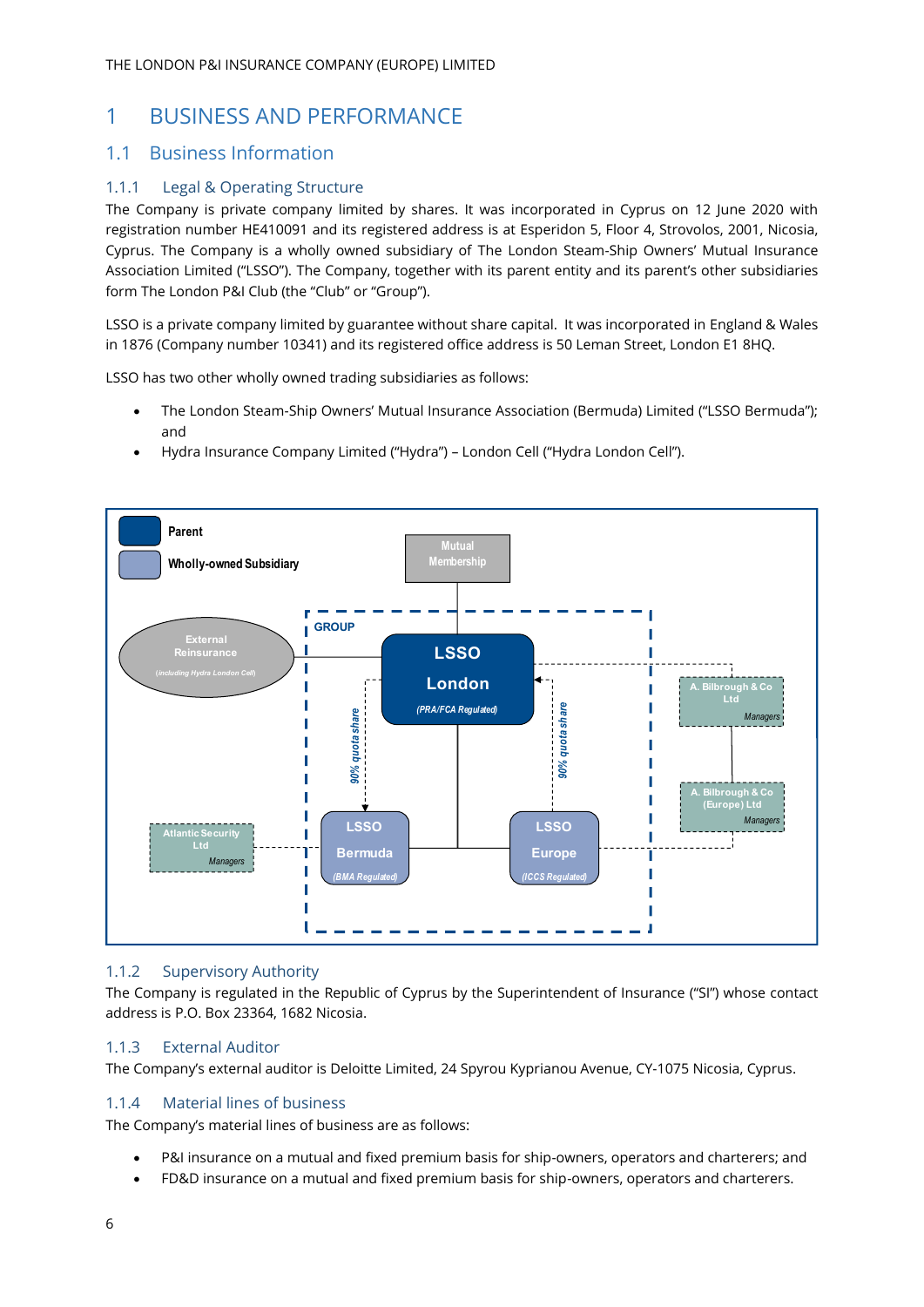## <span id="page-7-0"></span>1.2 Underwriting Performance

The Company commenced underwriting on 1 January 2021 following the United Kingdom's withdrawal from the EU. As the majority of the EEA business previously underwritten by the parent entity has a renewal date on 20 February, the Company's business volumes for the comparative reporting period of 2020/21 were minimal.

Underwriting performance for all business written, is presented below as shown in the Company's IFRS financial statements for the year ended 20 February 2022:

|                         | 2021/22         | 2020/21         |
|-------------------------|-----------------|-----------------|
|                         | <b>US\$'000</b> | <b>US\$'000</b> |
| Net earned premiums     | 2,063           | 1.1             |
| Net incurred claims     | (1,333)         | (0.5)           |
| Net operating expenses  | 1.543           | (123.8)         |
| <b>Technical result</b> | (813)           | (123.2)         |

The Company's technical result for the financial year under review was a deficit of US\$813k (2021:US\$123.2k) and a combined ratio of 139.7%. For the comparative period, only a very small number of policies were written in the period 1 January to 20 February 2021 and as such the most material item contributing to the technical result was the initial costs associated with setting up the Company.

## <span id="page-7-1"></span>1.3 Investment Performance

The Company has a prudent investment policy in order to maintain its financial security and stability. For the year ended 20 February 2022, the Company's assets have been held as cash at bank.

## <span id="page-7-2"></span>1.4 Performance of Other Activities

The Company had no other material income and expenses over the reporting period.

## <span id="page-7-3"></span>1.5 Any Other Information

There is no other material information to report regarding the Company's business and performance.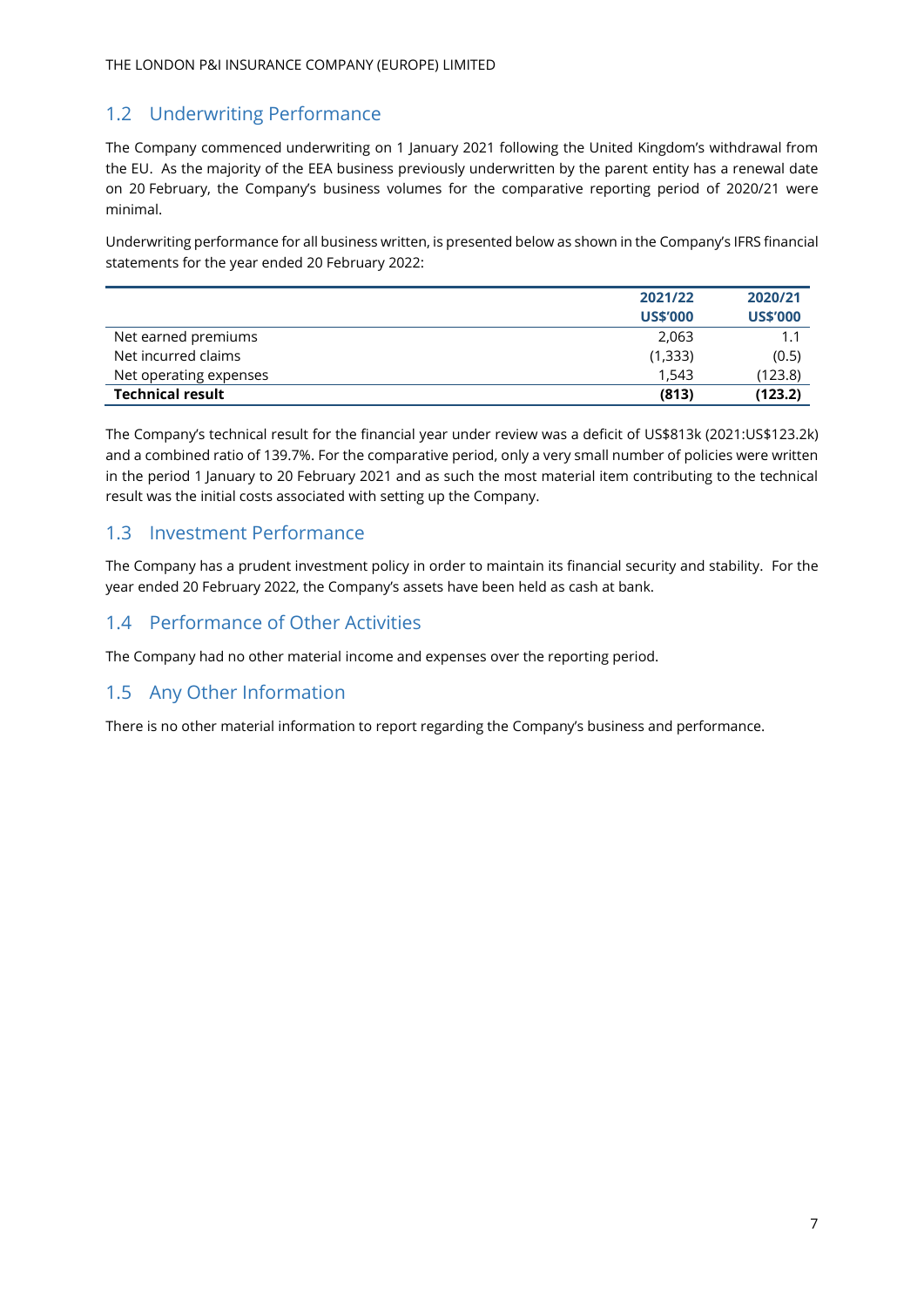## <span id="page-8-0"></span>2 SYSTEM OF GOVERNANCE

## <span id="page-8-1"></span>2.1 General Information on the System of Governance

### 2.1.1 Corporate Governance Structure

The System of Governance for the Company and its Key Functions are illustrated in Figure 2.1.1, The London P&I Insurance Company (Europe) Limited's System of Governance.



**Figure 2.1.1 The London P&I Insurance Company (Europe) Limited's System of Governance**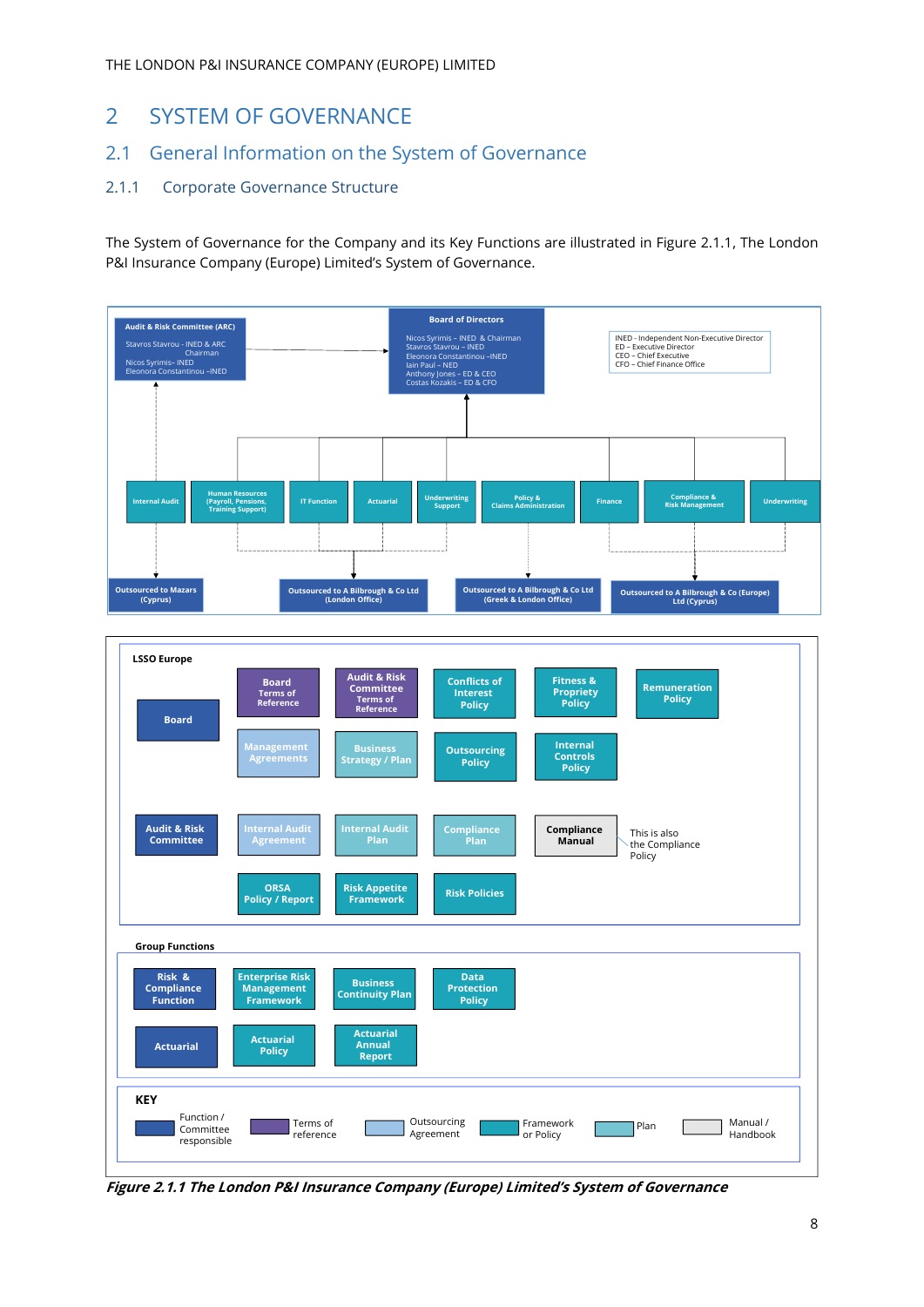### Board

The Board has overall responsibility for the direction of the Company and its duties and responsibilities are extensive, including but not limited to:

- Determining the corporate governance and structure of the Company;
- Calling annual general meetings and other general meetings in accordance with the Articles;
- Reviewing, proposing and seeking approval for changes to the Articles;
- Appointing and removing members of the Board in accordance with the Articles;
- Appointing the Managers, the auditors, advisers and any other material service provider and determining their remuneration and scope of services to be provided to the Company;
- Determining the remuneration of the Board;
- Directing and monitoring the operation of the Company in accordance with the Articles and Rules;
- Setting the strategic direction of the Company, including determining the Company's investment, underwriting and marketing strategies, business model and plan;
- Setting the risk appetite for the Company and considering and approving the risk policies of the Company;
- Monitoring and reviewing the overall financial, claims, operational and investment performance of the Company;
- Ensuring and overseeing the Company's compliance with all applicable legal, regulatory and capital requirements and implementing all adequate systems and controls to ensure that such requirements are met; and
- Approving all regulatory returns.

#### Audit & Risk Committee

The primary purpose of this Committee is to assist the Board in monitoring and reviewing in detail:-

- the annual financial statements and regulatory returns of the Company, its risk management systems and dealing with matters arising,
- making recommendations to the Board and, where authorised by the Board, instructing the Managers to take action in relation to matters such as
	- the integrity of the management accounts and annual financial statements,
	- the effectiveness of the Company's risk management system and internal controls, including financial, operational, compliance and capital management,
	- the effectiveness of all audit activities, including selection of the Company's statutory and internal auditors, and
	- the production of the Company's Own Risk & Solvency Assessment (ORSA) for the consideration of the Board.

## <span id="page-9-0"></span>2.2 Fit & Proper Requirements

The competency requirements and qualifications of the Directors and key function holders are those identified as appropriate for each individual role and any specialisms applicable. For the Executive Directors and key function-holders, competencies considered are:

- 
- Market Knowledge Corporate Governance
- 
- Financial Analysis Insurance Regulation
- Customer Experience Underwriting & Claims
	-

The Company has implemented a Fit & Proper Policy and processes to ensure individuals acting for it are both fit and proper. On appointment all Directors and key function-holders are subject to due diligence enquiries to ensure that they are honest, of good repute, have integrity, and are financially sound. The fit and proper assessments are repeated annually. Where a key function is outsourced, the Company ensures the outsourcing firm has procedures in place for ensuring those carrying out the function are fit and proper.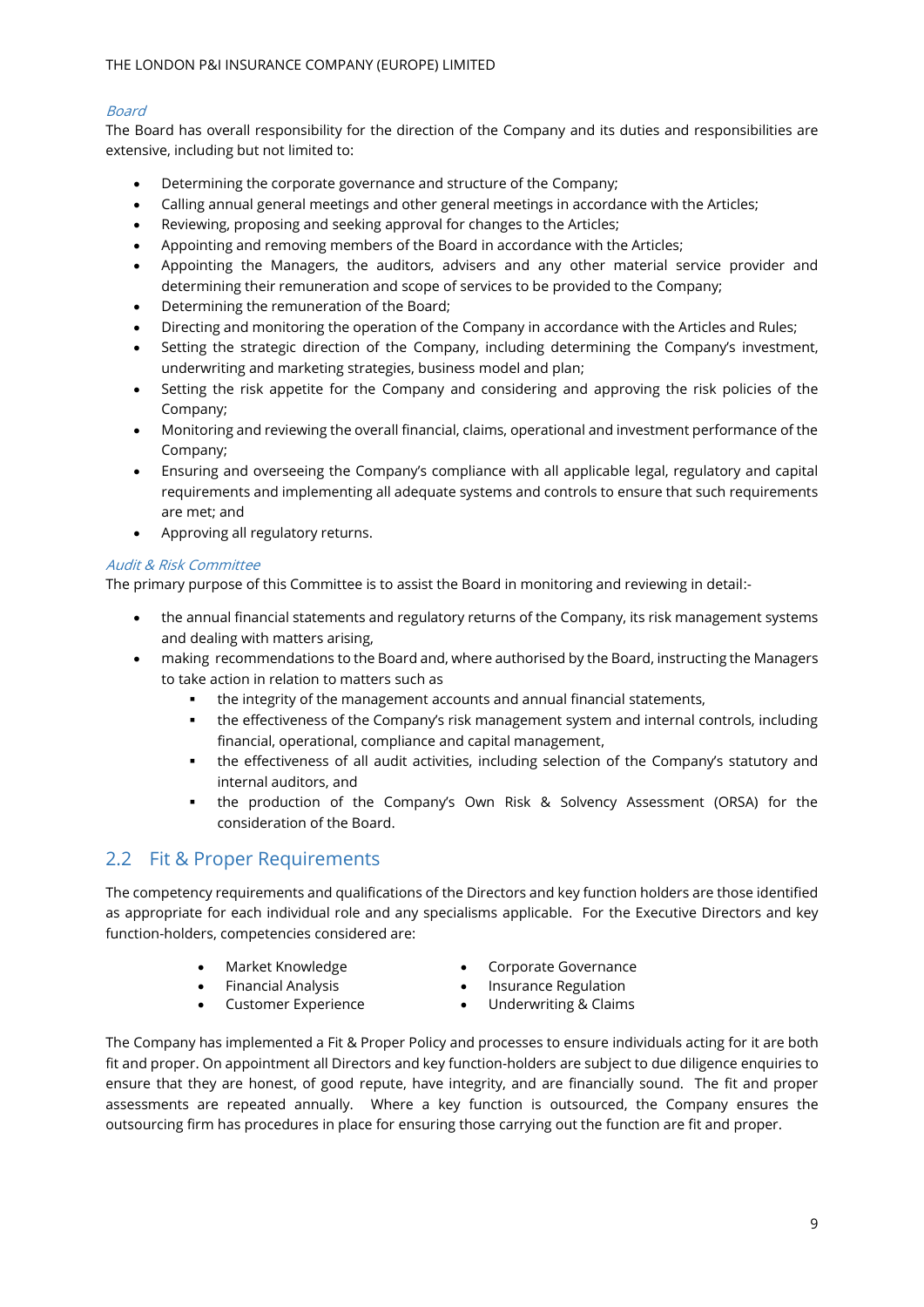## <span id="page-10-0"></span>2.3 Risk Management System

The risk management system of the Company is set at the group level in the Club's Enterprise Risk Management Framework ("ERMF") which describes the risk management system in place and cross refers to the extensive library of risk documentation, processes and procedures which combine to ensure the Company is able to effectively identify, measure, monitor and report the risks to which it is exposed.

A chart taken from the Company's ERMF, which describes in graphical format the Business Objectives, Risk Strategy & Objectives and Risk Processes, and how they knit together and are integrated into the Company's organisational structure, is included below:



The Company's Risk Policies and its Risk Appetite Framework ("RAF") are aligned with those of its parent.

As presented in the chart above, the Company has a range of risk processes in place to ensure it is able to effectively identify, measure, manage, monitor and report on the risks to which it is exposed:

#### Identification

- The Audit & Risk Committee (ARC) maintains and updates as appropriate a log of new and emerging risks at each meeting.
- The ARC conducts an annual review of the Company's overall risk profile soon after the Company's 20 February renewal date for its mutual business to identify any new or emerging risks arising out of changes in the mix of business on risk and/or evolving claims experience.
- The Company's Risk Register is reviewed and updated as risks change, or at least annually.

#### Measurement

- The Company's internal capital model is updated annually and calibrated to measure all material, quantifiable risks to which the Company is exposed over a one year time horizon.
- The Company's Risk Register incorporates an impact and likelihood scoring matrix for each individual risk identified.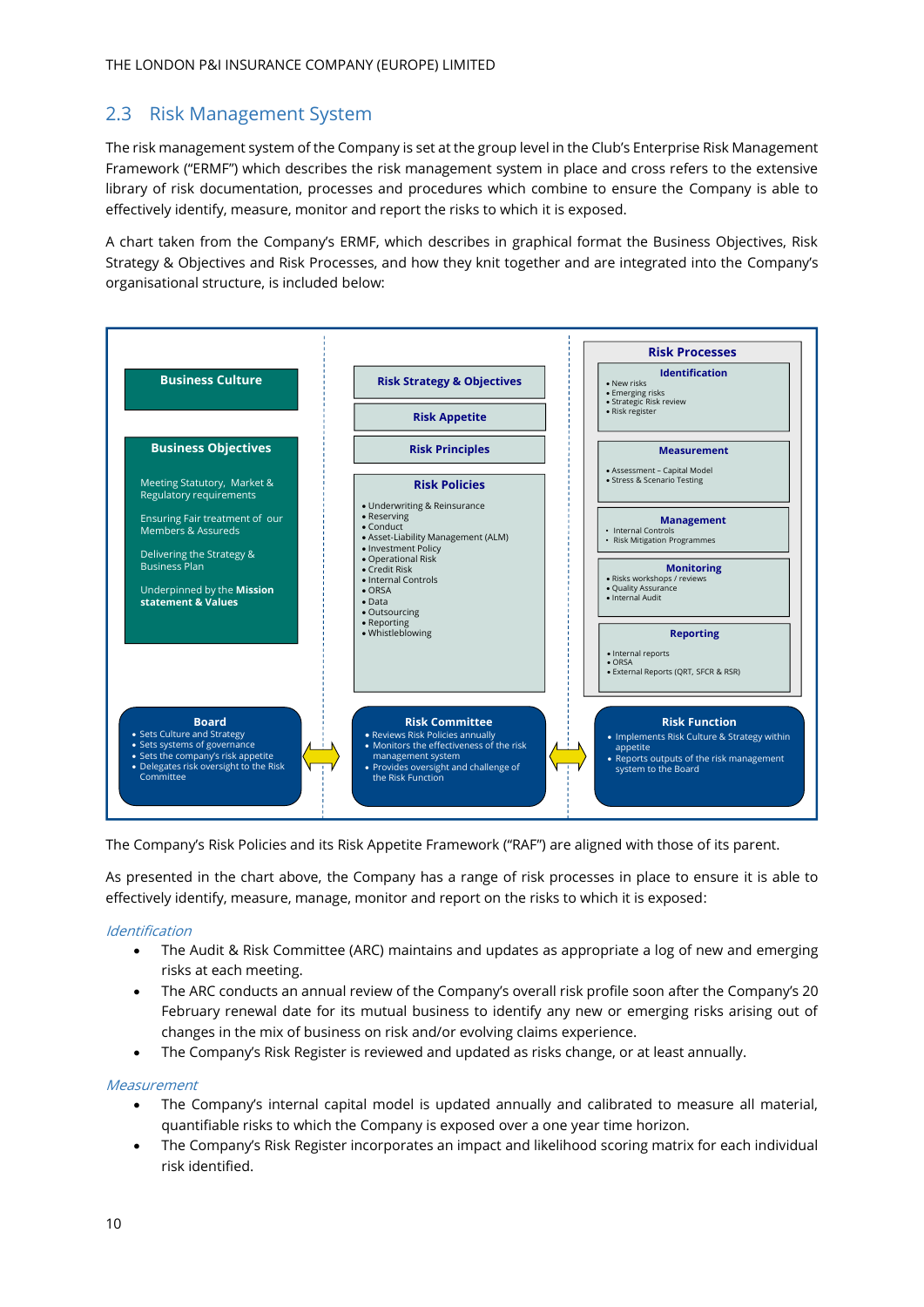• The Own Risk & Solvency Assessment (ORSA) process includes stress testing and scenario analysis to measure the financial impact of a range of specific extreme events.

#### Management

- The Company's internal control system ensures robust controls are in place to mitigate material risks identified in the business.
- The Company's Risk Register incorporates a scoring matrix which measures the risk mitigating impact of controls in place for each risk identified.

#### **Monitoring**

• Processes in place for measuring and reporting ensure that all risks are appropriately monitored over time.

#### Reporting

- Measurement of all material, quantifiable risks to which the Company is exposed over a one year time horizon, as calculated using the Company's internal capital model, are reported to the ARC annually.
- The Company's Risk Register is updated and presented to the ARC at least annually. Changes to the Risk Register and an update on any risk management actions are reported at each ARC meeting.
- The Company's Internal Audit Function submits written reports to the ARC and attends ARC meetings at least annually.
- The Company's ORSA Report is presented to and reviewed by the Board at least annually.

## <span id="page-11-0"></span>2.4 Own Risk & Solvency Assessment (ORSA)

The Company carries out an assessment of its own risks and solvency requirements annually, following the processes and procedures for this assessment prescribed in its ORSA Policy & Procedures document ("ORSA Policy").

The ORSA Policy states that the Board retains overall responsibility for the Company's risk management framework and approval of the ORSA. It has delegated to the ARC authority for oversight and challenge of risk and associated controls. The Chief Finance function holder has the responsibility for performance of the Company's ORSA. The following chart from the Company's ORSA Policy shows the end-to-end assessment process:



The individual processes undertaken during the assessment process are designed to address EIOPA's Guidelines on own risk and solvency assessment (EIOPA-BoS-14/259 EN), appropriately tailored to reflect the nature, scale and complexity of the Company's risks.

## <span id="page-11-1"></span>2.5 Internal Control System

The Company's internal control system is documented in its Internal Controls Policy. This policy aims to assist with the achievement of the Mission Statement and Corporate Objectives, and to ensure fair outcomes for policyholders and compliance with all applicable regulations. The policy requires Management to implement robust controls to mitigate material risks identified in the business in order that risks do not exceed the Company's risk appetite. Management of controls is a key part of the Company's Risk Management System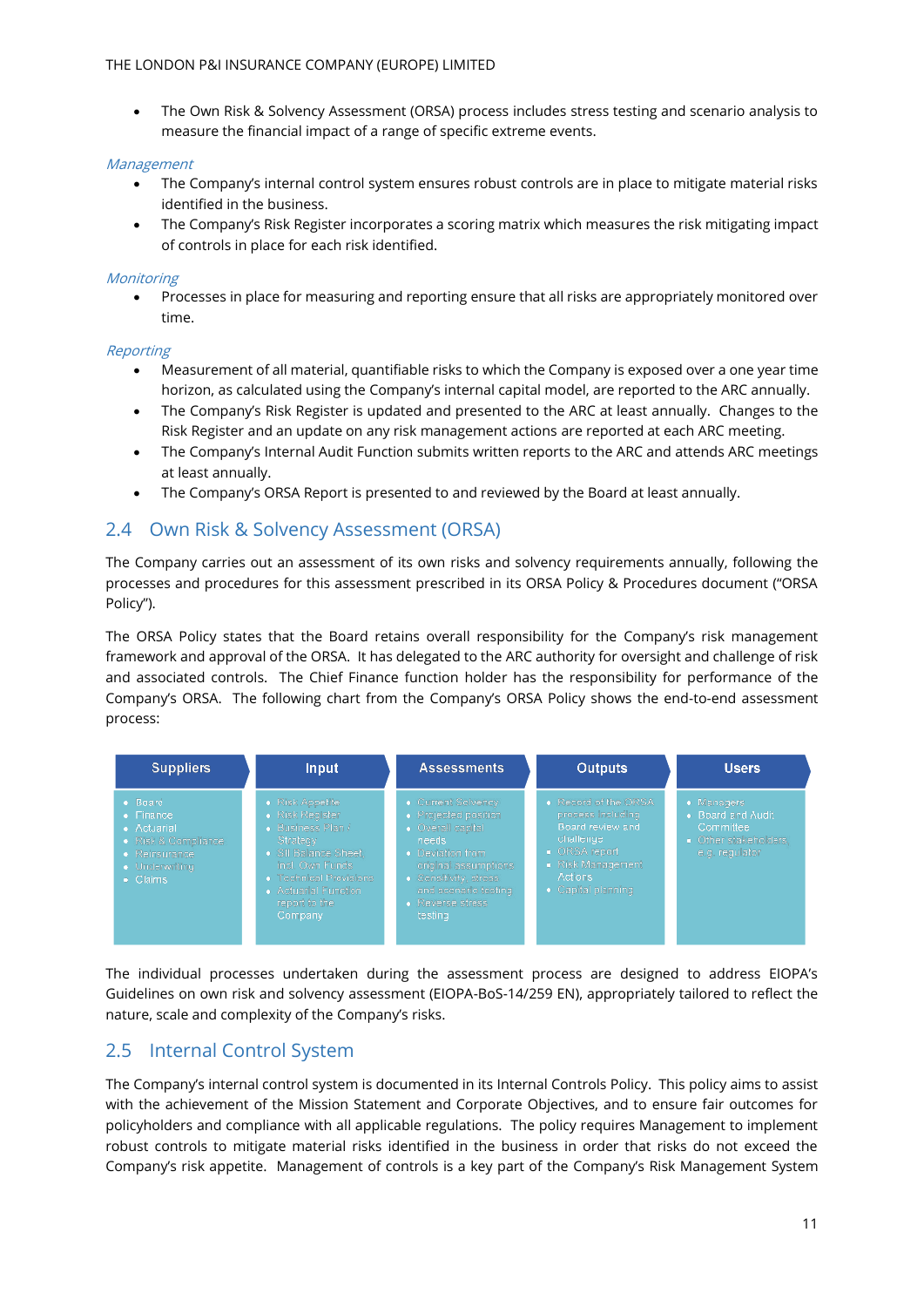and the Quality Management System. ISO 9001 accreditation is maintained in respect of the Group's Quality Management System.

The policy requires Management:

- To effect appropriate internal controls within their processes and procedures in order to ensure:
	- Continuous compliance with all relevant regulations
	- Mitigation of risks arising which are outside the Company's Risk Appetite
	- The availability and reliability of financial and non-financial reporting
	- Service excellence to Members.
- Where weaknesses in internal controls are identified, to implement effective strategies to mitigate the risks arising.
- To provide regular feedback to the ARC on the status of internal controls and any actions arising.

The Company operates a three lines of defence model to guide how responsibilities are divided:

- 1<sup>st</sup> Line Risk owners (Directors and key function-holders) are responsible for the continuous identification and assessment of risks within their departments and for ensuring effective systems and controls are in place to mitigate risks arising.
- $\bullet$  2<sup>nd</sup> Line The Internal Audit Function reviews the effectiveness of the Internal Controls environment and adherence to the Internal Controls Policy. The Risk & Compliance Function monitors risks arising and the operation of the risk management system.
- $\bullet$  3<sup>rd</sup> Line External bi-annual assessments by the ISO certification body and a review of the risk and control environment operating within the business as part of the Company's annual external audit.

#### 2.5.1 Compliance Function

The Company's Compliance Manual describes how the Compliance Function is organised to ensure compliance with the requirements of its prudential and conduct regulator both in Cyprus and in all other jurisdictions in which the Company has a regulated presence. It defines the responsibilities, competencies and reporting duties of the Compliance Function and its documented key processes and procedures are consistent with the specific requirements of Article 46(2) of Directive 2009/138/EC and Article 270 of the Commission Delegated Regulation 2015/35.

The responsibilities of the Compliance Function include:

- identifying, assessing, monitoring and reporting on the Company's compliance risk exposures and assessing the appropriateness of measures adopted by the Company to prevent possible noncompliances;
- providing support and advice to the Company's management on all compliance matters and arranging any training required by staff to ensure they understand the Company's regulatory obligations;
- assessing the impact of any changes in the legal environment on the operations of the Company and any new compliance risk exposures arising; and
- reporting to the Board on the Company's compliance with all laws, regulations and administrative provisions relevant to the jurisdictions in which it operates.

#### 2.5.2 Risk Function

The risk management function is responsible for providing support to the business on setting risk policy and risk appetite, its risk management activity including identifying, monitoring and reporting on risk and riskrelated activities within the Company to Management and the Board as outlined in the Enterprise Risk Management Framework above.

### <span id="page-12-0"></span>2.6 Internal Audit Function

The Internal Audit Function is outsourced to Mazars Limited. To maintain objectivity, the Internal Audit Function is not authorised to perform any day-to-day activities or to take operational responsibility for any part of the Company on an outsourced basis. Internal Audit is directly accountable to the Chairman of the ARC, and has free and unrestricted access to the Chairman of the ARC and the Chairman of the Board.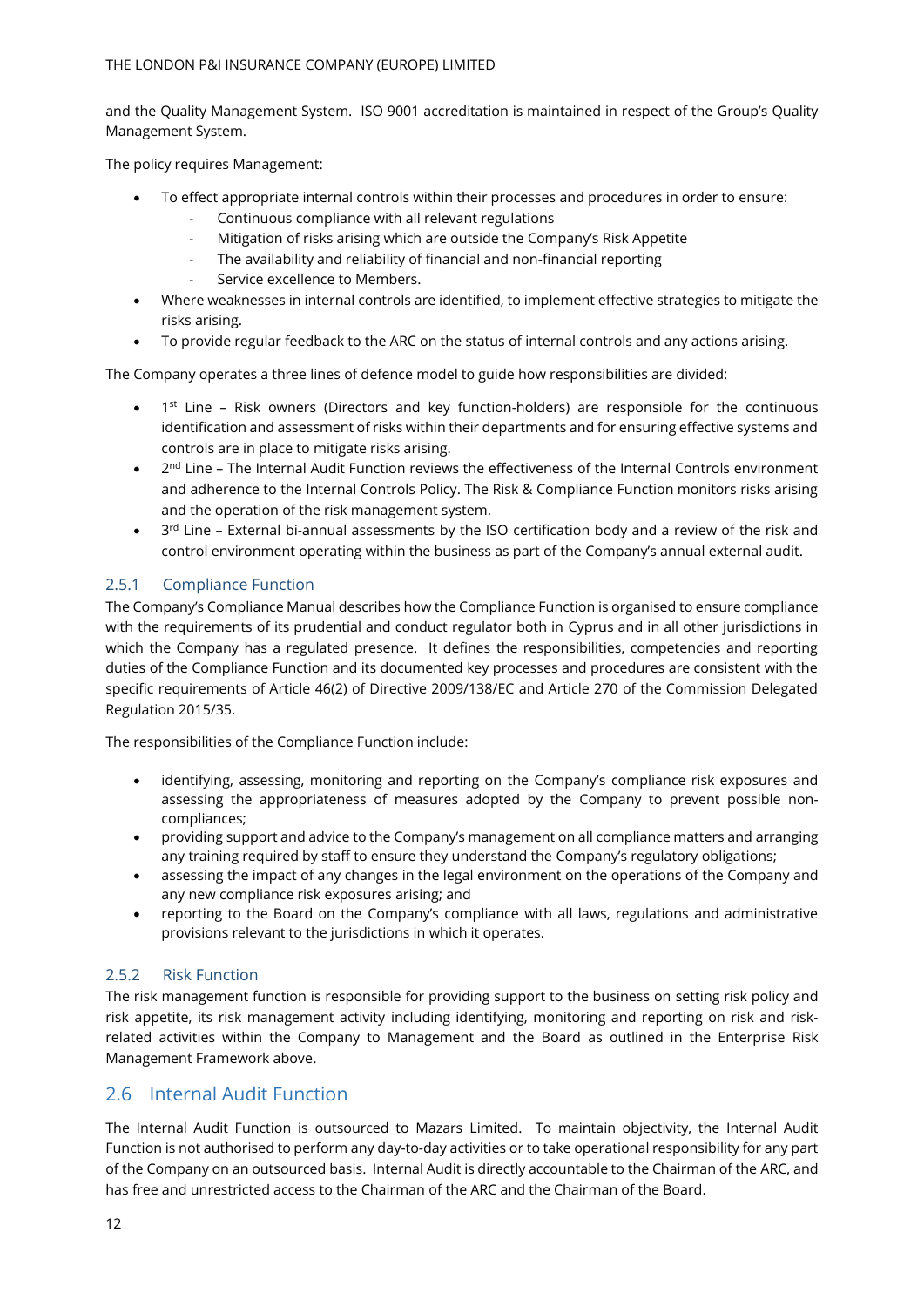The Mazars' audit partner responsible for the engagement attends the ARC to present his latest report on at least an annual basis. Copies of the full audit reports, including management responses, are sent to the Chairman of the ARC once finalised, with a summary report included in the Agenda.

Mazars present for approval their proposed three-year rolling internal audit plan, including details of and the rationale for audits to be performed, to the ARC annually.

## <span id="page-13-0"></span>2.7 Actuarial Function

The Actuarial function is outsourced to the parent entity's Actuarial team, headed by a qualified actuary who is the Designated Actuary, providing the Company with an effective Actuarial Function. The documented key processes and procedures for the Actuarial Function are consistent with the specific requirements of Article 48 of Directive 2009/138/EC.

## <span id="page-13-1"></span>2.8 Outsourcing

The Company's Outsourcing Policy aims to ensure that its outsourcing arrangements do not lead to an undue increase in operational risk, impair the Company's systems of governance, reduce the supervisory authority's ability to monitor compliance, and do not lead to a deterioration in the service provided to Members and assureds. The critical or important outsourcing arrangements in place are the Company's arrangements with its managers, A. Bilbrough & Co (Europe) Ltd, and the Internal Audit services provided by Mazars Limited.

The Policy includes a number of Policy Statements, which provide a framework within which this key outsourcing arrangement is organised, for example stipulating that it is subject to a written legal agreement which meets all legal and regulatory requirements, and requiring the Company to maintain a Contingency Plan for the termination of the arrangement.

The Policy further contains a list of Board roles and responsibilities retained by the Board in respect of the arrangement, examples being an annual review of the financial resources of the Managers to properly perform the agreement, a formal review of the agreement at least every five years and bi-annual tests of the Managers' BCP arrangements with results reported annually to the Board.

### <span id="page-13-2"></span>2.9 Assessment of the Adequacy of the System of Governance

The Company is a relatively small insurer with a simple operating structure focused principally on providing P&I insurance to its mutual members and fixed premium assureds. Notwithstanding this, it has in place a comprehensive system of governance complying with the same full suite of Solvency II regulatory requirements applicable to the EU's largest and most complex insurance groups. Against this background the Company assesses that its system of governance is more than adequate for the nature, scale and complexity of the risks inherent in its business.

## <span id="page-13-3"></span>2.10 Any Other Information

There is no other material information to report regarding the Company's system of governance.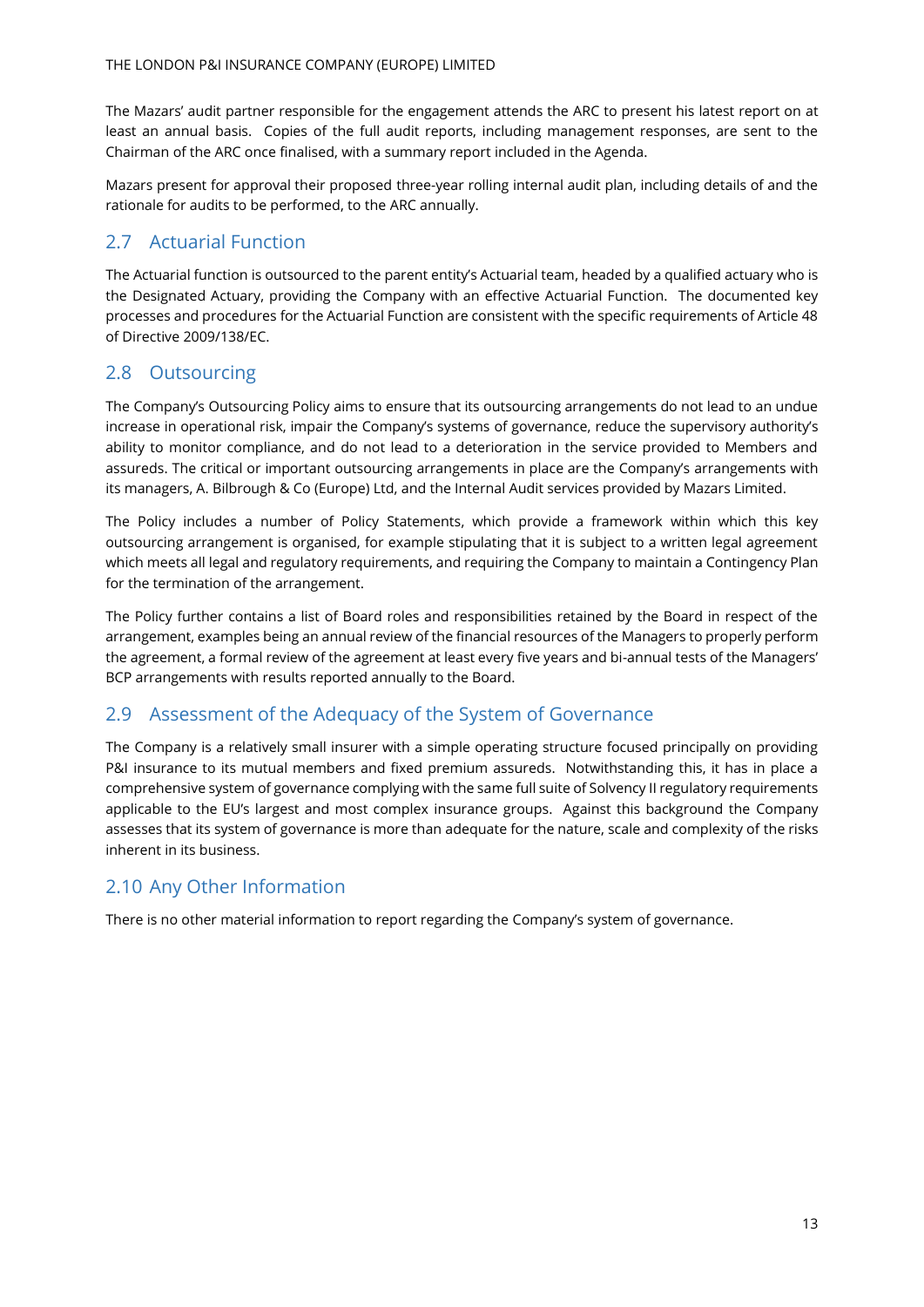## <span id="page-14-0"></span>3 RISK PROFILE

## <span id="page-14-1"></span>3.1 Underwriting Risk

#### Premium Risk

Premium risk is the risk that Calls and Gross Premiums will not be sufficient to cover losses and associated administrative expenses. This risk is managed and mitigated by writing a diversified book of business, with documented underwriting guidelines and risk appetite tolerances in place to ensure only acceptable risks are entered with the Company. The risk function regularly reviews and analyses the portfolio of business on risk during the year, including portfolio composition by ship type, ship age and place of management.

The purchase of appropriate reinsurance is central to the management of underwriting risk on a net basis in line with the Company's capital management plan. The Company is an affiliate member of the IG which operates a pooling system for the sharing of claims costs on an excess of loss basis, and further purchases commercial market reinsurance on a collective basis for all Clubs. The Association purchases additional reinsurance for its exposure to non-poolable risks.



The Company cedes 90% of its risks under a quota share agreement to LSSO.

Single per vessel retention

#### **Owned Entries**

- Private Placement 10% of \$650m xs \$100m
- **Private Placement 10% of \$650m xs \$100m**
- Private Placement 10% of \$650m xs \$100m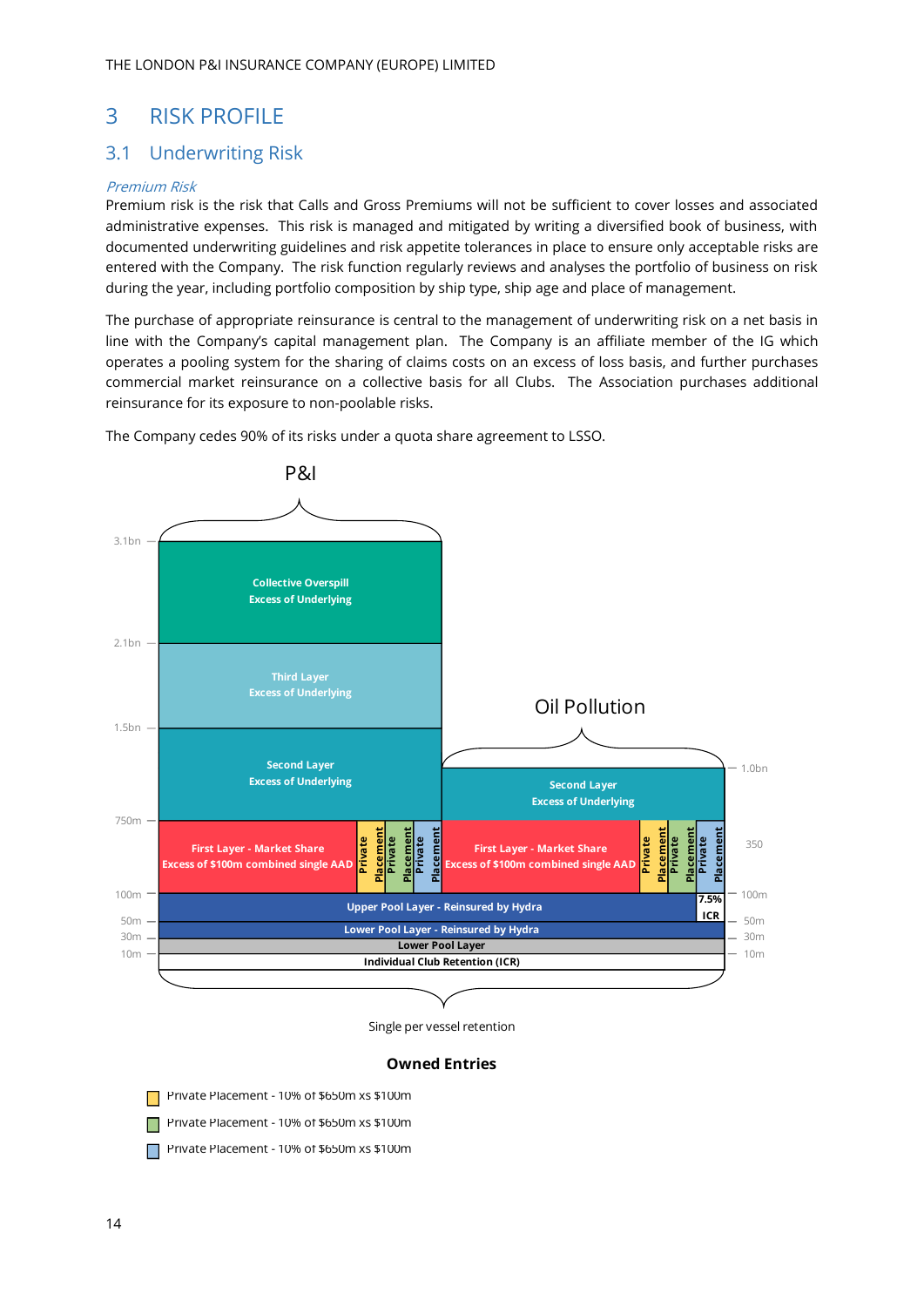#### Reserving Risk

Reserving risk is the risk that technical provisions set in respect of claims incurred but not settled are ultimately insufficient to cover future settlements and associated claims handling expenses. In common with all marine liability insurers there remains uncertainty with regards to the eventual cost of claims incurred but not settled at each year end date. Sources of uncertainty include changes in the economic climate, national and international liability regimes, commodity prices and currency fluctuations amongst many others. The Company's processes and procedures for valuing technical provisions reflect the fact that this represents a high risk area for the Company.

The Company incorporates a risk margin within its technical provisions in excess of the best estimate projected future cost in order to reduce the probability that the valuation is insufficient to cover future settlements and associated claims handling costs. It is to be expected that actual experience will differ from the valuation of technical provisions at the year-end date, and there remains a residual risk that the eventual outcome will exceed the valuation.

### <span id="page-15-0"></span>3.2 Market Risk

Market risk is the risk of an adverse financial impact arising from fluctuations in the value of, or income from, its assets and liabilities. The Company's assets are currently held in cash and so there is no market risk arising from investment activity.

A significant majority of the Company's liabilities are denominated in its functional currency of US Dollars. It does, however incur liabilities in other currencies like Pound Sterling and Euros.

### <span id="page-15-1"></span>3.3 Credit Risk

Credit risk is the risk that the Company will suffer a loss due to the failure of a counterparty to perform its contractual obligations. The primary sources of credit risk for the Company are:

- 1. Amounts due from reinsurers
- 2. Amounts due from Members and assureds
- 3. Counterparty risk with respect to investments and cash deposits

Reinsurance default risk is managed by regular monitoring of current and prospective reinsurance counterparties and by having in place guidelines in respect of acceptable credit ratings and concentration limits.

Default risk in respect of Members and assureds is managed through the careful selection of new entrants and a cycle of regular monitoring of existing Members and assureds. The Company's Management has in place processes and procedures for the regular monitoring of overdue receivable amounts, including escalation procedures leading ultimately to termination of cover in the event that amounts due are not settled in an appropriately timely manner.

## <span id="page-15-2"></span>3.4 Liquidity Risk

This is the risk the Company may encounter difficulty in meeting obligations associated with financial liabilities that are settled by delivering cash or another financial asset. As previously noted, assets are currently held in cash and so there is a very low level of liquidity risk.

## <span id="page-15-3"></span>3.5 Operational Risk

Operational risks relate to the failure of internal processes, systems or controls due to human or other error. In order to mitigate such risks the Company documents all material operational risks in its risk register together with details of the relevant controls and status of the controls. Compliance with Company procedures and documented controls are audited on a regular basis through quality control checks and the internal audit function which is directed and reviewed by the ARC.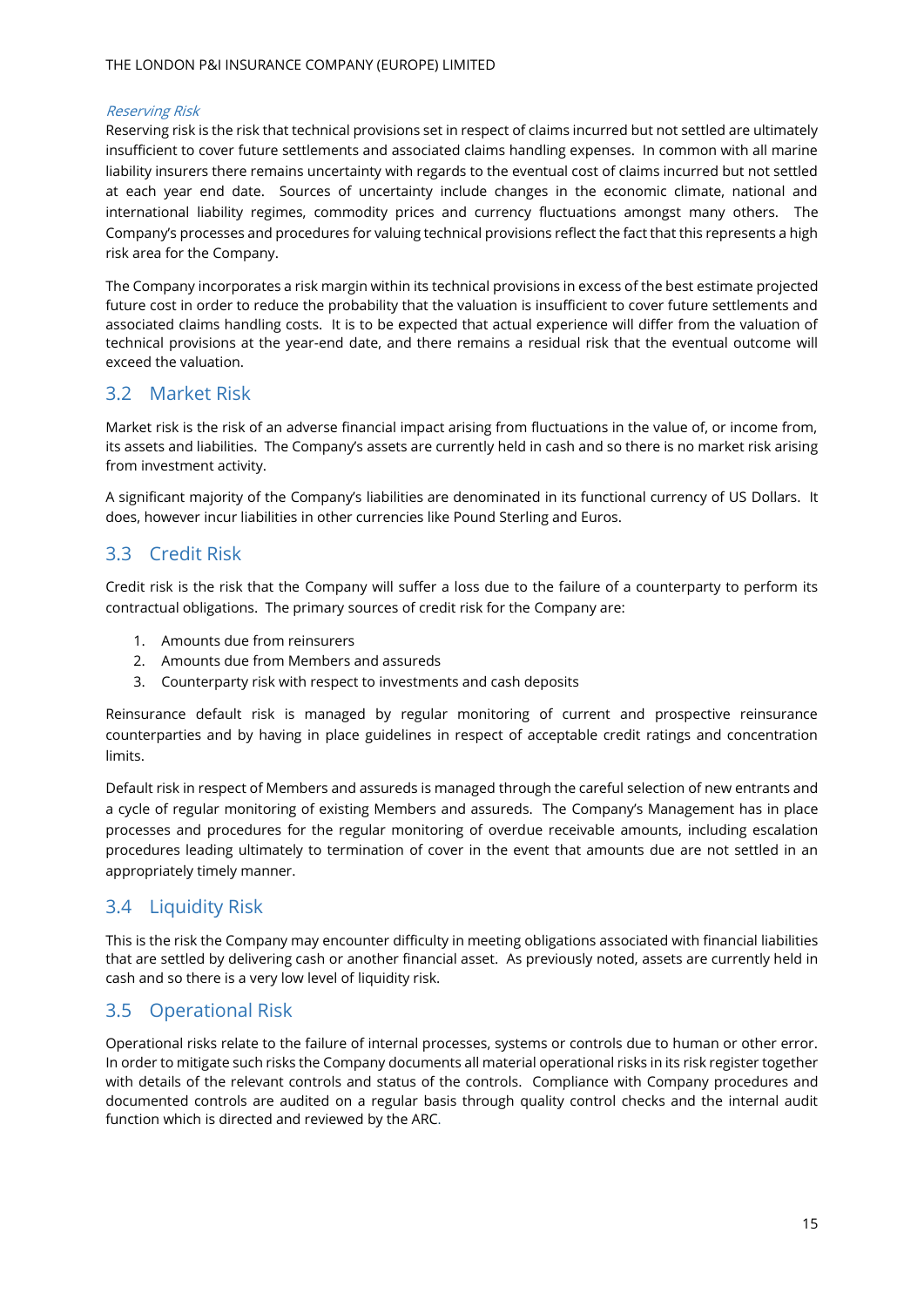## <span id="page-16-0"></span>3.6 Risk Concentrations

Appropriate risk mitigating controls in place protect the Company against exposure to any material risk concentrations.

## <span id="page-16-1"></span>3.7 Any Other Information

There is no other material information to report regarding the Company's Risk Profile.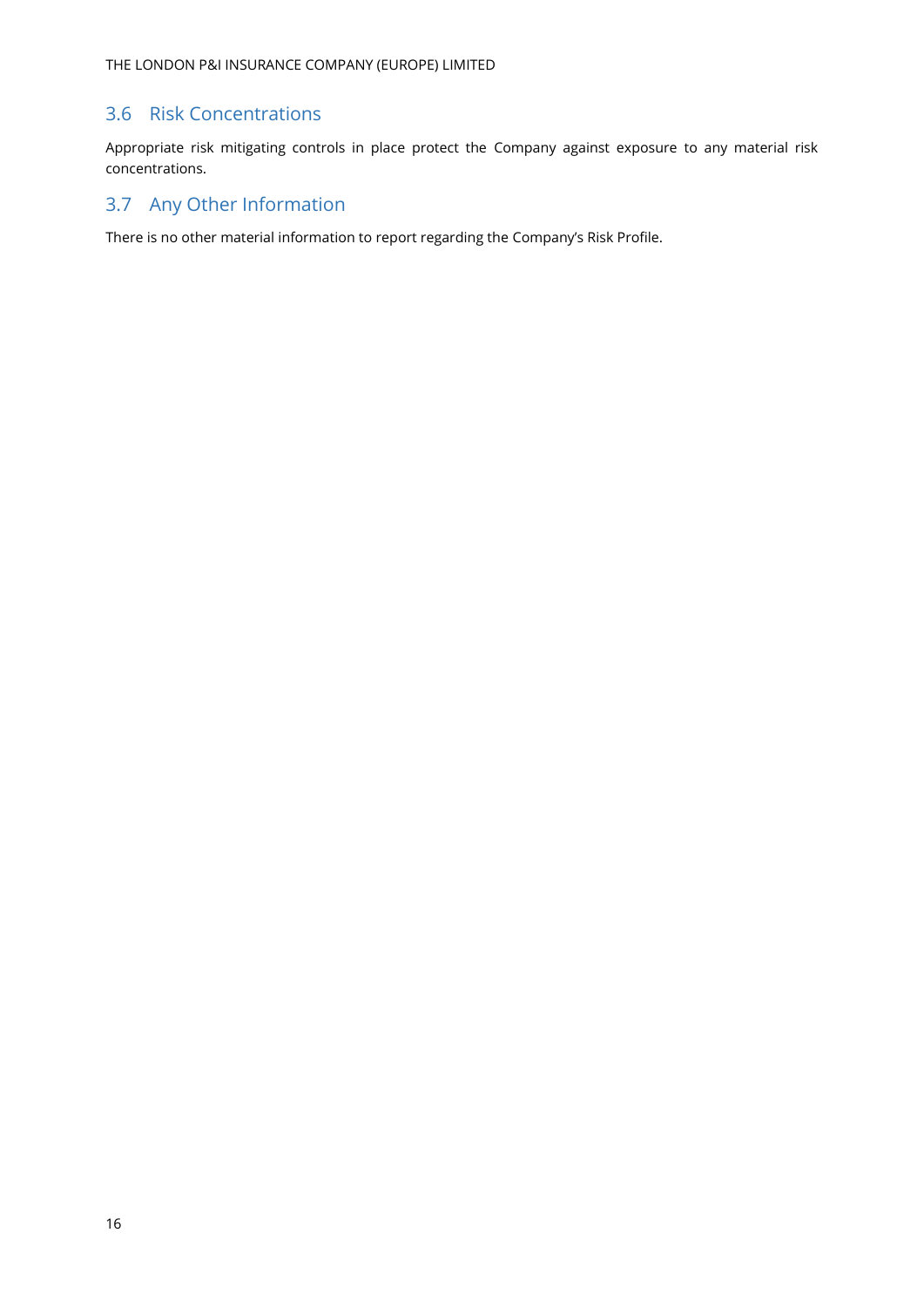## <span id="page-17-0"></span>4 VALUATION FOR SOLVENCY PURPOSES

The following table sets out a comparison of the valuation of assets between IFRS and Solvency II for the Company, as well as the comparative figures as at 20 February 2021:

|                                           |                                       | 20 Feb 2022                    |                                    |                                       | 20 Feb 2021                    |                                    |
|-------------------------------------------|---------------------------------------|--------------------------------|------------------------------------|---------------------------------------|--------------------------------|------------------------------------|
| <b>LSSO Europe</b>                        | <b>Solvency II</b><br><b>US\$'000</b> | <b>IFRS</b><br><b>US\$'000</b> | <b>Variance</b><br><b>US\$'000</b> | <b>Solvency II</b><br><b>US\$'000</b> | <b>IFRS</b><br><b>US\$'000</b> | <b>Variance</b><br><b>US\$'000</b> |
|                                           |                                       |                                |                                    |                                       |                                |                                    |
| Deferred acquisition costs                | $\overline{\phantom{a}}$              | 81                             | (81)                               |                                       |                                |                                    |
| Reinsurers' share of technical provisions | 6.684                                 | 9.464                          | (2,780)                            | (1,253)                               | 4                              | (1,257)                            |
| Insurance and intermediaries receivables  | 899                                   | 899                            |                                    | 6                                     | 6                              |                                    |
| Receivables (trade, not insurance)        | 8.627                                 | 8.627                          |                                    |                                       |                                |                                    |
| Taxation                                  | 22                                    | 22                             |                                    |                                       |                                |                                    |
| Cash and cash equivalents                 | 12.164                                | 12.164                         |                                    | 20.030                                | 20,030                         | -                                  |
| <b>Total Assets</b>                       | 28.396                                | 31.257                         | (2,861)                            | 18.783                                | 20.040                         | (1,257)                            |

The Company's investments are valued at amortised cost for Solvency II purposes – the same basis as the annual financial statements, which follow IFRS.

The 'Reinsurers' share of technical provisions' item has been discounted with the US Dollar risk-free yield curve as prescribed by EIOPA for Solvency II purposes.

## <span id="page-17-1"></span>4.1 Technical Provisions

The following table shows the net best estimate and risk margin for the Company, as well as the comparative figures as at 20 February 2021:

| <b>LSSO Europe</b>                                      | 20 Feb 2022     | 20 Feb 2021              | <b>Variance</b> |
|---------------------------------------------------------|-----------------|--------------------------|-----------------|
|                                                         | <b>US\$'000</b> | <b>US\$'000</b>          | <b>US\$'000</b> |
| Net Technical Provisions as per Statutory Accounts IFRS | 1.023           | $\overline{\phantom{0}}$ | 1,023           |
| Solvency II Adjustments                                 | 884             | 362                      | 522             |
| Net Best Estimate                                       | 1.907           | 362                      | 1.545           |
| Risk Margin                                             | 2.123           | 813                      | 1,310           |
| <b>Net Technical Provisions</b>                         | 4.030           | 1.175                    | 2,855           |

The main differences between the IFRS and the Solvency II net technical provisions are attributed to the inclusion of a Premium Provision relating to 'bound but not incepted' ("BBNI").

A further breakdown showing the Claim Provision and Premium Provision separately by Solvency II line of business is provided in template S.17.01 in the QRTs in the Appendix towards the end of this Report.

#### 4.1.1 Methodology and main assumptions used for valuation of best estimate

The technical provisions have been calculated separately for a Premium Provision and a Claim Provision. Furthermore, the 'Best Estimate' corresponds to the probability-weighted average of future cash-flows, taking the time value of money into account using the relevant risk-free interest rate term structure. A risk margin is added at the end to reflect the value of the technical provisions as the equivalent amount that insurance undertakings would be expected to require in order to take over and meet the insurance obligations of the Company. Although a predominantly marine liability insurer, we have split the assessment of our technical provisions into two classes of business, 'Marine, Aviation & Transport' and 'Legal Expenses'. The underlying methodology adopted was broadly similar for both classes using assumptions specific to each class of business, for example bespoke run-off patterns. A split of the best estimate and risk margin can be found in template S.17.01 of the QRTs included in the Appendix.

#### Claim Provisions and corresponding reinsurance recoveries

The first step was to determine the 'true' best estimates. The IFRS reserve assessment, which is based on commonly accepted actuarial techniques, is used as the starting point. All implicit margins are then removed. Cash-flow patterns are derived using a chain-ladder approach, separately for Class 5 P&I and Class 8 FD&D.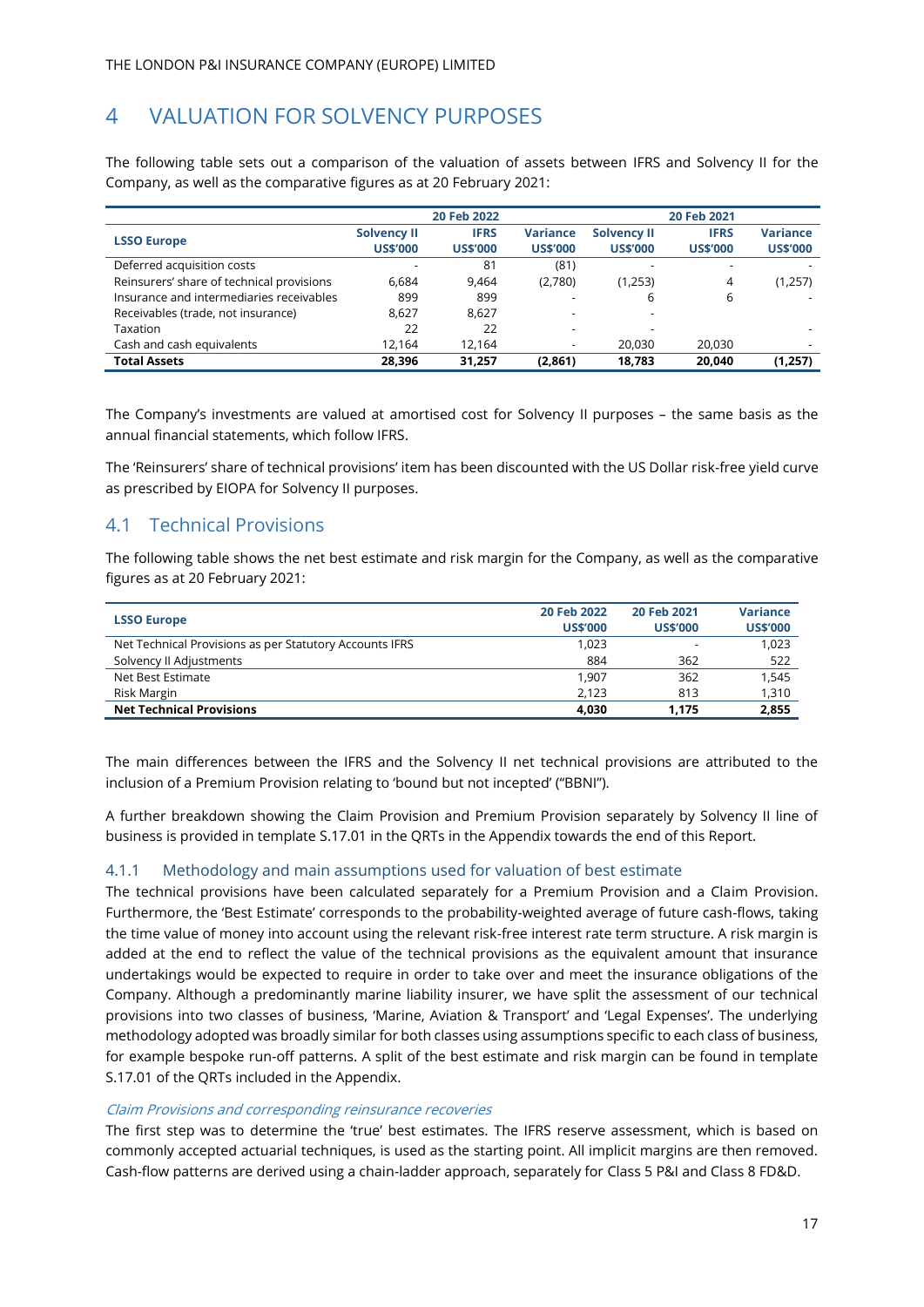Where relevant, the projected cash-flows for the large claims are then passed through the various reinsurance programmes (mainly excess loss) to derive appropriate reinsurance recovery payments patterns for main reinsurance groupings (e.g. IG Pooling Agreement, LSSO quota share, etc.). For each of these groupings appropriate one-year probability of default and recovery rate assumptions are used based on the average credit rating of the counterparties within that grouping to derive an adjustment for counterparty default. The default probabilities used were those similar to the relevant credit quality steps provided by EIOPA.

Claims payments are made in various currencies over time with the overall majority of payments in US\$.

#### Premium Provision

There was a small amount of unearned business relating to non-Mutual business as at the valuation date. By far the biggest component of the Company's Premium Provision as at 20 February 2022 relates to BBNI business. This is because for the majority of our business, which is mutual entries, cover is renewed shortly before year-end and incepts at midday on 20 February.

Appropriate loss ratio assumptions are made and relevant cash-flow patterns are applied to premiums, gross claims, reinsurance premiums and recoveries, and expenses. As a traditional mutual aiming for a long-term breakeven result and in line with our underwriting risk appetite, we allow for a combined ratio in excess of 100%. This means under Solvency II we recognise the net present value of this anticipated loss, which leads to an increase in overall net technical provisions.

#### Expenses

The payment patterns described under Claim Provisions include all allocated loss adjustment expenses ("ALAE"), and hence future associated claim handling expenses and corresponding administration expenses are included and no further explicit allowance is required.

Unallocated loss adjustment expenses ("ULAE") are not included within the gross paid claim amounts and so they are projected separately under the following headings:

- Claims management expenses;
- Administrative expenses;
- Investment management expenses; and
- Acquisition expenses

For these expense items an estimate was made of the corresponding amount for the forthcoming financial year and of the corresponding proportion which relate to the servicing of existing liabilities. This assumes that the Company continues to write new business.

In deriving a cash-flow pattern for claims handling costs we determined a run-off pattern based on past data for the notification and closure of claims, and assigning appropriate annual costs of opening a claim, closing a claim and running an ongoing claim. Administrative expenses were assumed to run off in proportion to liabilities and investment expenses were assumed to run-off in a similar fashion but based on the average of the opening and closing reserve at each future year.

We've allowed for acquisition costs under Premium Provisions based on the actual data from BBNI business.

#### Allowance for events not in the data ("ENID")

A percentage loading is added to each future annual cash-flow separately for each currency, which increases over time to reflect the uncertainty associated with cash-flows long into the future.

#### **Discounting**

All future cash-flows (claims, premiums, reinsurance recoveries, expenses, etc.) have been discounted using the prescribed EIOPA US Dollar yield curve as at 20 February 2022, an interpolation between the yield curve as at 31 January 2022 and 28 February 2022.

#### Risk Margin

In line with EIOPA guidance, the risk margin is calculated using a cost-of-capital approach (currently equal to 6%). This approach is intended to ensure that the value of the technical provisions is equivalent to the amount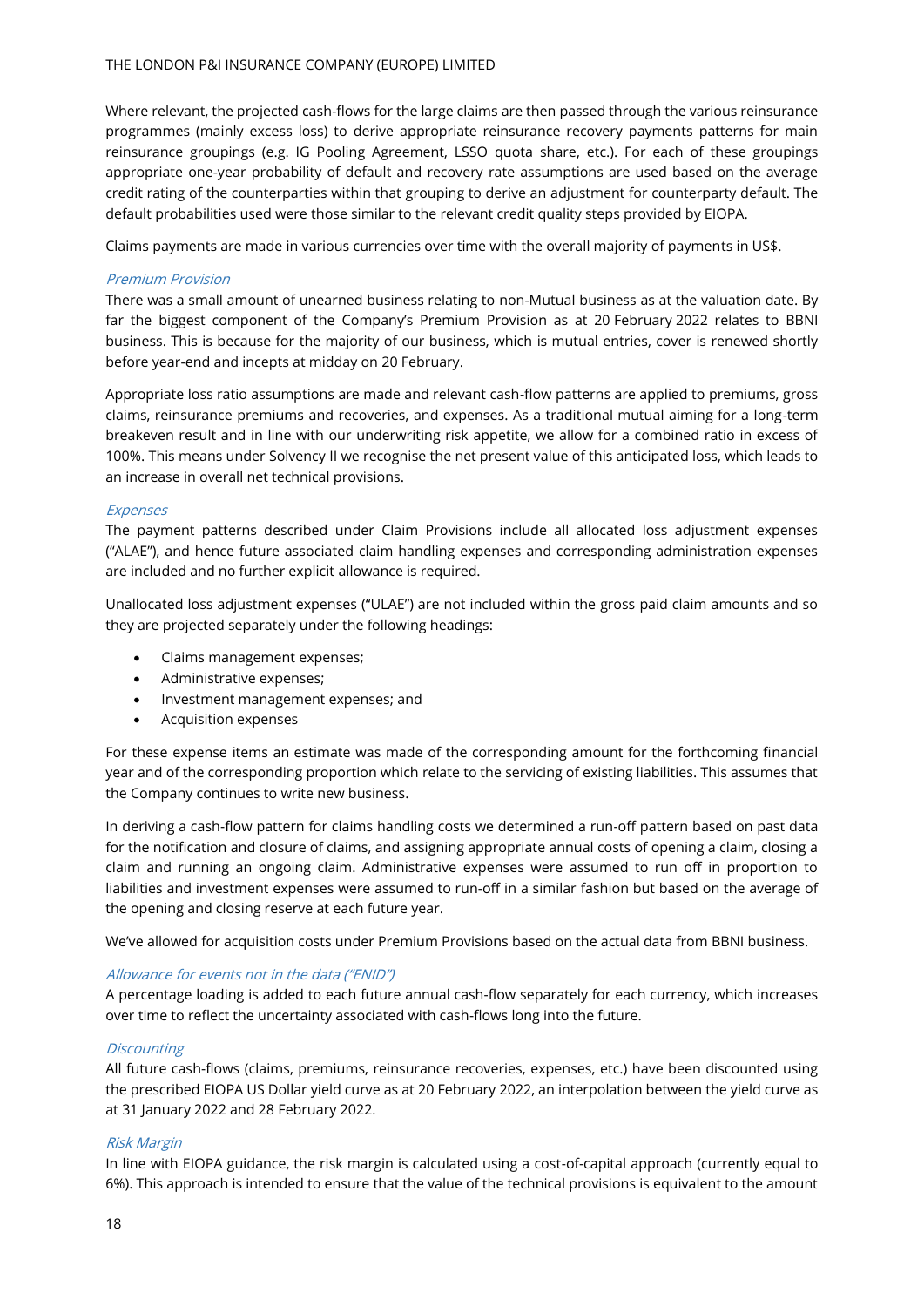that insurance undertakings would be expected to require in order to take over and meet the insurance obligations.

The 'proxy SCR' as at the valuation date is calculated using the Standard Formula in line with the calculation for a full SCR, but only applied to business included in the Solvency II Technical Provisions (e.g. excluding Market risk). Future SCRs are projected to run-off in line with the net future liabilities but subject to an adjustment so as to ensure that the proportion of the discounted SCR at each and every future year in relation to the discounted net technical provisions also at the same future point is not lower than the corresponding ratio between the proxy SCR and net technical provisions as at the valuation date.

#### 4.1.2 Uncertainty associated with the value of technical provisions

Whilst we have made every effort to ensure the estimate of the Solvency II technical provisions is an accurate assessment of future obligations, it remains an approximation. Factors affecting the level of uncertainty are both internal and external and the nature of these factors are such that they are difficult to quantify in both likelihood and magnitude. The issues that affect the certainty of the technical provisions include:

- The projection of numerous cash-flows, including future premiums, claim payments and reinsurance recoveries on these payments. None of these will develop exactly as projected and deviations from these projections are normal and to be expected.
- The assumptions used to calculate the Premium Provision are based on the expectation of an 'average year'. Actual underwriting performance for that business may vary significantly from the assumed position at the outset.
- The yield curves used to discount future cash-flows can vary from one year to the next which introduces additional balance sheet volatility that does not exist on an IFRS balance sheet.
- There is greater uncertainty associated with more recent policy years as these are still in an early stage of development.
- For certain elements of the technical provisions, for example ENIDs, very little data exists on which to base the assumptions and hence a high degree of judgement is required, which could lead to increased uncertainty in the estimates.

#### 4.1.3 Other adjustments

We have not applied any other adjustments to the technical provisions such as the matching adjustment or volatility adjustments. Neither did we apply any transitional arrangements such as for example on the risk free interest rate term structures.

#### 4.1.4 Material changes since the previous valuation

There have been no other material changes in the Technical Provisions methodology since the previous valuation.

### <span id="page-19-0"></span>4.2 Other Liabilities

The following table sets out a comparison of the valuation of liabilities between IFRS and Solvency II for the Company:

|                                          | 20 Feb 2022<br>20 Feb 2021 |                          |                 |                          |                          |                          |
|------------------------------------------|----------------------------|--------------------------|-----------------|--------------------------|--------------------------|--------------------------|
|                                          | <b>Solvency II</b>         | <b>IFRS</b>              | <b>Variance</b> | <b>Solvency II</b>       | <b>IFRS</b>              | <b>Variance</b>          |
| <b>LSSO Europe</b>                       | <b>US\$'000</b>            | <b>US\$'000</b>          | <b>US\$'000</b> | <b>US\$'000</b>          | <b>US\$'000</b>          | <b>US\$'000</b>          |
| <b>Technical Provisions</b>              | 10.713                     | 10.567                   | 146             | (77)                     |                          | (82)                     |
| Insurance & Intermediaries payables      | 202                        | 202                      |                 | 26                       | 26                       |                          |
| Reinsurance payables                     | $\overline{\phantom{a}}$   | $\overline{\phantom{a}}$ |                 | $\overline{\phantom{0}}$ | $\overline{\phantom{0}}$ | $\overline{\phantom{a}}$ |
| Payables (trade, not insurance)          | 1.424                      | 1.424                    |                 | 132                      | 132                      | $\overline{\phantom{0}}$ |
| <b>Total Liabilities</b>                 | 12.339                     | 12.193                   | 146             | 81                       | 163                      | (82)                     |
| <b>Excess of Assets over Liabilities</b> | 16,057                     | 19.064                   | (3,007)         | 18.702                   | 19.877                   | (1, 175)                 |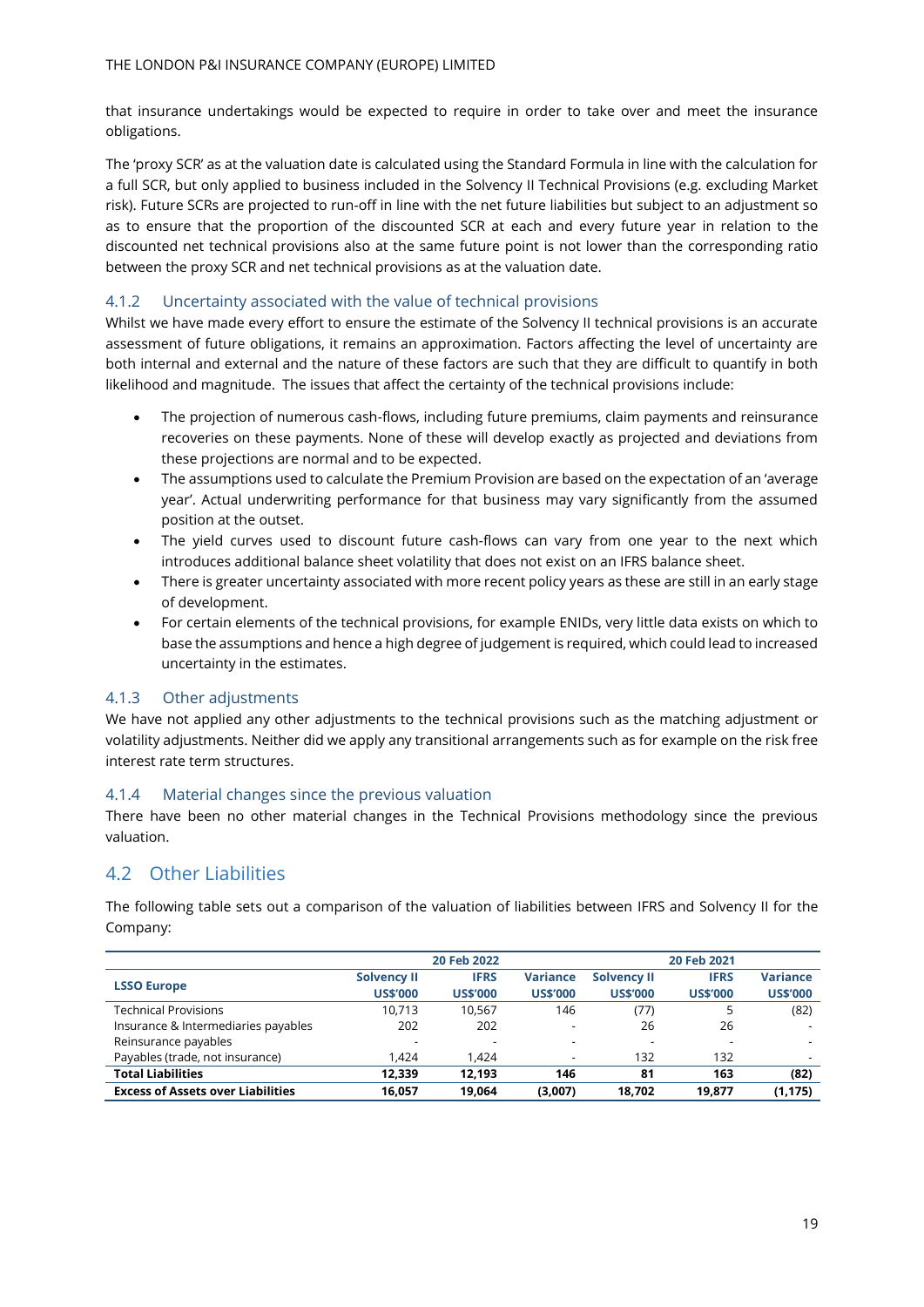#### 4.2.1 Differences between Solvency II and IFRS valuations

In general, the valuation method of liabilities is aligned with the statutory accounts and so the basis of preparation aligns with the accounting policies outlined in the Company's Annual Report and Financial Statements.

## <span id="page-20-0"></span>4.3 Any Other Information

There is no other material information to report regarding the Company's valuation of assets and liabilities.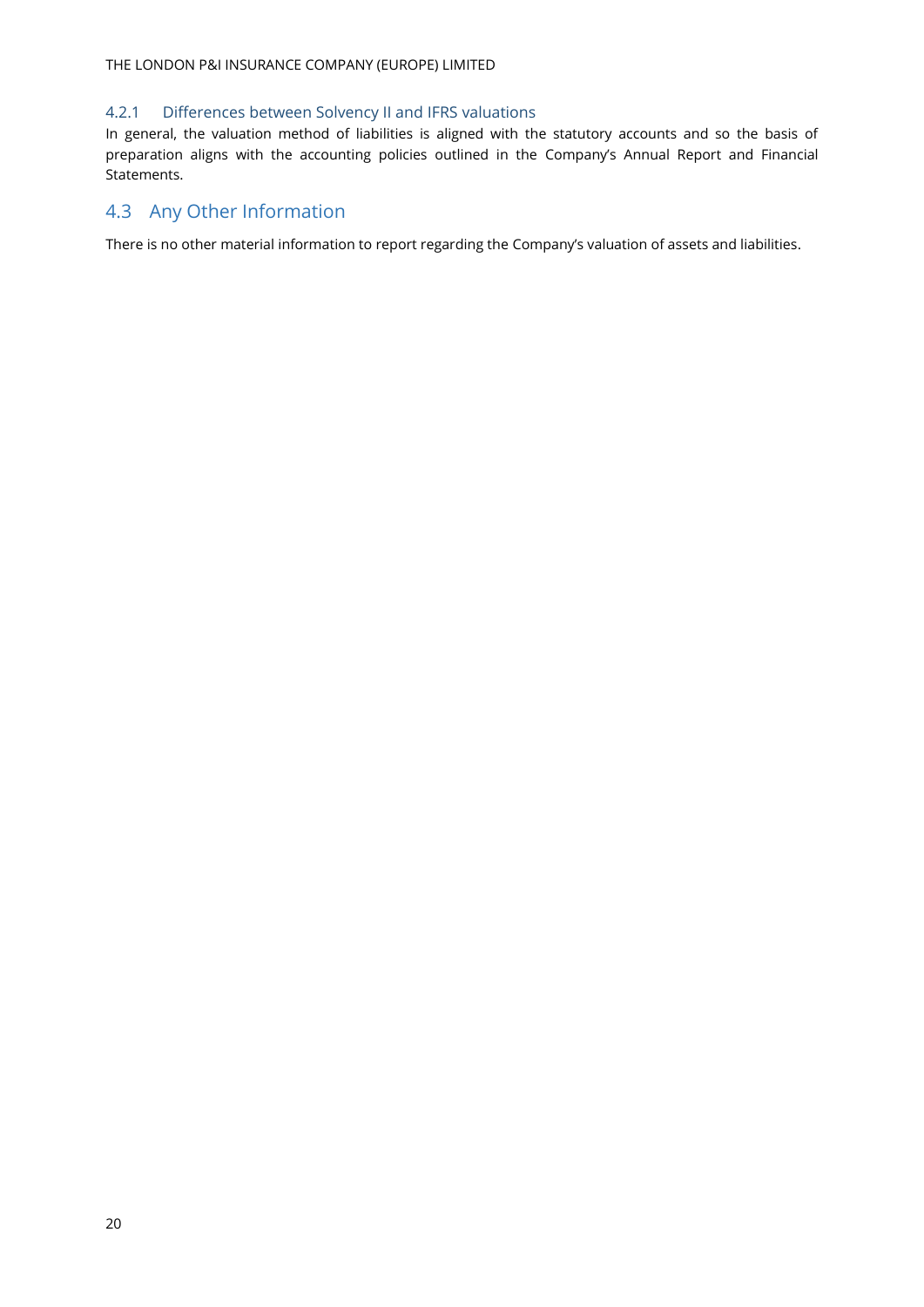## <span id="page-21-0"></span>5 CAPITAL MANAGEMENT

## <span id="page-21-1"></span>5.1 Own Funds

### 5.1.1 Objectives and management of Own Funds

The Company's objective is to maintain a solvency level that is in line with the Risk Appetite Framework. Key risks, such as insurance risk, are monitored periodically.

Notwithstanding this core objective, however, the contractual right to make a supplementary call on the mutual Membership represents an important, well understood and highly efficient means by which the Company can manage its capital requirements in times of financial stress. Article 89 of Directive 2009/138/EC recognises that in the case of a mutual association with variable contributions, future claims which it has the right to levy on its Membership may be treated as Ancillary Own Funds ("AOF") forming part of the insurer's overall capital resources available to meet the SCR.

### 5.1.2 Structure, amount and quality of Own Funds

The following tables provide a summary of the movement in own funds for the Company over the reporting period:

| <b>LSSO Europe</b>                                      | 20 Feb 2022     | <b>Movement</b> | 20 Feb 2021     |
|---------------------------------------------------------|-----------------|-----------------|-----------------|
|                                                         | <b>US\$'000</b> | <b>US\$'000</b> | <b>US\$'000</b> |
| <b>Basic Own Funds</b>                                  |                 |                 |                 |
| Ordinary share capital                                  | 20              |                 | 20              |
| Share premium account related to ordinary share capital | 19.980          |                 | 19,980          |
| Reconciliation reserve                                  | (3,943)         | (2,645)         | (1,298)         |
| <b>Total Basic Own Funds</b>                            | 16,057          | (2,645)         | 18,702          |
| <b>Ancillary Own Funds</b>                              |                 |                 |                 |
| Supplementary calls as per Article 89                   |                 |                 |                 |
| <b>Total Own Funds</b>                                  | 16.057          | (2,645)         | 18,702          |
|                                                         |                 |                 |                 |

### 5.1.3 Eligible amount of Own Funds available to cover SCR and MCR, classified by tiers

The following tables provide a summary of the movement in eligible own funds for the Company over the reporting period available to cover the SCR:

| <b>LSSO Europe</b>        | 20 Feb 2022<br><b>US\$'000</b> | <b>Movement</b><br><b>US\$'000</b> | 20 Feb 2021<br><b>US\$'000</b> |
|---------------------------|--------------------------------|------------------------------------|--------------------------------|
| Tier 1                    | 16,057                         | (2,645)                            | 18,702                         |
| Tier 2                    | $\overline{\phantom{a}}$       | $\qquad \qquad \blacksquare$       | $\overline{\phantom{a}}$       |
| Tier 3                    | $\overline{\phantom{a}}$       | -                                  | $\overline{\phantom{0}}$       |
| <b>Eligible Own Funds</b> | 16.057                         | (2,645)                            | 18,702                         |

All eligible own funds are unrestricted and available to meet the SCR.

### 5.1.4 Differences between IFRS equity and Solvency II excess of assets over liabilities

The majority of assets and liabilities are valued identically under IFRS and Solvency II. The key difference relates to the valuation of the technical provisions. The differences can be summarised as follows:

|                                                 | 20 Feb 2022              | <b>Movement</b> | 20 Feb 2021     |
|-------------------------------------------------|--------------------------|-----------------|-----------------|
| <b>LSSO Europe</b>                              | <b>US\$'000</b>          | <b>US\$'000</b> | <b>US\$'000</b> |
| <b>Retained Earnings as per IFRS</b>            | 19.064                   | (813)           | 19,877          |
| Difference in valuation of assets               | (2,861)                  | (1,604)         | (1,257)         |
| Difference in valuation of technical provisions | (146)                    | (228)           | 82              |
| Difference in valuation of other liabilities    | $\overline{\phantom{a}}$ |                 |                 |
| Solvency II excess of assets over liabilities   | 16.057                   | (2,645)         | 18,702          |

### 5.1.5 Description and the amount of Ancillary Own Funds

There is currently no amount approved for AOF.

### 5.1.6 Description of items deducted from Own Funds

There are no items that are deducted from own funds and no significant restrictions affecting the availability and transferability of own funds.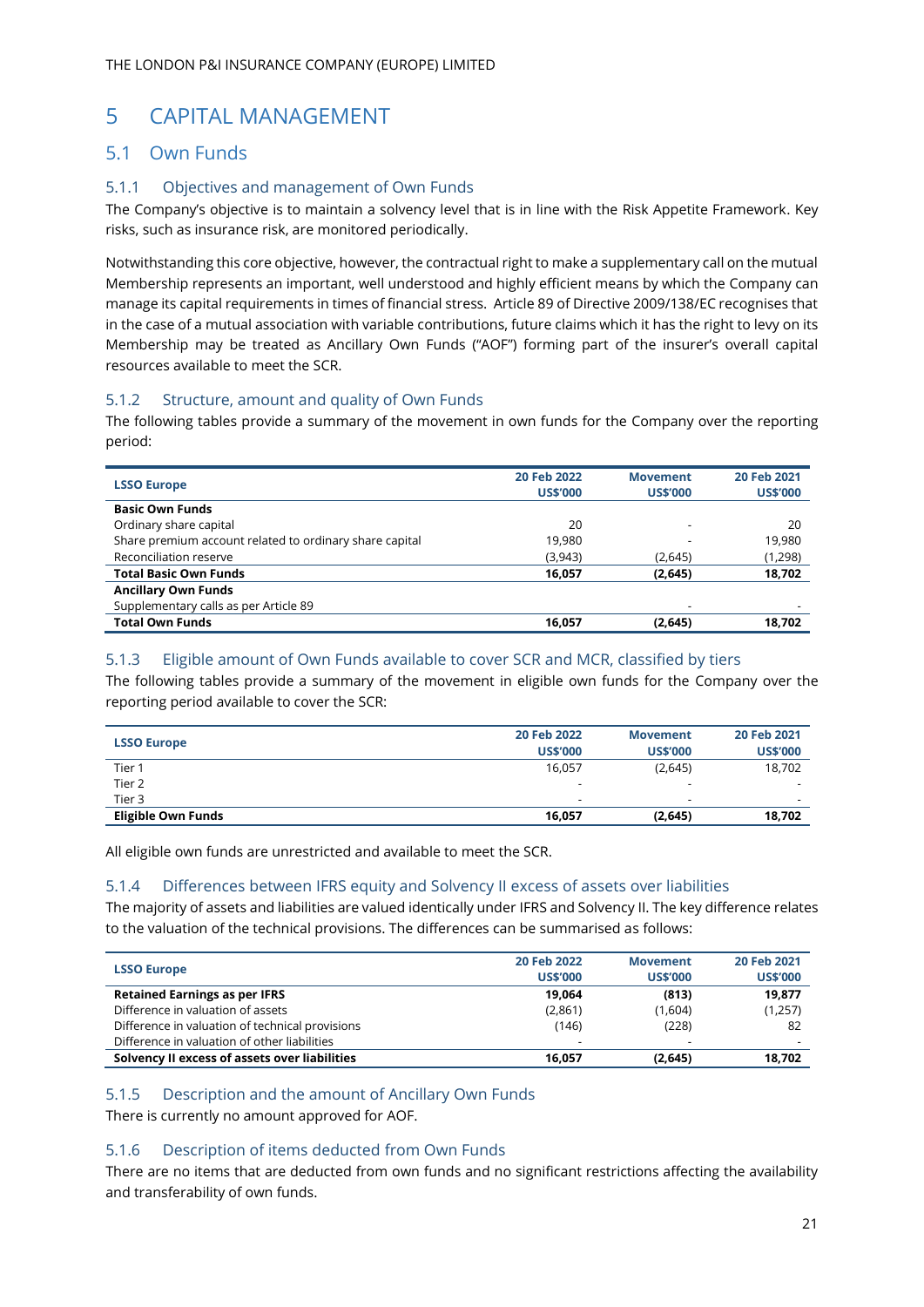## <span id="page-22-0"></span>5.2 Solvency Capital Requirement and Minimum Capital Requirement

#### 5.2.1 Solvency Capital Requirement as at 20 February 2022

The SCR of the Company has been determined using the Standard Formula approach and as at the valuation date wasUS\$7.5m. The following table shows the relevant SCRs split by risk modules as at 20 February 2022:

|                                | 20 Feb 2022     | 20 Feb 2021     | Change          |
|--------------------------------|-----------------|-----------------|-----------------|
| <b>LSSO Europe</b>             | <b>US\$'000</b> | <b>US\$'000</b> | <b>US\$'000</b> |
| Non-life Underwriting Risk     | 2,584           | 2.129           | 455             |
| Market Risk                    | 301             | 2,328           | (2,027)         |
| Counterparty Default Risk      | 4,957           | 3,502           | 1,455           |
| <b>Undiversified Basic SCR</b> | 7,842           | 7,959           | (117)           |
| Diversification benefit        | (1, 112)        | (1,940)         | 828             |
| <b>Basic SCR</b>               | 6,730           | 6,019           | 711             |
| <b>Operational Risk</b>        | 734             | 0               | 734             |
| <b>Standard Formula SCR</b>    | 7.464           | 6,019           | 1,445           |

No material simplified methods or undertaking-specific parameters have been used in our assessment and neither did we use the duration-based equity risk sub-module as set out in Article 304 of Directive 2009/138/EC in the calculation of the SCR.

#### Non-Life Underwriting Risk

The Company's largest risk exposure relates to expired and unexpired business. 'Premium and Reserve Risk' was split between 'Marine, Aviation & Transportation' and 'Legal Expenses' lines of business. We have not used Undertaking-Specific Parameters but we did allow for geographical diversification as underlying risks are spread globally.

The 'Catastrophe Risk' sub-module reflects the exposure to a man-made catastrophe involving a tanker collision.

#### Counterparty Default Risk

The 'Type 1' exposures reflect the risk mitigation effect for the event covered under the 'Catastrophe Risk' submodule. The Company's largest reinsurance counterparty is its parent, LSSO.

#### 5.2.2 Minimum Capital Requirement as at 20 February 2022

The MCR of the Company as at the valuation date was US\$4.3m. The following table shows the inputs into the MCR calculation as at 20 February 2022. Note the Absolute Floor of the MCR ("AMCR") is prescribed by EIOPA and is €3.7m:

|                                    | 20 Feb 2022     | 20 Feb 2021     | <b>Change</b>   |
|------------------------------------|-----------------|-----------------|-----------------|
| <b>LSSO Europe</b>                 | <b>US\$'000</b> | <b>US\$'000</b> | <b>US\$'000</b> |
| AMCR*                              | 4,309           | 4,328           | (19)            |
| Linear MCR                         | 479             | 38              | 441             |
| <b>SCR</b>                         | 7,464           | 6,019           | 1,445           |
| Combined MCR                       | 1,866           | 1.505           | 361             |
| <b>Minimum Capital Requirement</b> | 4,309           | 4,328           | (19)            |

\*AMCR is €3.700k converted at US\$1.1645 (20 Feb 2021: US\$1.1698) as per Article 300 of Directive 2009/138/EC

The following information, by Solvency II line of business, was used to calculate the MCR:

- Net written premium in the previous 12 months to the valuation date
- Net best estimate technical provisions

#### 5.2.3 Non-compliance with SCR/MCR

There were no instances of non-compliance with either the MCR or the SCR over the reporting period.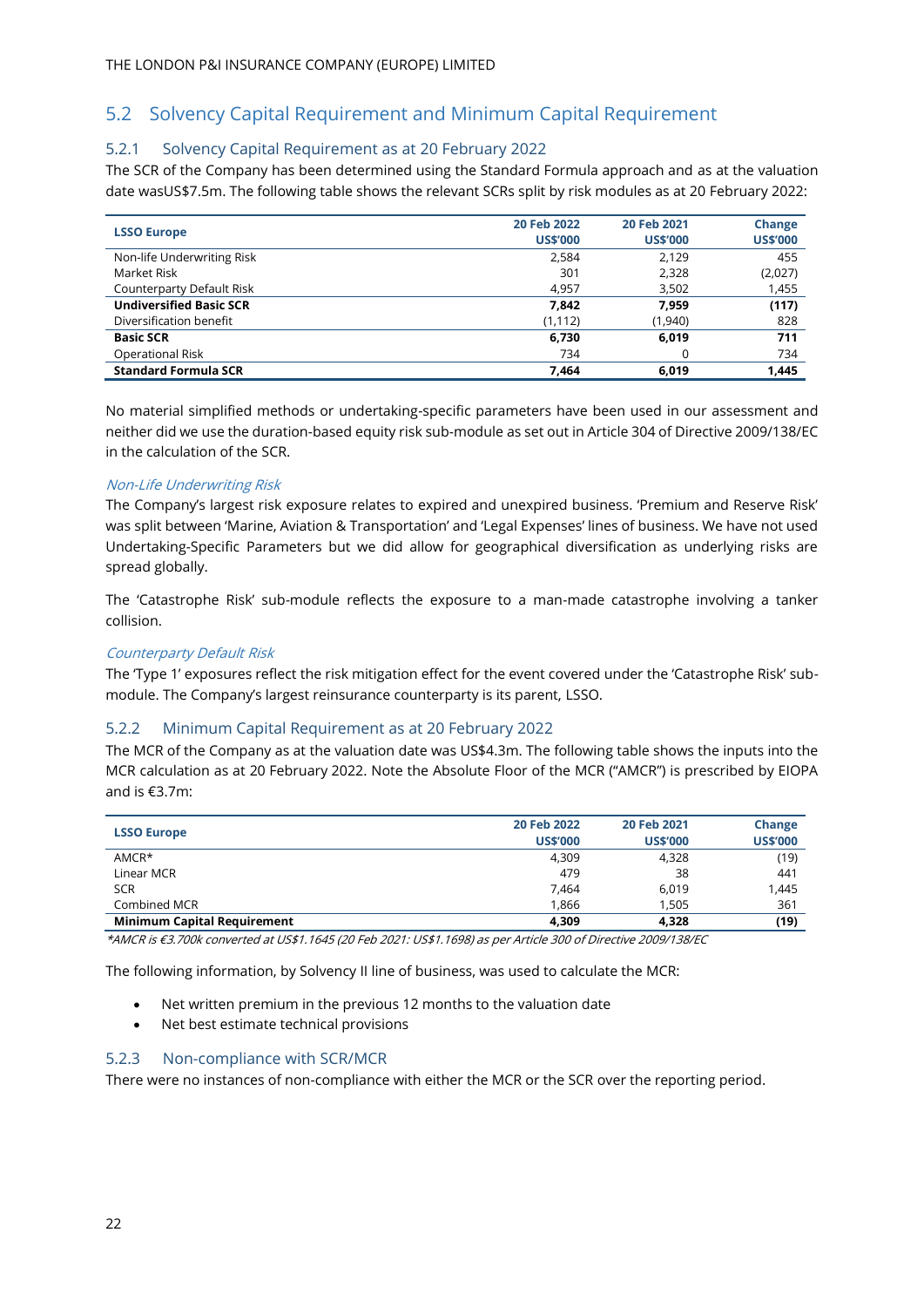## <span id="page-23-0"></span>5.3 Overall Solvency

The table below shows the SCR and MCR solvency ratios for the Company as at 20 February 2022:

|                      |                 | <b>Solvency Capital Requirement</b> |                 |                 | <b>Minimum Capital Requirement</b> |                 |
|----------------------|-----------------|-------------------------------------|-----------------|-----------------|------------------------------------|-----------------|
| <b>LSSO Europe</b>   | 20 Feb 2022     | 20 Feb 2021                         | Change          | 20 Feb 2022     | 20 Feb 2021                        | <b>Change</b>   |
|                      | <b>US\$'000</b> | <b>US\$'000</b>                     | <b>US\$'000</b> | <b>US\$'000</b> | <b>US\$'000</b>                    | <b>US\$'000</b> |
| Capital Requirement  | 7.464           | 6.019                               | 1.445           | 4.309           | 4.328                              | (19)            |
| Eligible Own Funds   | 16.057          | 18.702                              | (2,645)         | 16.057          | 18.702                             | (2,645)         |
| <b>Surplus Funds</b> | 8.593           | 12.683                              | (4,090)         | 11.748          | 14.374                             | (2,626)         |
| Solvency Ratio       | 215.1%          | 310.7%                              | (95.6%)         | 372.7%          | 432.1%                             | (59.4%)         |

## <span id="page-23-1"></span>5.4 Any Other Information

There is no other material information to report regarding the Company's capital management.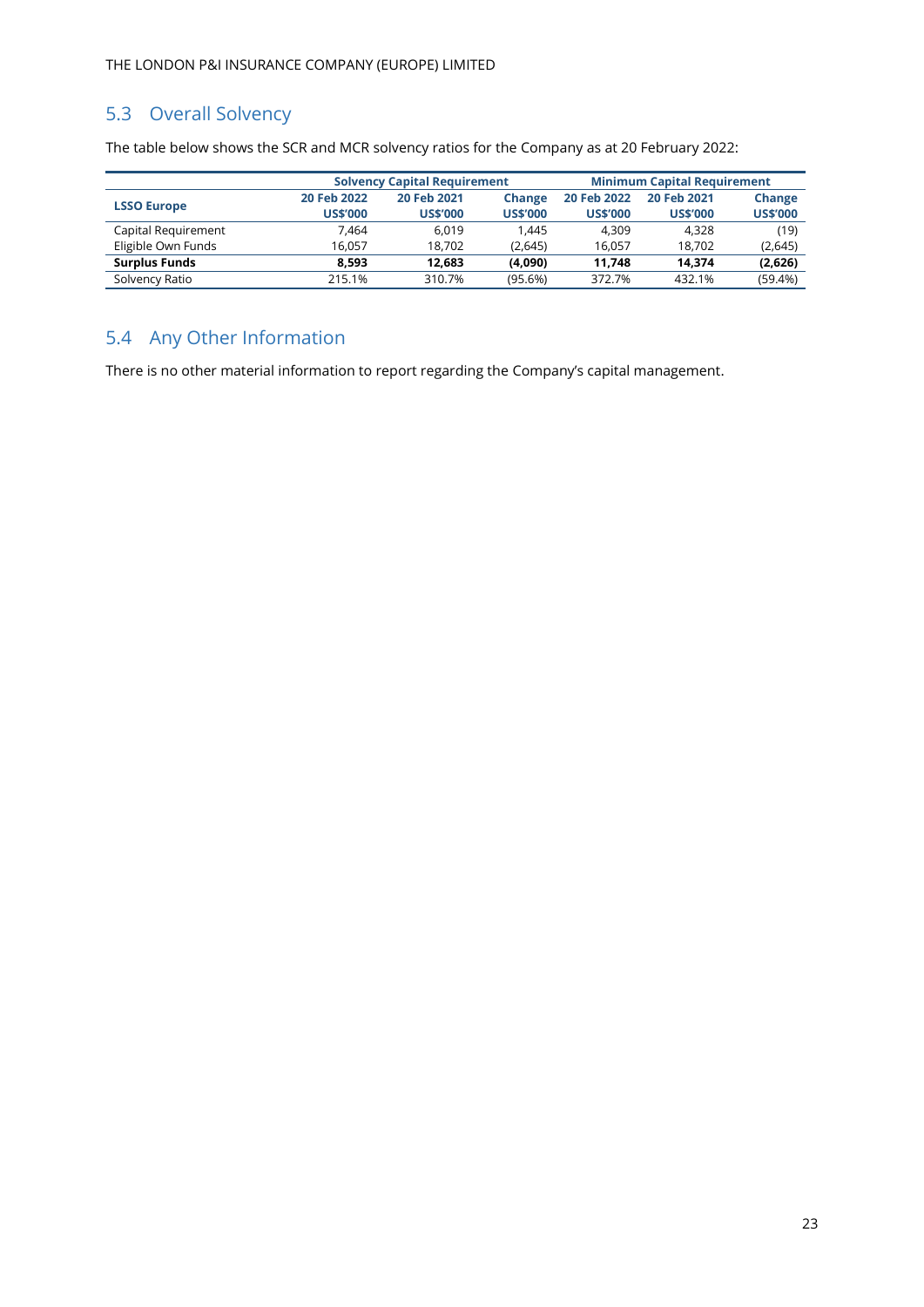## <span id="page-24-0"></span>Appendix 1: Quantitative Reporting Templates (QRTs)

The remaining part of this submission contains the required QRTs for the Company in line with Solvency II requirements.

All figures are presented in thousands of US Dollars with the exception of ratios that are in decimal. Please note that totals may differ from the component parts due to rounding. All items disclosed are consistent with the information provided privately to the regulator.

The following QRTs are provided:

| <b>Reference</b> | <b>QRT Template Description</b>                                                            |
|------------------|--------------------------------------------------------------------------------------------|
| S.02.01.02       | Balance sheet                                                                              |
| S.05.01.02       | Premiums, claims and expenses by line of business                                          |
| S.05.02.01       | Premiums, claims and expenses by country                                                   |
| S.17.01.02       | Non-Life Technical Provisions                                                              |
| S.19.01.21       | Non-Life insurance claims                                                                  |
| S.23.01.01       | Own Funds                                                                                  |
| S.25.01.21       | Solvency Capital Requirement - for undertakings on the Standard Formula                    |
| S.28.01.01       | Minimum Capital Requirement - only life or only non-life insurance or reinsurance activity |
|                  |                                                                                            |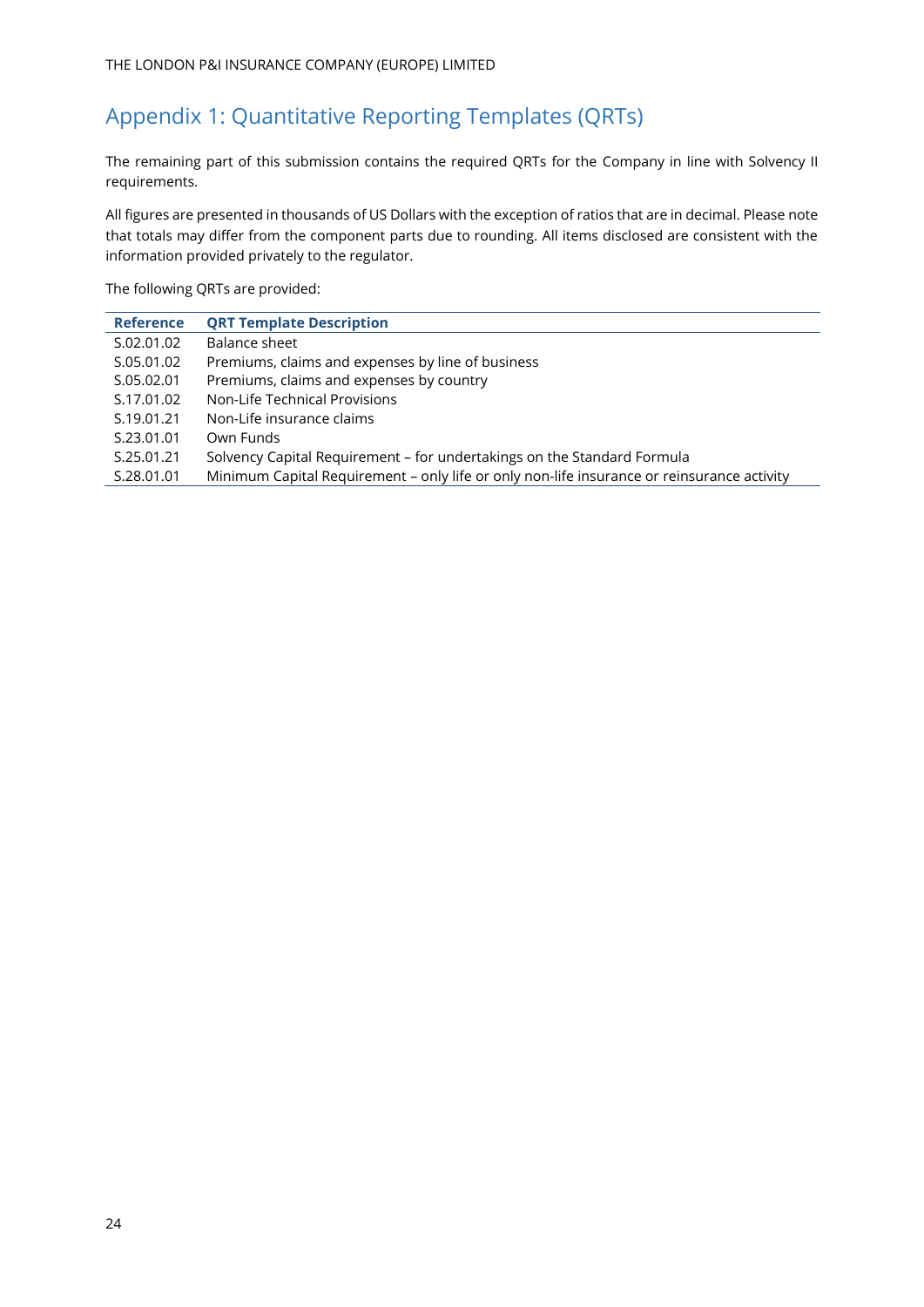# The London P and I Insurance Company (Europe) Limited

Solvency and Financial Condition Report

Disclosures

20 February 2022

(Monetary amounts in USD thousands)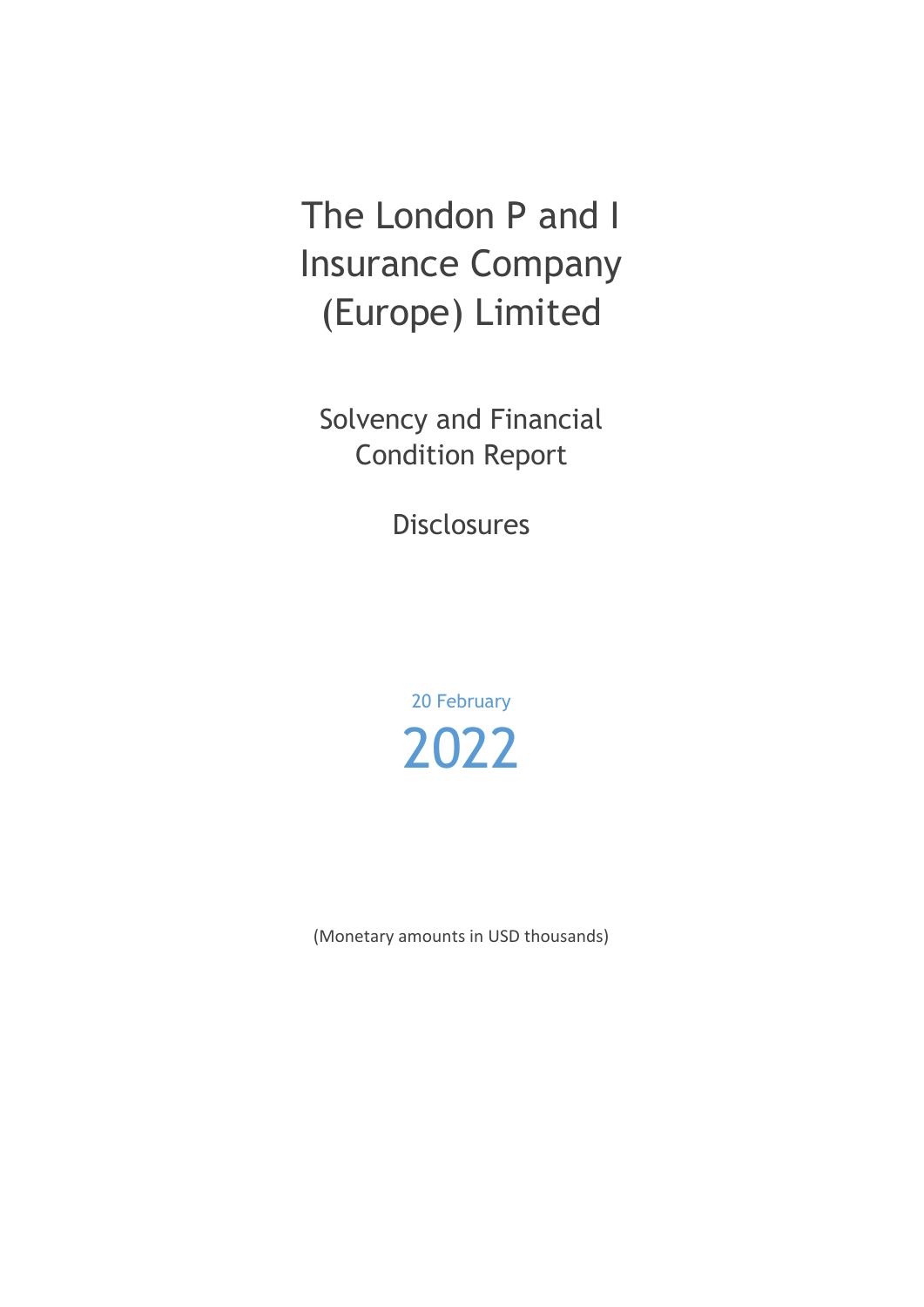#### **General information**

| Undertaking name                                    | The London P and I Insurance Company (Europe) Limited         |
|-----------------------------------------------------|---------------------------------------------------------------|
| Undertaking identification code                     | 2138003JRMGVH8CGUR42                                          |
| Type of code of undertaking                         | LEI                                                           |
| Type of undertaking                                 | Non-life undertakings                                         |
| Country of authorisation                            | CY                                                            |
| Language of reporting                               | en                                                            |
| Reporting reference date                            | 20 February 2022                                              |
| Currency used for reporting                         | USD                                                           |
| Accounting standards                                | <b>IFRS</b>                                                   |
| Method of Calculation of the SCR                    | Standard formula                                              |
| Matching adjustment                                 | No use of matching adjustment                                 |
| Volatility adjustment                               | No use of volatility adjustment                               |
| Transitional measure on the risk-free interest rate | No use of transitional measure on the risk-free interest rate |
| Transitional measure on technical provisions        | No use of transitional measure on technical provisions        |
|                                                     |                                                               |

#### **List of reported templates**

S.02.01.02 - Balance sheet

- S.05.01.02 Premiums, claims and expenses by line of business
- S.05.02.01 Premiums, claims and expenses by country
- S.17.01.02 Non-Life Technical Provisions
- S.19.01.21 Non-Life insurance claims
- S.23.01.01 Own Funds

S.25.01.21 - Solvency Capital Requirement - for undertakings on Standard Formula

S.28.01.01 - Minimum Capital Requirement - Only life or only non-life insurance or reinsurance activity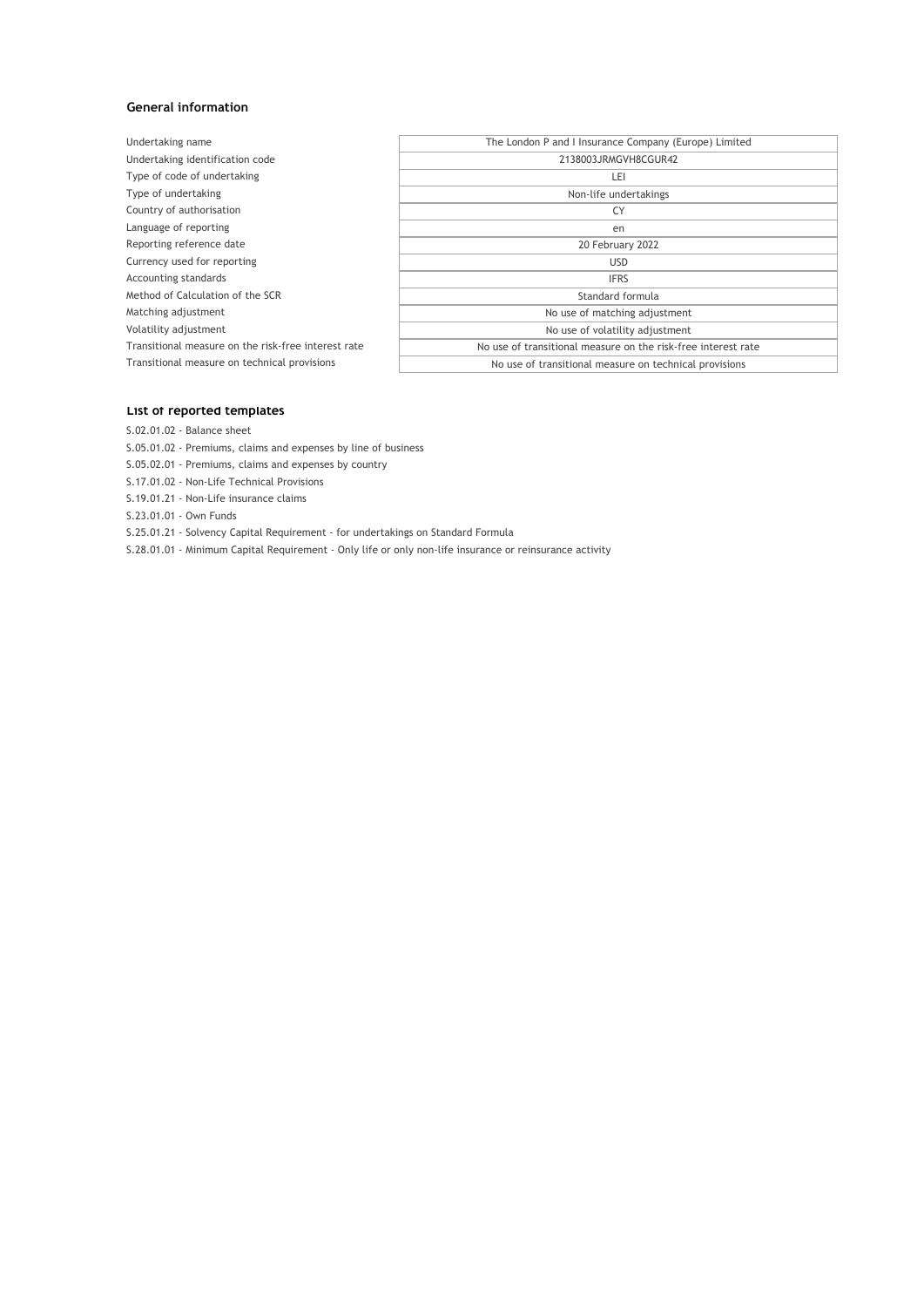## **S.02.01.02 Balance sheet**

|       |                                                                                        | Solvency II<br>value |
|-------|----------------------------------------------------------------------------------------|----------------------|
|       | <b>Assets</b>                                                                          | C0010                |
| R0030 | Intangible assets                                                                      |                      |
| R0040 | Deferred tax assets                                                                    |                      |
| R0050 | Pension benefit surplus                                                                |                      |
| R0060 | Property, plant & equipment held for own use                                           | 0                    |
| R0070 | Investments (other than assets held for index-linked and unit-linked contracts)        | $\mathbf 0$          |
| R0080 | Property (other than for own use)                                                      | $\mathbf 0$          |
| R0090 | Holdings in related undertakings, including participations                             | $\bf 0$              |
| R0100 | Equities                                                                               | 0                    |
| R0110 | Equities - listed                                                                      |                      |
| R0120 | Equities - unlisted                                                                    |                      |
| R0130 | <b>Bonds</b>                                                                           | $\mathbf 0$          |
| R0140 | Government Bonds                                                                       | $\mathbf 0$          |
| R0150 |                                                                                        | $\bf 0$              |
| R0160 | Corporate Bonds<br>Structured notes                                                    | $\bf 0$              |
|       | Collateralised securities                                                              |                      |
| R0170 |                                                                                        | $\mathbf 0$          |
| R0180 | Collective Investments Undertakings                                                    | 0                    |
| R0190 | <b>Derivatives</b>                                                                     |                      |
| R0200 | Deposits other than cash equivalents                                                   | 0                    |
| R0210 | Other investments                                                                      | 0                    |
| R0220 | Assets held for index-linked and unit-linked contracts                                 |                      |
| R0230 | Loans and mortgages                                                                    | 0                    |
| R0240 | Loans on policies                                                                      | $\mathbf 0$          |
| R0250 | Loans and mortgages to individuals                                                     |                      |
| R0260 | Other loans and mortgages                                                              |                      |
| R0270 | Reinsurance recoverables from:                                                         | 6,684                |
| R0280 | Non-life and health similar to non-life                                                | 6,684                |
| R0290 | Non-life excluding health                                                              | 6,684                |
| R0300 | Health similar to non-life                                                             | $\mathbf{0}$         |
| R0310 | Life and health similar to life, excluding index-linked and unit-linked                | $\boldsymbol{0}$     |
| R0320 | Health similar to life                                                                 |                      |
| R0330 | Life excluding health and index-linked and unit-linked                                 |                      |
| R0340 | Life index-linked and unit-linked                                                      |                      |
| R0350 | Deposits to cedants                                                                    | 0                    |
| R0360 | Insurance and intermediaries receivables                                               | 899                  |
| R0370 | Reinsurance receivables                                                                |                      |
| R0380 | Receivables (trade, not insurance)                                                     | 8,627                |
| R0390 | Own shares (held directly)                                                             |                      |
| R0400 | Amounts due in respect of own fund items or initial fund called up but not yet paid in | 0                    |
| R0410 | Cash and cash equivalents                                                              | 12,164               |
| R0420 | Any other assets, not elsewhere shown                                                  | 22                   |
| R0500 | <b>Total assets</b>                                                                    | 28,396               |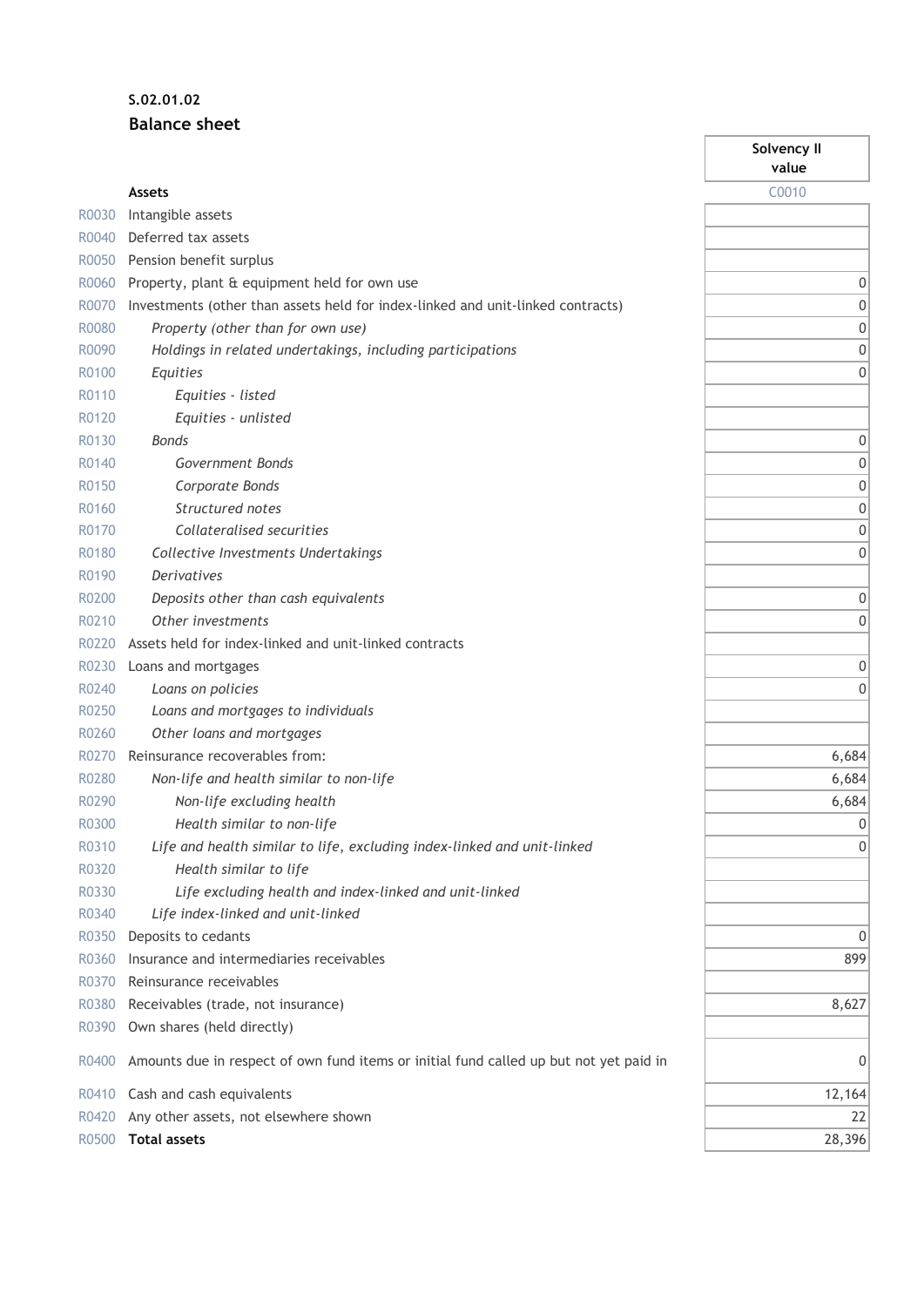## **S.02.01.02 Balance sheet**

|                   |                                                                                 | Solvency II<br>value |
|-------------------|---------------------------------------------------------------------------------|----------------------|
|                   | <b>Liabilities</b>                                                              | C0010                |
| R0510             | Technical provisions - non-life                                                 | 10,713               |
| R0520             | Technical provisions - non-life (excluding health)                              | 10,713               |
| R0530             | TP calculated as a whole                                                        | 0                    |
| R0540             | <b>Best Estimate</b>                                                            | 8,590                |
| R0550             | Risk margin                                                                     | 2,123                |
| R0560             | Technical provisions - health (similar to non-life)                             | 0                    |
| R0570             | TP calculated as a whole                                                        | 0                    |
| R0580             | <b>Best Estimate</b>                                                            | 0                    |
| R0590             | Risk margin                                                                     | $\boldsymbol{0}$     |
| R0600             | Technical provisions - life (excluding index-linked and unit-linked)            | $\mathbf 0$          |
| R0610             | Technical provisions - health (similar to life)                                 | 0                    |
| R0620             | TP calculated as a whole                                                        |                      |
| R0630             | <b>Best Estimate</b>                                                            |                      |
| R0640             | Risk margin                                                                     |                      |
| R0650             | Technical provisions - life (excluding health and index-linked and unit-linked) | 0                    |
| R0660             | TP calculated as a whole                                                        |                      |
| R0670             | <b>Best Estimate</b>                                                            |                      |
| R0680             | Risk margin                                                                     |                      |
| R0690             | Technical provisions - index-linked and unit-linked                             | 0                    |
| R0700             | TP calculated as a whole                                                        |                      |
| R0710             | <b>Best Estimate</b>                                                            |                      |
| R0720             | Risk margin                                                                     |                      |
| R0740             | Contingent liabilities                                                          |                      |
| R0750             | Provisions other than technical provisions                                      |                      |
| R0760             | Pension benefit obligations                                                     |                      |
| R0770             | Deposits from reinsurers                                                        |                      |
| R0780             | Deferred tax liabilities                                                        |                      |
| R0790             | Derivatives                                                                     |                      |
| R0800             | Debts owed to credit institutions                                               | 0                    |
| R0810             | Financial liabilities other than debts owed to credit institutions              | 0                    |
| R0820             | Insurance & intermediaries payables                                             | 202                  |
| R0830             | Reinsurance payables                                                            | 0                    |
| R0840             | Payables (trade, not insurance)                                                 | 1,424                |
| R0850             | Subordinated liabilities                                                        | 0                    |
| R0860             | Subordinated liabilities not in BOF                                             |                      |
| R0870             | Subordinated liabilities in BOF                                                 | 0                    |
| R0880             | Any other liabilities, not elsewhere shown                                      |                      |
| R0900             | <b>Total liabilities</b>                                                        | 12,339               |
| R <sub>1000</sub> | Excess of assets over liabilities                                               | 16,057               |

 $\overline{a}$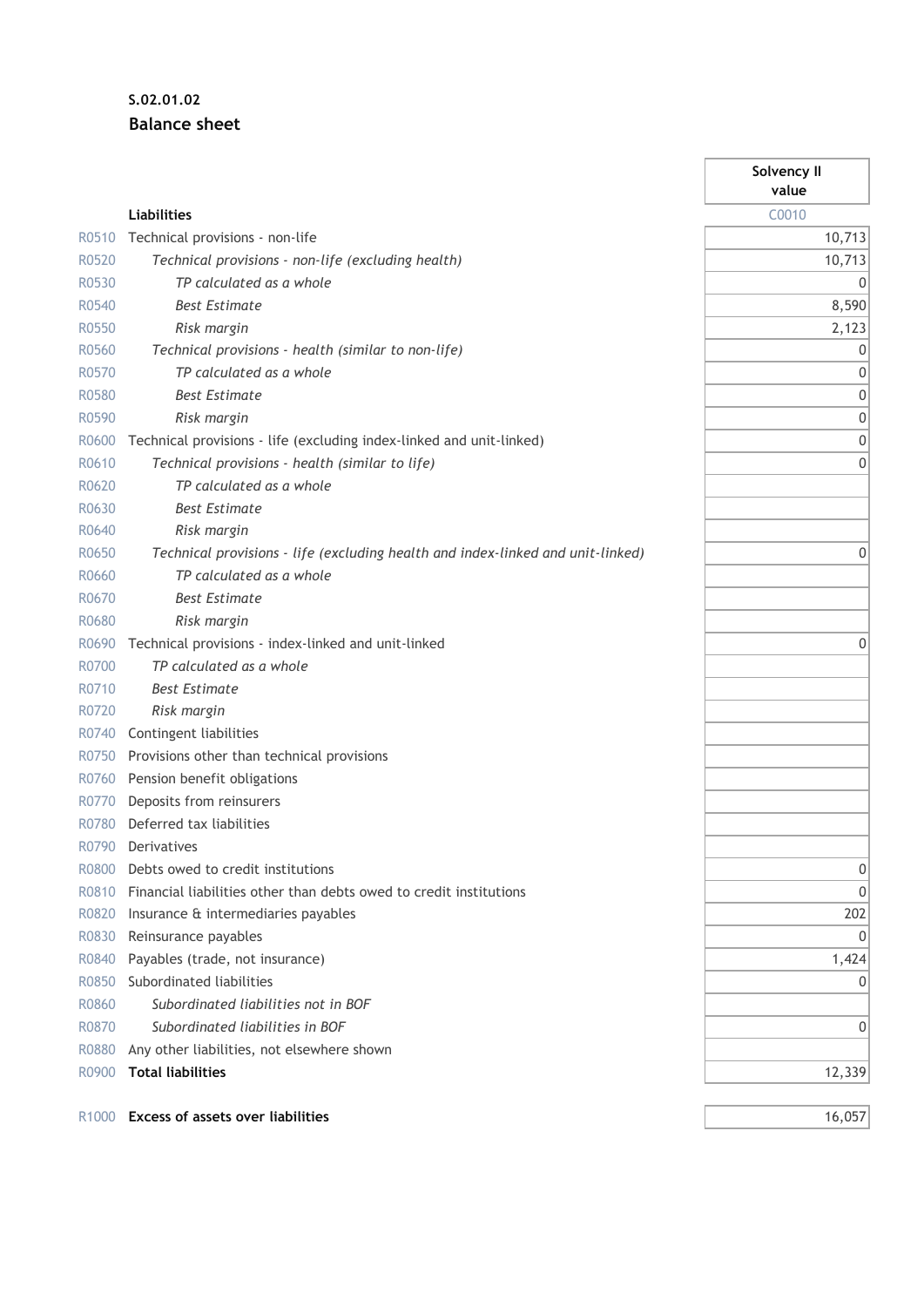#### **S.05.01.02 Premiums, claims and expenses by line of business**

#### **Non-life**

|           |                                                     | Line of Business for: non-life insurance and reinsurance obligations (direct business and accepted proportional reinsurance) |                                   |                                       |                                         |                            |                                                   |                                                             |                                   |                                       |                                | Line of business for: accepted non-proportional<br>reinsurance |                         |        |          |                                      |          |            |
|-----------|-----------------------------------------------------|------------------------------------------------------------------------------------------------------------------------------|-----------------------------------|---------------------------------------|-----------------------------------------|----------------------------|---------------------------------------------------|-------------------------------------------------------------|-----------------------------------|---------------------------------------|--------------------------------|----------------------------------------------------------------|-------------------------|--------|----------|--------------------------------------|----------|------------|
|           |                                                     | Medical<br>expense<br>insurance                                                                                              | Income<br>protection<br>insurance | Workers'<br>compensation<br>insurance | Motor vehicle<br>liability<br>insurance | Other motor  <br>insurance | Marine,<br>aviation and<br>transport<br>insurance | <b>Fire and</b><br>other damage<br>to property<br>insurance | General<br>liability<br>insurance | Credit and<br>suretyship<br>insurance | Legal<br>expenses<br>insurance | Assistance                                                     | Misc. financial<br>loss | Health | Casualty | Marine.<br>aviation and<br>transport | Property | Total      |
|           |                                                     | C0010                                                                                                                        | C0020                             | C0030                                 | C0040                                   | C0050                      | C0060                                             | C0070                                                       | C0080                             | C0090                                 | C0100                          | C0110                                                          | C0120                   | C0130  | C0140    | C0150                                | C0160    | C0200      |
|           | <b>Premiums written</b>                             |                                                                                                                              |                                   |                                       |                                         |                            |                                                   |                                                             |                                   |                                       |                                |                                                                |                         |        |          |                                      |          |            |
|           | R0110 Gross - Direct Business                       |                                                                                                                              |                                   |                                       |                                         |                            | 11,098                                            |                                                             |                                   |                                       | 1,767                          |                                                                |                         |        |          |                                      |          | 12,865     |
|           | R0120 Gross - Proportional reinsurance accepted     |                                                                                                                              |                                   |                                       |                                         |                            | $\Omega$                                          |                                                             |                                   |                                       |                                |                                                                |                         |        |          |                                      |          | $\Omega$   |
|           | R0130 Gross - Non-proportional reinsurance accepted |                                                                                                                              |                                   |                                       |                                         |                            |                                                   |                                                             |                                   |                                       |                                |                                                                |                         |        |          |                                      |          | $\cap$     |
|           | R0140 Reinsurers' share                             |                                                                                                                              |                                   |                                       |                                         |                            | 9,260                                             |                                                             |                                   |                                       | 1,431                          |                                                                |                         |        |          |                                      |          | 10,692     |
| R0200 Net |                                                     |                                                                                                                              |                                   |                                       |                                         |                            | 1,837                                             |                                                             |                                   |                                       | 336                            |                                                                |                         |        |          |                                      |          | 2,173      |
|           | Premiums earned                                     |                                                                                                                              |                                   |                                       |                                         |                            |                                                   |                                                             |                                   |                                       |                                |                                                                |                         |        |          |                                      |          |            |
|           | R0210 Gross - Direct Business                       |                                                                                                                              |                                   |                                       |                                         |                            | 10,650                                            |                                                             |                                   |                                       | 1,593                          |                                                                |                         |        |          |                                      |          | 12,242     |
|           | R0220 Gross - Proportional reinsurance accepted     |                                                                                                                              |                                   |                                       |                                         |                            | $\Omega$                                          |                                                             |                                   |                                       | $\Omega$                       |                                                                |                         |        |          |                                      |          | $\epsilon$ |
|           | R0230 Gross - Non-proportional reinsurance accepted |                                                                                                                              |                                   |                                       |                                         |                            |                                                   |                                                             |                                   |                                       |                                |                                                                |                         |        |          |                                      |          | $\Omega$   |
|           | R0240 Reinsurers' share                             |                                                                                                                              |                                   |                                       |                                         |                            | 8,889                                             |                                                             |                                   |                                       | 1,290                          |                                                                |                         |        |          |                                      |          | 10,179     |
| R0300 Net |                                                     |                                                                                                                              |                                   |                                       |                                         |                            | 1,761                                             |                                                             |                                   |                                       | 303                            |                                                                |                         |        |          |                                      |          | 2,064      |
|           | <b>Claims incurred</b>                              |                                                                                                                              |                                   |                                       |                                         |                            |                                                   |                                                             |                                   |                                       |                                |                                                                |                         |        |          |                                      |          |            |
|           | R0310 Gross - Direct Business                       |                                                                                                                              |                                   |                                       |                                         |                            | 10,853                                            |                                                             |                                   |                                       | 2,480                          |                                                                |                         |        |          |                                      |          | 13,333     |
|           | R0320 Gross - Proportional reinsurance accepted     |                                                                                                                              |                                   |                                       |                                         |                            |                                                   |                                                             |                                   |                                       |                                |                                                                |                         |        |          |                                      |          | $\Omega$   |
|           | R0330 Gross - Non-proportional reinsurance accepted |                                                                                                                              |                                   |                                       |                                         |                            |                                                   |                                                             |                                   |                                       |                                |                                                                |                         |        |          |                                      |          | $\Omega$   |
|           | R0340 Reinsurers' share                             |                                                                                                                              |                                   |                                       |                                         |                            | 9,768                                             |                                                             |                                   |                                       | 2,232                          |                                                                |                         |        |          |                                      |          | 12,000     |
| R0400 Net |                                                     |                                                                                                                              |                                   |                                       |                                         |                            | 1,085                                             |                                                             |                                   |                                       | 248                            |                                                                |                         |        |          |                                      |          | 1,333      |
|           | Changes in other technical provisions               |                                                                                                                              |                                   |                                       |                                         |                            |                                                   |                                                             |                                   |                                       |                                |                                                                |                         |        |          |                                      |          |            |
|           | R0410 Gross - Direct Business                       |                                                                                                                              |                                   |                                       |                                         |                            |                                                   |                                                             |                                   |                                       |                                |                                                                |                         |        |          |                                      |          | 0          |
|           | R0420 Gross - Proportional reinsurance accepted     |                                                                                                                              |                                   |                                       |                                         |                            |                                                   |                                                             |                                   |                                       |                                |                                                                |                         |        |          |                                      |          | $\Omega$   |
|           | R0430 Gross - Non-proportional reinsurance accepted |                                                                                                                              |                                   |                                       |                                         |                            |                                                   |                                                             |                                   |                                       |                                |                                                                |                         |        |          |                                      |          | $\Omega$   |
|           | R0440 Reinsurers' share                             |                                                                                                                              |                                   |                                       |                                         |                            |                                                   |                                                             |                                   |                                       |                                |                                                                |                         |        |          |                                      |          | $\Omega$   |
| R0500 Net |                                                     |                                                                                                                              |                                   |                                       |                                         |                            | $\Omega$                                          |                                                             |                                   |                                       |                                |                                                                |                         |        |          |                                      |          | $\Omega$   |
|           | R0550 Expenses incurred                             |                                                                                                                              |                                   |                                       |                                         |                            | 1,276                                             |                                                             |                                   |                                       | 268                            |                                                                |                         |        |          |                                      |          | 1,543      |
|           | R1200 Other expenses                                |                                                                                                                              |                                   |                                       |                                         |                            |                                                   |                                                             |                                   |                                       |                                |                                                                |                         |        |          |                                      |          |            |
|           | R1300 Total expenses                                |                                                                                                                              |                                   |                                       |                                         |                            |                                                   |                                                             |                                   |                                       |                                |                                                                |                         |        |          |                                      |          | 1,543      |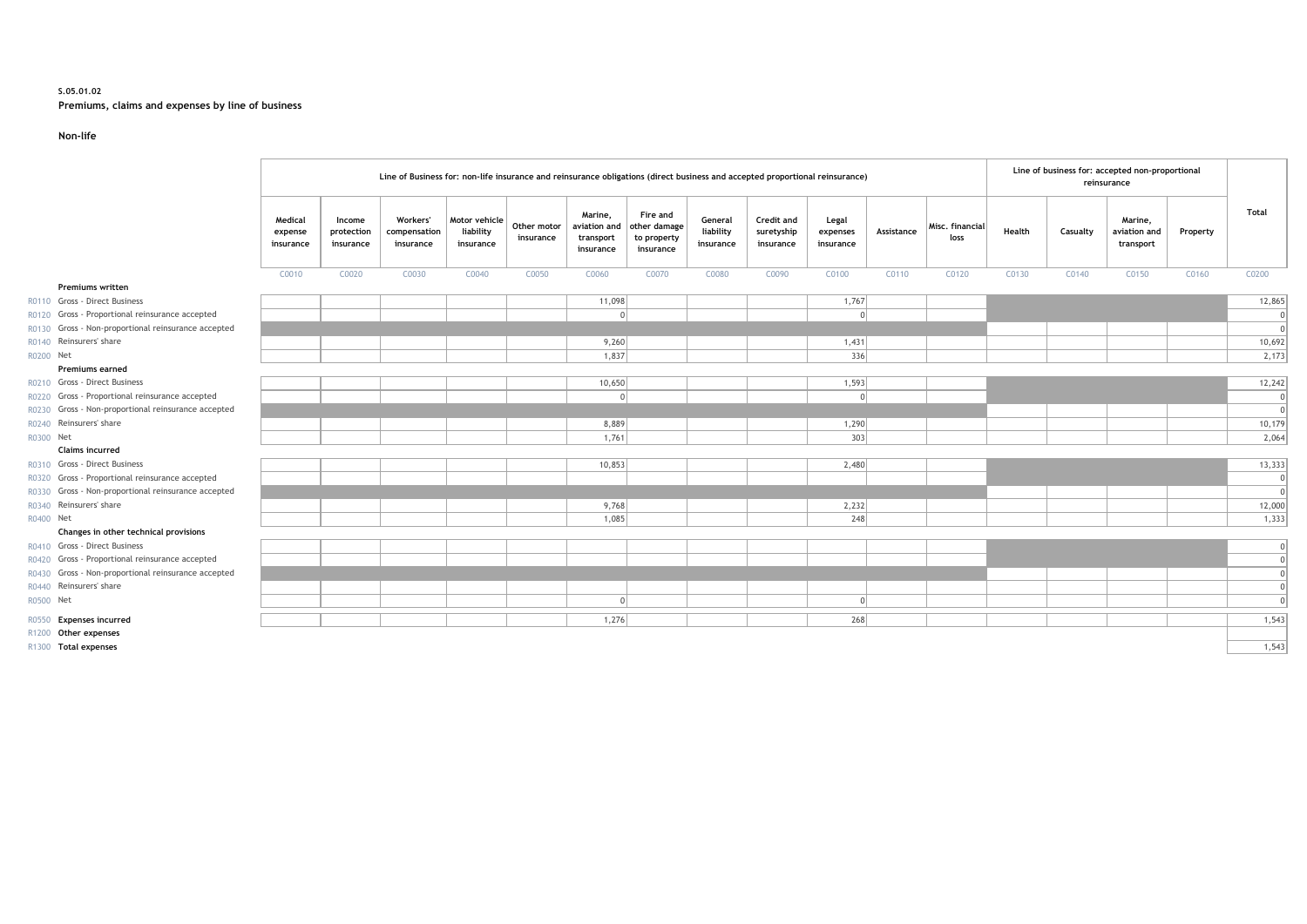#### **S.05.02.01 Premiums, claims and expenses by country**

#### **Non-life**

|           |                                               | C0010               | C0020                                                   | C0030                | C0040    | C <sub>0050</sub>                                                                  | C0060          | C0070                                  |
|-----------|-----------------------------------------------|---------------------|---------------------------------------------------------|----------------------|----------|------------------------------------------------------------------------------------|----------------|----------------------------------------|
|           |                                               | <b>Home Country</b> | Top 5 countries (by amount of gross premiums written) - | non-life obligations |          | Top 5 countries (by amount of gross<br>premiums written) - non-life<br>obligations |                | <b>Total Top 5 and</b><br>home country |
| R0010     |                                               |                     | <b>MT</b>                                               | GR                   | PT       | IT                                                                                 | <b>DE</b>      |                                        |
|           |                                               | C0080               | C0090                                                   | C0100                | C0110    | C0120                                                                              | C0130          | C0140                                  |
|           | <b>Premiums written</b>                       |                     |                                                         |                      |          |                                                                                    |                |                                        |
| R0110     | <b>Gross - Direct Business</b>                | 874                 | 3,811                                                   | 3,311                | 1,432    | 532                                                                                | 517            | 10,476                                 |
| R0120     | Gross - Proportional reinsurance accepted     |                     |                                                         |                      |          |                                                                                    |                | $\Omega$                               |
| R0130     | Gross - Non-proportional reinsurance accepted |                     |                                                         |                      |          |                                                                                    |                | $\Omega$                               |
| R0140     | Reinsurers' share                             | 708                 | 3,087                                                   | 2,682                | 1,160    | 431                                                                                | 418            | 8,485                                  |
| R0200     | Net                                           | 166                 | 724                                                     | 629                  | 272      | 101                                                                                | 98             | 1,990                                  |
|           | <b>Premiums earned</b>                        |                     |                                                         |                      |          |                                                                                    |                |                                        |
| R0210     | <b>Gross - Direct Business</b>                | 871                 | 3,792                                                   | 3,289                | 1,432    | 532                                                                                | 517            | 10,431                                 |
| R0220     | Gross - Proportional reinsurance accepted     |                     |                                                         |                      |          |                                                                                    |                | $\Omega$                               |
| R0230     | Gross - Non-proportional reinsurance accepted |                     |                                                         |                      |          |                                                                                    |                | $\Omega$                               |
| R0240     | Reinsurers' share                             | 705                 | 3,071                                                   | 2,664                | 1,160    | 431                                                                                | 418            | 8,449                                  |
| R0300     | Net                                           | 165                 | 720                                                     | 625                  | 272      | 101                                                                                | 98             | 1,982                                  |
|           | <b>Claims incurred</b>                        |                     |                                                         |                      |          |                                                                                    |                |                                        |
| R0310     | <b>Gross - Direct Business</b>                | 993                 | 5,164                                                   | 4,249                | 323      | 202                                                                                | 225            | 11,156                                 |
| R0320     | Gross - Proportional reinsurance accepted     |                     |                                                         |                      |          |                                                                                    |                | 0                                      |
| R0330     | Gross - Non-proportional reinsurance accepted |                     |                                                         |                      |          |                                                                                    |                | $\Omega$                               |
| R0340     | Reinsurers' share                             | 893                 | 4,647                                                   | 3,824                | 291      | 182                                                                                | 203            | 10,041                                 |
| R0400     | Net                                           | 99                  | 516                                                     | 425                  | 32       | 20                                                                                 | 23             | 1,116                                  |
|           | Changes in other technical provisions         |                     |                                                         |                      |          |                                                                                    |                |                                        |
| R0410     | <b>Gross - Direct Business</b>                |                     |                                                         |                      |          |                                                                                    |                | 0                                      |
| R0420     | Gross - Proportional reinsurance accepted     |                     |                                                         |                      |          |                                                                                    |                | 0                                      |
| R0430     | Gross - Non-proportional reinsurance accepted |                     |                                                         |                      |          |                                                                                    |                | 0                                      |
| R0440     | Reinsurers' share                             |                     |                                                         |                      |          |                                                                                    |                | 0                                      |
| R0500 Net |                                               | $\mathbf 0$         | 0                                                       | 0                    | $\Omega$ | 0                                                                                  | $\overline{0}$ | 0                                      |
| R0550     | <b>Expenses incurred</b>                      | 78                  | 251                                                     | 155                  | 141      | 69                                                                                 | 62             | 756                                    |
| R1200     | Other expenses                                |                     |                                                         |                      |          |                                                                                    |                |                                        |
|           | R1300 Total expenses                          |                     |                                                         |                      |          |                                                                                    |                | 756                                    |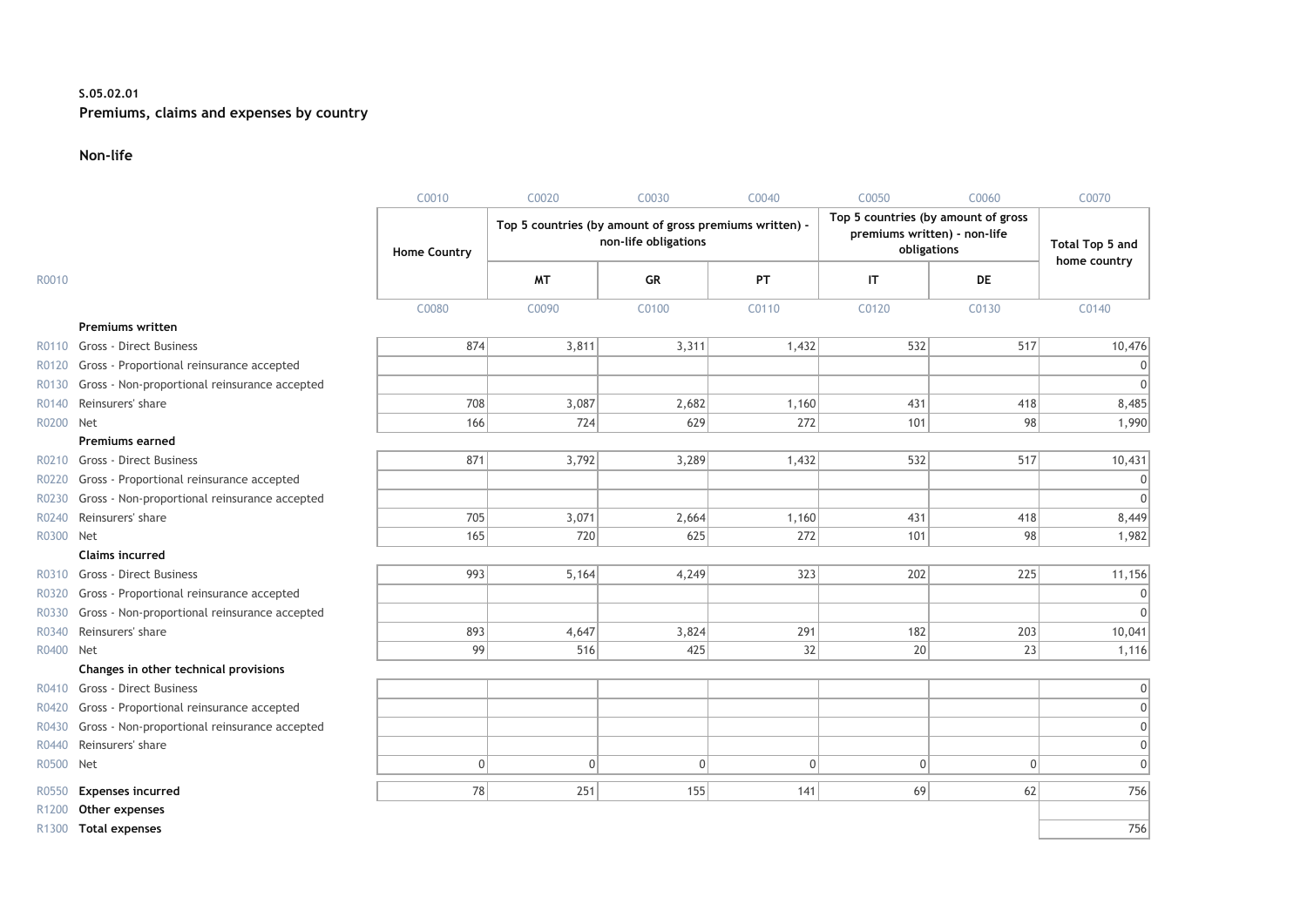#### **S.17.01.02 Non-Life Technical Provisions**

|       |                                                                                                                                                                               |                                 | Direct business and accepted proportional reinsurance |                                       |                                         |                          |                                                   |                                                      |                                   |                                       |                             |            | Accepted non-proportional reinsurance |                                               |                                                 |                                                                             |                                                 |                                     |
|-------|-------------------------------------------------------------------------------------------------------------------------------------------------------------------------------|---------------------------------|-------------------------------------------------------|---------------------------------------|-----------------------------------------|--------------------------|---------------------------------------------------|------------------------------------------------------|-----------------------------------|---------------------------------------|-----------------------------|------------|---------------------------------------|-----------------------------------------------|-------------------------------------------------|-----------------------------------------------------------------------------|-------------------------------------------------|-------------------------------------|
|       |                                                                                                                                                                               | Medical<br>expense<br>insurance | Income<br>protection<br>insurance                     | Workers'<br>compensation<br>insurance | Motor vehicle<br>liability<br>insurance | Other motor<br>insurance | Marine.<br>aviation and<br>transport<br>insurance | Fire and other<br>damage to<br>property<br>insurance | General<br>liability<br>insurance | Credit and<br>suretyship<br>insurance | Legal expenses<br>insurance | Assistance | Miscellaneous<br>financial loss       | Non-<br>proportional<br>health<br>reinsurance | Non-<br>proportional<br>casualty<br>reinsurance | Non-<br>proportional<br>marine,<br>aviation and<br>transport<br>reinsurance | Non-<br>proportional<br>property<br>reinsurance | <b>Total Non-Life</b><br>obligation |
|       |                                                                                                                                                                               | C0020                           | C0030                                                 | C0040                                 | C0050                                   | C0060                    | C0070                                             | C0080                                                | C0090                             | C0100                                 | C0110                       | C0120      | C0130                                 | C0140                                         | C0150                                           | C0160                                                                       | C0170                                           | C0180                               |
|       | R0010 Technical provisions calculated as a whole                                                                                                                              |                                 |                                                       |                                       |                                         |                          | $\Omega$                                          |                                                      |                                   |                                       | $\cap$                      |            |                                       |                                               |                                                 |                                                                             |                                                 |                                     |
|       | Total Recoverables from reinsurance/SPV and Finite Re after the<br>R0050 adjustment for expected losses due to counterparty default<br>associated to TP calculated as a whole |                                 |                                                       |                                       |                                         |                          |                                                   |                                                      |                                   |                                       |                             |            |                                       |                                               |                                                 |                                                                             |                                                 |                                     |
|       | Technical provisions calculated as a sum of BE and RM                                                                                                                         |                                 |                                                       |                                       |                                         |                          |                                                   |                                                      |                                   |                                       |                             |            |                                       |                                               |                                                 |                                                                             |                                                 |                                     |
|       | <b>Best estimate</b>                                                                                                                                                          |                                 |                                                       |                                       |                                         |                          |                                                   |                                                      |                                   |                                       |                             |            |                                       |                                               |                                                 |                                                                             |                                                 |                                     |
|       | Premium provisions                                                                                                                                                            |                                 |                                                       |                                       |                                         |                          |                                                   |                                                      |                                   |                                       |                             |            |                                       |                                               |                                                 |                                                                             |                                                 |                                     |
| R0060 | Gross                                                                                                                                                                         |                                 |                                                       |                                       |                                         |                          | $-1,112$                                          |                                                      |                                   |                                       | $-55$                       |            |                                       |                                               |                                                 |                                                                             |                                                 | $-1,167$                            |
| R0140 | Total recoverable from reinsurance/SPV and Finite<br>Re after the adjustment for expected losses due to<br>counterparty default                                               |                                 |                                                       |                                       |                                         |                          | $-1,347$                                          |                                                      |                                   |                                       | $-67$                       |            |                                       |                                               |                                                 |                                                                             |                                                 | $-1,414$                            |
| R0150 | Net Best Estimate of Premium Provisions                                                                                                                                       |                                 |                                                       |                                       |                                         |                          | 235                                               |                                                      |                                   |                                       | 12                          |            |                                       |                                               |                                                 |                                                                             |                                                 | 247                                 |
|       | <b>Claims provisions</b>                                                                                                                                                      |                                 |                                                       |                                       |                                         |                          |                                                   |                                                      |                                   |                                       |                             |            |                                       |                                               |                                                 |                                                                             |                                                 |                                     |
| R0160 | Gross                                                                                                                                                                         |                                 |                                                       |                                       |                                         |                          | 7,973                                             |                                                      |                                   |                                       | 1,784                       |            |                                       |                                               |                                                 |                                                                             |                                                 | 9,757                               |
| R0240 | Total recoverable from reinsurance/SPV and Finite<br>Re after the adjustment for expected losses due to                                                                       |                                 |                                                       |                                       |                                         |                          | 6,642                                             |                                                      |                                   |                                       | 1,455                       |            |                                       |                                               |                                                 |                                                                             |                                                 | 8,097                               |
| R0250 | counterparty default<br><b>Net Best Estimate of Claims Provisions</b>                                                                                                         |                                 |                                                       |                                       |                                         |                          | 1,331                                             |                                                      |                                   |                                       | 329                         |            |                                       |                                               |                                                 |                                                                             |                                                 | 1,660                               |
|       | R0260 Total best estimate - gross                                                                                                                                             |                                 |                                                       |                                       |                                         |                          | 6,861                                             |                                                      |                                   |                                       | 1,729                       |            |                                       |                                               |                                                 |                                                                             |                                                 | 8,590                               |
|       | R0270 Total best estimate - net                                                                                                                                               |                                 |                                                       |                                       |                                         |                          | 1,566                                             |                                                      |                                   |                                       | 341                         |            |                                       |                                               |                                                 |                                                                             |                                                 | 1,907                               |
|       | R0280 Risk margin                                                                                                                                                             |                                 |                                                       |                                       |                                         |                          | 1,744                                             |                                                      |                                   |                                       | 379                         |            |                                       |                                               |                                                 |                                                                             |                                                 | 2,123                               |
|       |                                                                                                                                                                               |                                 |                                                       |                                       |                                         |                          |                                                   |                                                      |                                   |                                       |                             |            |                                       |                                               |                                                 |                                                                             |                                                 |                                     |
|       | Amount of the transitional on Technical Provisions                                                                                                                            |                                 |                                                       |                                       |                                         |                          |                                                   |                                                      |                                   |                                       |                             |            |                                       |                                               |                                                 |                                                                             |                                                 |                                     |
|       | R0290 Technical Provisions calculated as a whole                                                                                                                              |                                 |                                                       |                                       |                                         |                          |                                                   |                                                      |                                   |                                       |                             |            |                                       |                                               |                                                 |                                                                             |                                                 | $\Omega$<br>$\Omega$                |
|       | R0300 Best estimate<br>R0310 Risk margin                                                                                                                                      |                                 |                                                       |                                       |                                         |                          |                                                   |                                                      |                                   |                                       |                             |            |                                       |                                               |                                                 |                                                                             |                                                 | $\Omega$                            |
|       |                                                                                                                                                                               |                                 |                                                       |                                       |                                         |                          |                                                   |                                                      |                                   |                                       |                             |            |                                       |                                               |                                                 |                                                                             |                                                 |                                     |
|       | R0320 Technical provisions - total                                                                                                                                            |                                 |                                                       |                                       |                                         |                          | 8,605                                             |                                                      |                                   |                                       | 2,108                       |            |                                       |                                               |                                                 |                                                                             |                                                 | 10,713                              |
|       | Recoverable from reinsurance contract/SPV and<br>R0330 Finite Re after the adjustment for expected losses due to<br>counterparty default - total                              |                                 |                                                       |                                       |                                         |                          | 5,295                                             |                                                      |                                   |                                       | 1,389                       |            |                                       |                                               |                                                 |                                                                             |                                                 | 6,684                               |
| R0340 | Technical provisions minus recoverables from<br>reinsurance/SPV and Finite Re - total                                                                                         |                                 |                                                       |                                       |                                         |                          | 3,310                                             |                                                      |                                   |                                       | 720                         |            |                                       |                                               |                                                 |                                                                             |                                                 | 4,030                               |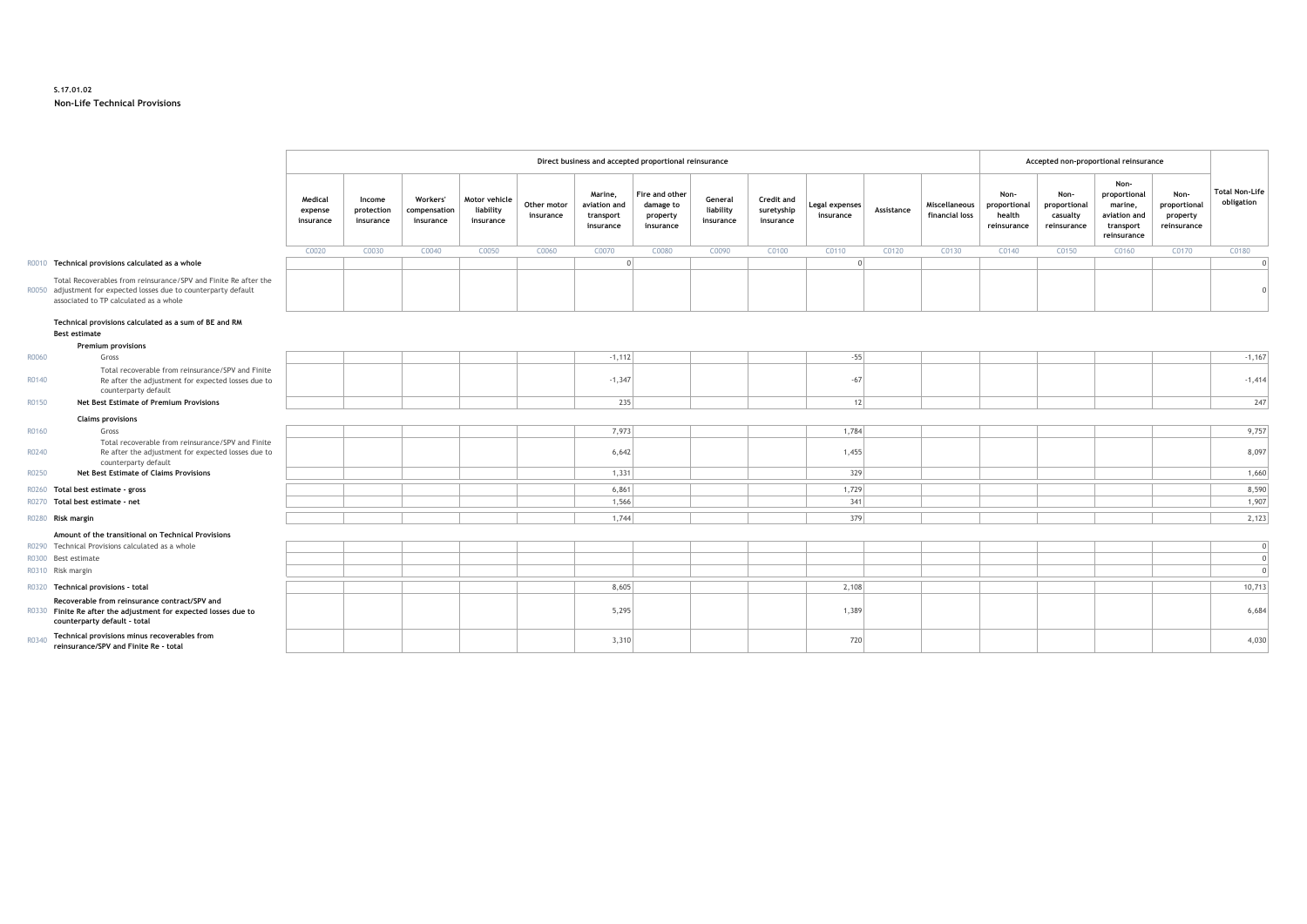#### **S.19.01.21 Non-Life insurance claims**

#### **Total Non-life business**

Z0020 **Accident year / underwriting year**  Underwriting Year

|       |                   | Gross Claims Paid (non-cumulative) |       |              |       |                  |                |       |                |       |       |                  |            |              |
|-------|-------------------|------------------------------------|-------|--------------|-------|------------------|----------------|-------|----------------|-------|-------|------------------|------------|--------------|
|       | (absolute amount) |                                    |       |              |       |                  |                |       |                |       |       |                  |            |              |
|       |                   | C0010                              | C0020 | C0030        | C0040 | C0050            | C0060          | C0070 | C0080          | C0090 | C0100 | C0110            | C0170      | C0180        |
|       | Year              |                                    |       |              |       | Development year |                |       |                |       |       |                  | In Current | Sum of years |
|       |                   | $\mathbf 0$                        |       | $\mathbf{2}$ | 3     | $\overline{4}$   | 5              | 6     | $\overline{7}$ | 8     | 9     | $10E +$          | year       | (cumulative) |
| R0100 | Prior             |                                    |       |              |       |                  |                |       |                |       |       | $\boldsymbol{0}$ | 0          |              |
| R0160 | 2013              | 0                                  |       | $\Omega$     | 0     | 0                | $\overline{0}$ | 0     | $\overline{0}$ |       | 0     |                  | 0          |              |
| R0170 | 2014              | 0                                  |       |              | 0     |                  | 0              | 0     | $\overline{0}$ |       |       |                  | 0          |              |
| R0180 | 2015              | 0                                  |       |              | 0     |                  | 0              | 0     | $\overline{0}$ |       |       |                  | 0          |              |
| R0190 | 2016              | 0                                  |       |              | 0     |                  | $\mathbf 0$    | 0     |                |       |       |                  | 0          | $\mathbf{0}$ |
| R0200 | 2017              | 0                                  |       |              | 0     |                  | $\overline{0}$ |       |                |       |       |                  | 0          | $\Omega$     |
| R0210 | 2018              | 0                                  |       | 0            | 0     |                  |                |       |                |       |       |                  | 0          | $\Omega$     |
| R0220 | 2019              | 0                                  |       |              | 0     |                  |                |       |                |       |       |                  | $\Omega$   | $\Omega$     |
| R0230 | 2020              | 0                                  |       |              |       |                  |                |       |                |       |       |                  | $\Omega$   | $\Omega$     |
| R0240 | 2021              | $\Omega$                           |       |              |       |                  |                |       |                |       |       |                  | $\Omega$   | $\Omega$     |
| R0250 | 2022              | 2,603                              |       |              |       |                  |                |       |                |       |       |                  | 2,603      | 2,603        |
| R0260 |                   |                                    |       |              |       |                  |                |       |                |       |       | <b>Total</b>     | 2,603      | 2,603        |

|       |                   | <b>Gross Undiscounted Best Estimate Claims Provisions</b> |                |                |                |                  |                |       |                |                |       |                |             |
|-------|-------------------|-----------------------------------------------------------|----------------|----------------|----------------|------------------|----------------|-------|----------------|----------------|-------|----------------|-------------|
|       | (absolute amount) |                                                           |                |                |                |                  |                |       |                |                |       |                |             |
|       |                   |                                                           |                |                |                |                  |                |       |                |                |       |                | C0360       |
|       |                   | C0200                                                     | C0210          | C0220          | C0230          | C0240            | C0250          | C0260 | C0270          | C0280          | C0290 | C0300          | Year end    |
|       | Year              |                                                           |                |                |                | Development year |                |       |                |                |       |                | (discounted |
|       |                   | $\mathbf 0$                                               | $\mathbf{1}$   | $\mathbf{2}$   | 3              | $\overline{4}$   | 5              | 6     | $\overline{7}$ | 8              | 9     | $10E +$        | data)       |
| R0100 | Prior             |                                                           |                |                |                |                  |                |       |                |                |       | $\overline{0}$ |             |
| R0160 | 2013              | $\Omega$                                                  | $\overline{0}$ | 0              | $\overline{0}$ | 0                | $\overline{0}$ | 0     | 0              | 01             | 0     |                |             |
| R0170 | 2014              | $\Omega$                                                  | 0              | $\overline{0}$ | $\Omega$       | $\Omega$         | $\overline{0}$ |       | $\mathbf{0}$   | $\overline{0}$ |       |                |             |
| R0180 | 2015              |                                                           | O              | $\overline{0}$ | $\Omega$       | $\Omega$         | $\overline{0}$ |       | 0              |                |       |                |             |
| R0190 | 2016              |                                                           |                | 0              | $\Omega$       | $\Omega$         | $\overline{0}$ |       |                |                |       |                |             |
| R0200 | 2017              |                                                           | 0              | 0              | $\Omega$       | $\overline{0}$   | 0              |       |                |                |       |                |             |
| R0210 | 2018              | $\Omega$                                                  | 0              | 0              | $\overline{0}$ | 0                |                |       |                |                |       |                |             |
| R0220 | 2019              | $\Omega$                                                  | 0              | 0              | $\overline{0}$ |                  |                |       |                |                |       |                |             |
| R0230 | 2020              |                                                           |                | 0              |                |                  |                |       |                |                |       |                |             |
| R0240 | 2021              | $\Omega$                                                  | 0              |                |                |                  |                |       |                |                |       |                |             |
| R0250 | 2022              | 10, 120                                                   |                |                |                |                  |                |       |                |                |       |                | 9,757       |
| R0260 |                   |                                                           |                |                |                |                  |                |       |                |                |       | <b>Total</b>   | 9,757       |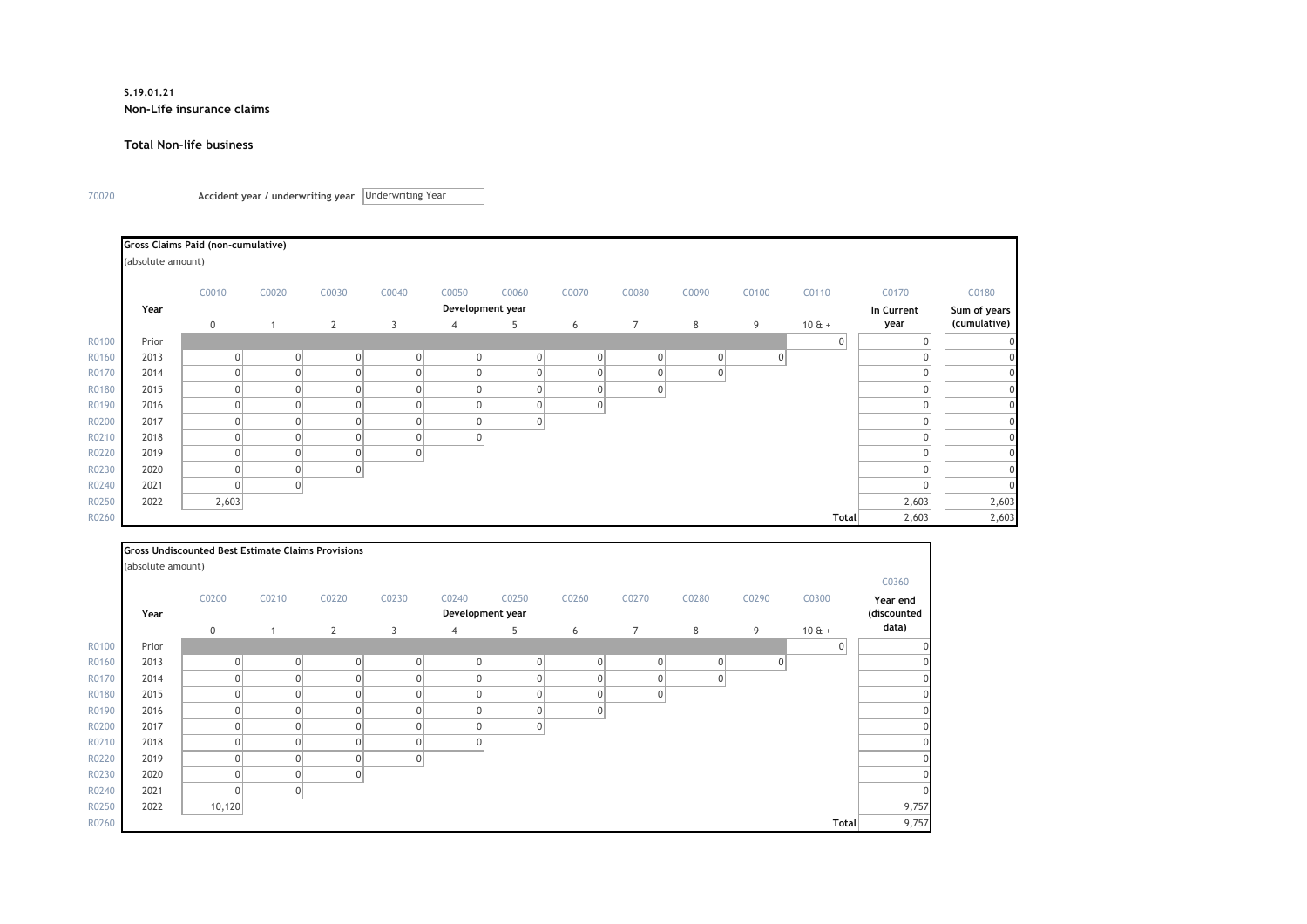#### **S.23.01.01 Own Funds**

#### **Basic own funds before deduction for participations in other financial sector as foreseen in article 68 of Delegated Regulation 2015/35 Total Tier 1**

- R0010 Ordinary share capital (gross of own shares)
- R0030 Share premium account related to ordinary share capital
- R0040 Initial funds, members' contributions or the equivalent basic own-fund item for mutual and mutual-type undertakings
- $R0050$  Subordinated mutual member accounts
- 
- 
- R0110 Share premium account related to preference shares
- R0130 Reconciliation reserve
- 
- R0160 An amount equal to the value of net deferred tax assets
- R0180 Other own fund items approved by the supervisory authority as basic own funds not specified above

#### R0230 **Deductions for participations in financial and credit institutions** 0

#### **Ancillary own funds**

- R0300 Unpaid and uncalled ordinary share capital callable on demand 0
- R0310 Unpaid and uncalled initial funds, members' contributions or the equivalent basic own fund item for mutual and mutual type undertakings, callable on demand 0
- R0320 Unpaid and uncalled preference shares callable on demand 0
- R0330 A legally binding commitment to subscribe and pay for subordinated liabilities on demand 0
- R0340 Letters of credit and guarantees under Article 96(2) of the Directive 2009/138/EC 0
- R0350 Letters of credit and guarantees other than under Article 96(2) of the Directive 2009/138/EC 0
- R0360 Supplementary members calls under first subparagraph of Article 96(3) of the Directive 2009/138/EC 0
- R0370 Supplementary members calls other than under first subparagraph of Article 96(3) of the Directive 2009/138/EC 009/138/EC
- R0390 Other ancillary own funds 0
- 

#### **Available and eligible own funds**

- R0500 Total available own funds to meet the SCR
- R0510 Total available own funds to meet the MCR
- R0540 Total eligible own funds to meet the SCR
- R0550 Total eligible own funds to meet the MCR

#### R0620 **Ratio of Eligible own funds to SCR** 215.14% **Properties and Eligibity Control 215.14%**

R0640 **Ratio of Eligible own funds to MCR** 372.68%

#### **Reconcilliation reserve** C0060

- R0700 Excess of assets over liabilities 16,057
- R0710 Own shares (held directly and indirectly) 0
- R0720 Foreseeable dividends, distributions and charges
- R0730 Other basic own fund items 20,000
- R0740 Adjustment for restricted own fund items in respect of matching adjustment portfolios and ring fenced funds 000 and ring fermed funds 000 and ring fenced funds 000 and ring fenced funds 000 and ring fenced funds 000
- R0760 **Reconciliation reserve**  $-3,943$

#### **Expected profits**

- R0770 Expected profits included in future premiums (EPIFP) Life business
- R0780 Expected profits included in future premiums (EPIFP) Non- life business 108
- R0790 **Total Expected profits included in future premiums (EPIFP)** 108

| Basic own funds before deduction for participations in other financial sector as foreseen in article 68 of Delegated Regulation 2015/35                                           | Total    | Tier 1<br>unrestricted | Tier 1<br>restricted | Tier 2 | Tier 3 |
|-----------------------------------------------------------------------------------------------------------------------------------------------------------------------------------|----------|------------------------|----------------------|--------|--------|
|                                                                                                                                                                                   | C0010    | C0020                  | C0030                | C0040  | C0050  |
| R0010 Ordinary share capital (gross of own shares)                                                                                                                                | 20       | 20                     |                      |        |        |
| R0030 Share premium account related to ordinary share capital                                                                                                                     | 19,980   | 19,980                 |                      |        |        |
| R0040 Initial funds, members' contributions or the equivalent basic own-fund item for mutual and mutual-type undertakings                                                         |          |                        |                      |        |        |
| R0050 Subordinated mutual member accounts                                                                                                                                         |          |                        |                      |        |        |
| R0070 Surplus funds                                                                                                                                                               |          |                        |                      |        |        |
| R0090 Preference shares                                                                                                                                                           |          |                        |                      |        |        |
| R0110 Share premium account related to preference shares                                                                                                                          |          |                        |                      |        |        |
| R0130 Reconciliation reserve                                                                                                                                                      | $-3,943$ | $-3,943$               |                      |        |        |
| R0140 Subordinated liabilities                                                                                                                                                    |          |                        |                      |        |        |
| R0160 An amount equal to the value of net deferred tax assets                                                                                                                     |          |                        |                      |        |        |
| R0180 Other own fund items approved by the supervisory authority as basic own funds not specified above                                                                           |          |                        |                      |        |        |
| R0220 Own funds from the financial statements that should not be represented by the reconciliation reserve and do not meet the criteria to be classified as Solvency II own funds |          |                        |                      |        |        |
| R0230 Deductions for participations in financial and credit institutions                                                                                                          |          |                        |                      |        |        |
| R0290 Total basic own funds after deductions                                                                                                                                      | 16,057   | 16,057                 |                      |        |        |



| U | 16,057 | 16,057 |
|---|--------|--------|
| 0 | 16,057 | 16,057 |
| υ | 16,057 | 16,057 |
| 0 | 16,057 | 16,057 |
|   |        |        |





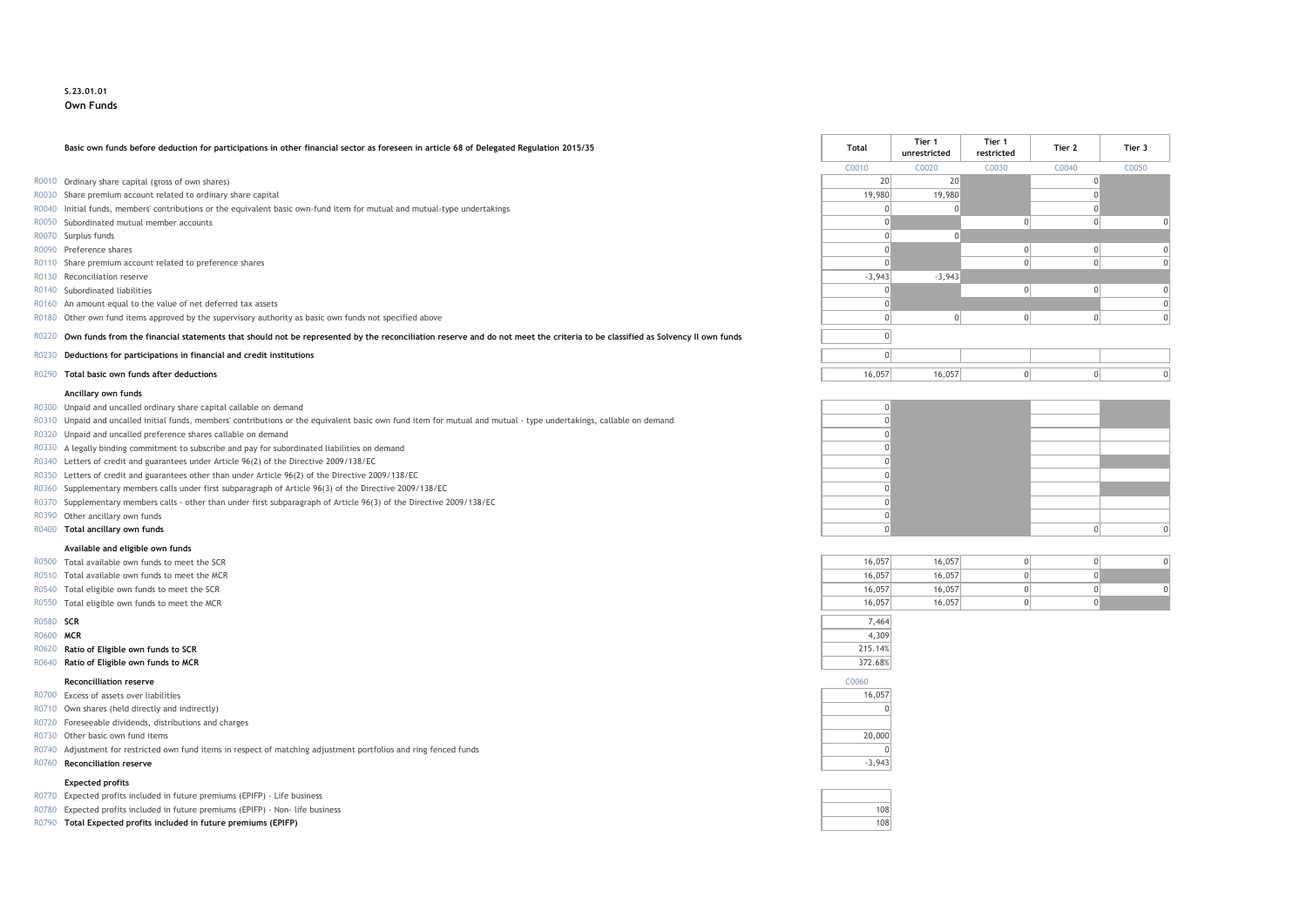#### **S.25.01.21 Solvency Capital Requirement - for undertakings on Standard Formula**

|       |                                                                                             | <b>Gross solvency</b><br>capital requirement | <b>USP</b>                      | Simplifications                              |
|-------|---------------------------------------------------------------------------------------------|----------------------------------------------|---------------------------------|----------------------------------------------|
|       |                                                                                             | C0110                                        | C0090                           | C0120                                        |
|       | R0010 Market risk                                                                           | 300                                          |                                 |                                              |
| R0020 | Counterparty default risk                                                                   | 4,957                                        |                                 |                                              |
| R0030 | Life underwriting risk                                                                      | $\mathbf{0}$                                 |                                 |                                              |
| R0040 | Health underwriting risk                                                                    | $\mathbf{0}$                                 |                                 |                                              |
| R0050 | Non-life underwriting risk                                                                  | 2,584                                        |                                 |                                              |
| R0060 | Diversification                                                                             | $-1,112$                                     |                                 |                                              |
|       |                                                                                             |                                              | USP Key                         |                                              |
| R0070 | Intangible asset risk                                                                       | $\mathbf{0}$                                 | For life underwriting risk:     |                                              |
|       |                                                                                             |                                              |                                 | 1 - Increase in the amount of annuity        |
| R0100 | <b>Basic Solvency Capital Requirement</b>                                                   | 6,729                                        | benefits<br>9 - None            |                                              |
|       |                                                                                             |                                              | For health underwriting risk;   |                                              |
|       | <b>Calculation of Solvency Capital Requirement</b>                                          | C0100                                        |                                 | 1 - Increase in the amount of annuity        |
| R0130 | Operational risk                                                                            | 734                                          | benefits                        | 2 - Standard deviation for NSLT health       |
| R0140 | Loss-absorbing capacity of technical provisions                                             | $\mathbf{0}$                                 | premium risk                    |                                              |
| R0150 | Loss-absorbing capacity of deferred taxes                                                   |                                              | premium risk                    | 3 - Standard deviation for NSLT health gross |
| R0160 | Capital requirement for business operated in accordance with Art. 4 of Directive 2003/41/EC | $\mathbf{0}$                                 |                                 | 4 - Adjustment factor for non-proportional   |
| R0200 | Solvency Capital Requirement excluding capital add-on                                       | 7,464                                        | reinsurance                     | 5 - Standard deviation for NSLT health       |
| R0210 | Capital add-ons already set                                                                 | $\Omega$                                     | reserve risk                    |                                              |
| R0220 | Solvency capital requirement                                                                | 7,464                                        | 9 - None                        |                                              |
|       |                                                                                             |                                              | For non-life underwriting risk: |                                              |
|       | Other information on SCR                                                                    |                                              | reinsurance                     | 4 - Adjustment factor for non-proportional   |
| R0400 | Capital requirement for duration-based equity risk sub-module                               | $\mathbf{0}$                                 | premium risk                    | 6 - Standard deviation for non-life          |
| R0410 | Total amount of Notional Solvency Capital Requirements for remaining part                   | $\mathbf{0}$                                 |                                 | 7 - Standard deviation for non-life gross    |
| R0420 | Total amount of Notional Solvency Capital Requirements for ring fenced funds                | $\mathbf 0$                                  | premium risk                    | 8 - Standard deviation for non-life          |
| R0430 | Total amount of Notional Solvency Capital Requirements for matching adjustment portfolios   | $\mathbf{0}$                                 | reserve risk                    |                                              |
| R0440 | Diversification effects due to RFF nSCR aggregation for article 304                         | $\mathbf 0$                                  | 9 - None                        |                                              |
|       |                                                                                             |                                              |                                 |                                              |
|       | Approach to tax rate                                                                        | C0109                                        |                                 |                                              |
| R0590 | Approach based on average tax rate                                                          | Not applicable                               |                                 |                                              |
|       |                                                                                             |                                              |                                 |                                              |
|       | Calculation of loss absorbing capacity of deferred taxes                                    | <b>LAC DT</b>                                |                                 |                                              |
|       |                                                                                             | C0130                                        |                                 |                                              |
|       | R0640 LAC DT                                                                                |                                              |                                 |                                              |
| R0650 | LAC DT justified by reversion of deferred tax liabilities                                   | $\mathbf 0$                                  |                                 |                                              |
| R0660 | LAC DT justified by reference to probable future taxable economic profit                    | $\mathbf 0$                                  |                                 |                                              |
| R0670 | LAC DT justified by carry back, current year                                                | $\mathbf 0$                                  |                                 |                                              |
| R0680 | LAC DT justified by carry back, future years                                                | $\mathbf{0}$                                 |                                 |                                              |
|       | R0690 Maximum LAC DT                                                                        | $\mathbf{0}$                                 |                                 |                                              |
|       |                                                                                             |                                              |                                 |                                              |

- 
- R0690 Maximum LAC DT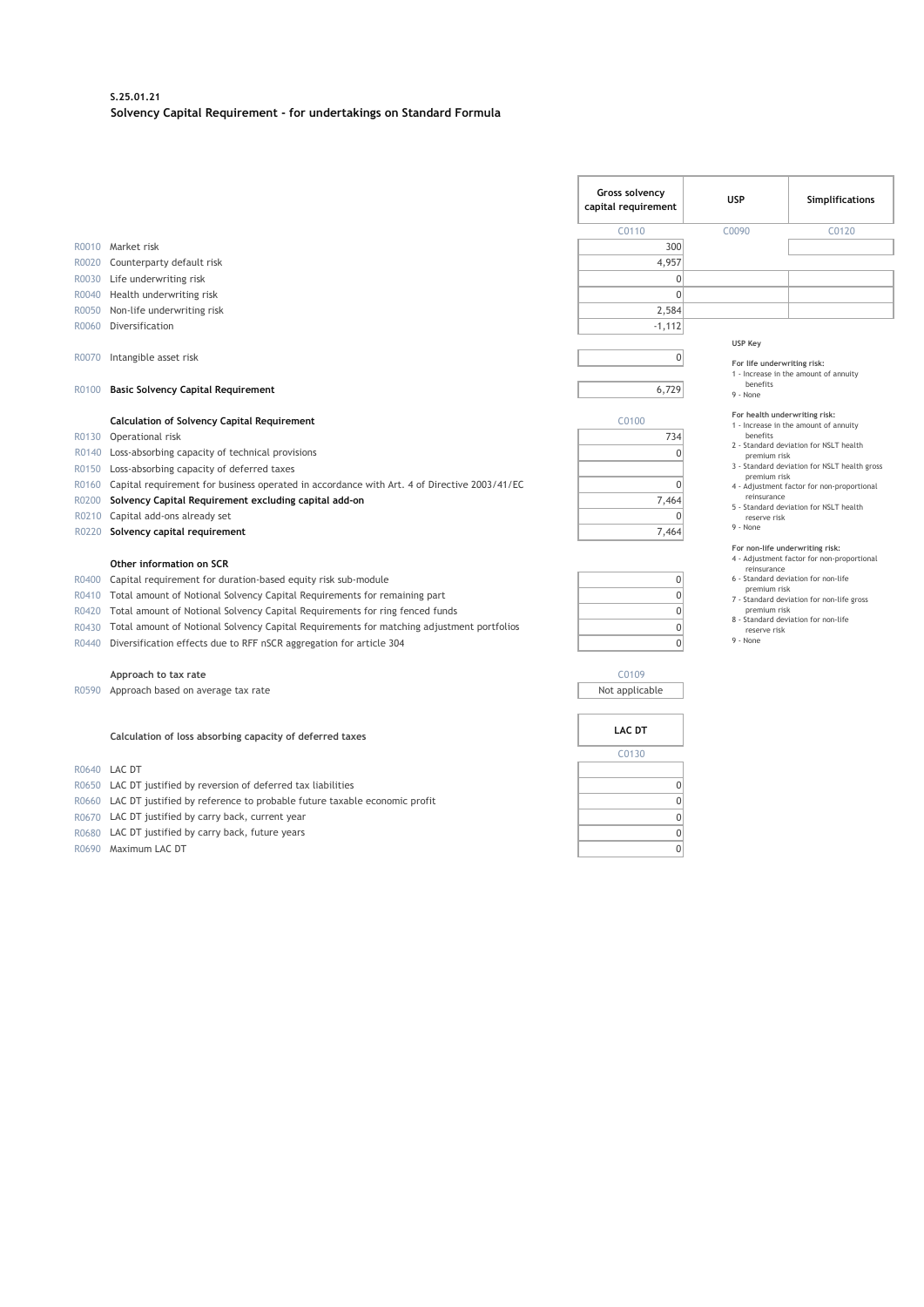#### **S.28.01.01 Minimum Capital Requirement - Only life or only non-life insurance or reinsurance activity**

|           | Linear formula component for non-life insurance and reinsurance obligations | C0010 |                                                                              |                                                                   |
|-----------|-----------------------------------------------------------------------------|-------|------------------------------------------------------------------------------|-------------------------------------------------------------------|
|           | R0010 MCR <sub>NL</sub> Result                                              | 479   |                                                                              |                                                                   |
|           |                                                                             |       | Net (of<br>reinsurance/SPV) best<br>estimate and TP<br>calculated as a whole | Net (of reinsurance)<br>written premiums in<br>the last 12 months |
|           |                                                                             |       | C0020                                                                        | C0030                                                             |
| R0020     | Medical expense insurance and proportional reinsurance                      |       | $\overline{0}$                                                               |                                                                   |
| R0030     | Income protection insurance and proportional reinsurance                    |       | $\mathbf 0$                                                                  |                                                                   |
| R0040     | Workers' compensation insurance and proportional reinsurance                |       | $\mathbf 0$                                                                  |                                                                   |
| R0050     | Motor vehicle liability insurance and proportional reinsurance              |       | $\mathbf 0$                                                                  |                                                                   |
| R0060     | Other motor insurance and proportional reinsurance                          |       | $\mathbf{0}$                                                                 |                                                                   |
| R0070     | Marine, aviation and transport insurance and proportional reinsurance       |       | 1,566                                                                        | 1,837                                                             |
| R0080     | Fire and other damage to property insurance and proportional reinsurance    |       | $\mathbf 0$                                                                  |                                                                   |
| R0090     | General liability insurance and proportional reinsurance                    |       | $\mathbf 0$                                                                  |                                                                   |
| R0100     | Credit and suretyship insurance and proportional reinsurance                |       | $\mathbf{0}$                                                                 |                                                                   |
| R0110     | Legal expenses insurance and proportional reinsurance                       |       | 341                                                                          | 336                                                               |
| R0120     | Assistance and proportional reinsurance                                     |       | 0                                                                            |                                                                   |
| R0130     | Miscellaneous financial loss insurance and proportional reinsurance         |       | $\mathbf{0}$                                                                 |                                                                   |
| R0140     | Non-proportional health reinsurance                                         |       | $\mathbf{0}$                                                                 |                                                                   |
| R0150     | Non-proportional casualty reinsurance                                       |       | $\mathbf 0$                                                                  |                                                                   |
| R0160     | Non-proportional marine, aviation and transport reinsurance                 |       | $\boldsymbol{0}$                                                             |                                                                   |
| R0170     | Non-proportional property reinsurance                                       |       | $\mathbf 0$                                                                  |                                                                   |
|           | Linear formula component for life insurance and reinsurance obligations     | C0040 |                                                                              |                                                                   |
| R0200     | MCR <sub>L</sub> Result                                                     | 0     |                                                                              |                                                                   |
|           |                                                                             |       | Net (of<br>reinsurance/SPV) best<br>estimate and TP<br>calculated as a whole | Net (of<br>reinsurance/SPV) total<br>capital at risk              |
|           |                                                                             |       | C0050                                                                        | C0060                                                             |
| R0210     | Obligations with profit participation - guaranteed benefits                 |       |                                                                              |                                                                   |
| R0220     | Obligations with profit participation - future discretionary benefits       |       |                                                                              |                                                                   |
| R0230     | Index-linked and unit-linked insurance obligations                          |       |                                                                              |                                                                   |
| R0240     | Other life (re)insurance and health (re)insurance obligations               |       |                                                                              |                                                                   |
| R0250     | Total capital at risk for all life (re)insurance obligations                |       |                                                                              |                                                                   |
|           | <b>Overall MCR calculation</b>                                              | C0070 |                                                                              |                                                                   |
| R0300     | Linear MCR                                                                  | 479   |                                                                              |                                                                   |
| R0310 SCR |                                                                             | 7,464 |                                                                              |                                                                   |
|           | R0320 MCR cap                                                               | 3,359 |                                                                              |                                                                   |
|           | R0330 MCR floor                                                             | 1,866 |                                                                              |                                                                   |
| R0340     | Combined MCR                                                                | 1,866 |                                                                              |                                                                   |
| R0350     | Absolute floor of the MCR                                                   | 4,309 |                                                                              |                                                                   |
|           | R0400 Minimum Capital Requirement                                           | 4,309 |                                                                              |                                                                   |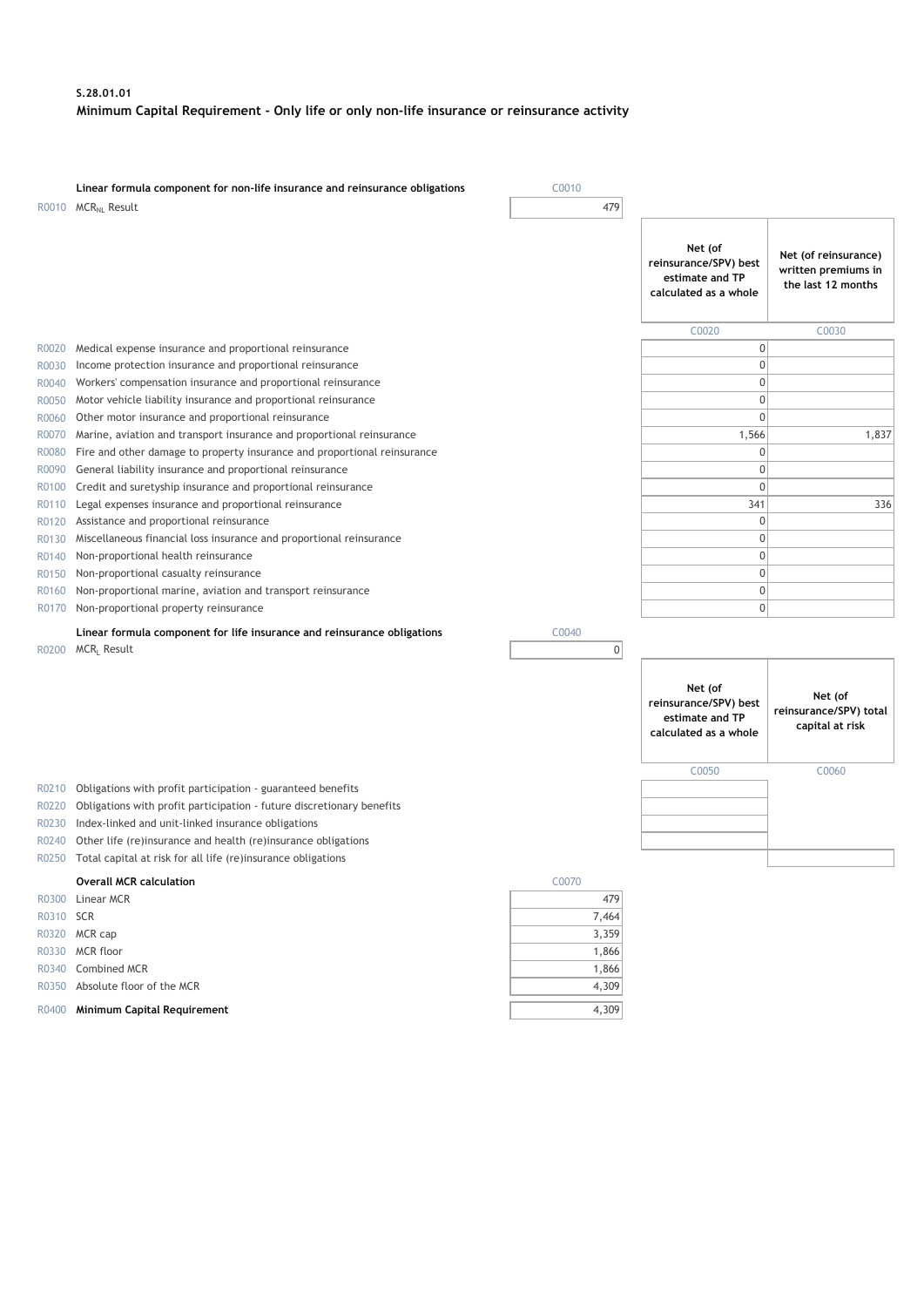

Deloitte Limited 24 Spyrou Kyprianou Avenue CY-1075 Nicosia, Cyprus Mail: P.O.Box 21675 CY-1512 Nicosia, Cyprus

Tel: +357 22 360 300 Eax: +357 22 360 400 infonicosia@deloitte.com www.deloitte.com/cv

## **Independent Auditor's Report**

To the Members of The London P&I Insurance Company (Europe) Limited

#### Report on the Audit of the relevant elements of the Solvency and Financial Condition **Report**

#### **Opinion**

We have audited the following Solvency II Quantitative Reporting Templates ("QRTs") contained in Annex I to Commission Implementing Regulation (EU) No 2015/2452 of 2 December 2015, of The London P&I Insurance Company (Europe) Limited (the "Company"), prepared as at 20 February 2022:

- S.02.01.02 Balance sheet  $\bullet$
- S.17.01.02 Non-Life Technical Provisions  $\bullet$
- S.23.01.01 Own funds
- S.25.01.21 Solvency Capital Requirement for undertakings on Standard Formula
- S.28.01.01 Minimum Capital Requirement Only life or only non-life insurance or reinsurance activity

The above QRTs are collectively referred to for the remainder of this report as "the relevant QRTs of the Solvency and Financial Condition Report".

In our opinion, the information in the relevant QRTs of the Solvency and Financial Condition Report as at 20 February 2022 is prepared, in all material respects, in accordance with the Insurance and Reinsurance Services and other Related Issues Law of 2016, the Commission Delegated Regulation (EU) 2015/35, the Commission Delegated Regulation (EU) 2016/467, the Commission Delegated Regulation (EU) 2019/981, the relevant EU Commission's Implementing Regulations and the relevant Orders of the Superintendent of Insurance (collectively "the Framework").

#### **Basis for Opinion**

We conducted our audit in accordance with International Standards on Auditing (ISAs). Our responsibilities under those standards are further described in the Auditor's Responsibilities for the Audit of the relevant QRTs of the Solvency and Financial Condition Report section of our report. We are independent of the Company in accordance with the International Ethics Standards Board for Accountants' International Code of Ethics for Professional Accountants (including International Independence Standards) (IESBA Code) together with the ethical requirements that are relevant to our audit of the relevant QRTs of the Solvency and Financial Condition Report in Cyprus, and we have fulfilled our other ethical responsibilities in accordance with these requirements and the IESBA Code. We believe that the audit evidence we have obtained is sufficient and appropriate to provide a basis for our opinion.



Deloitte refers to one or more of Deloitte Touche Tohmatsu Limited ("DTTL"), its global network of member firms, and their related entities (collectively, the "Deloitte organisation"). DTTL (also referred to as "Deloitte G

Deloitte & Touche (M.E.) LLP (DME) is the affiliate for the territories of the Middle £ast and Cyprus of Deloitte NSE LLP ("NSE"), a UK limited llability partnership<br>and member firm of DTTL. Deloitte Limited, a private li

#### Offices: Nicosia, Limassol

This communication contains information which is confidential. It is exclusively to the intended recipient(s), if you are not the Intended recipient(s), please: (1)<br>notify the sender by forwarding this communication and de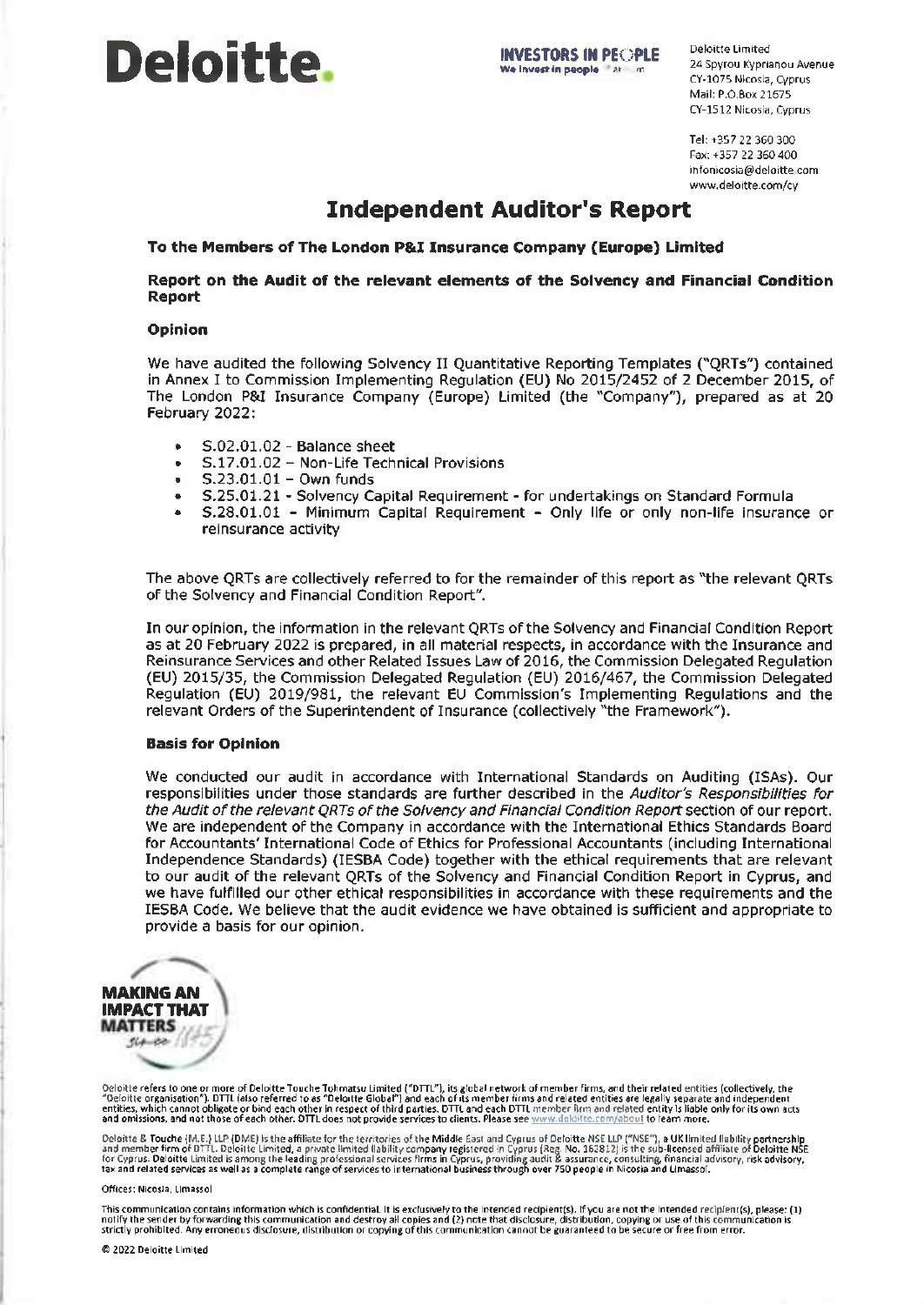# **Deloitte**

## **Independent Auditor's Report (continued)**

#### To the Members of The London P&I Insurance Company (Europe) Limited

#### **Emphasis of Matter**

We draw attention to the 'Valuation for solvency purposes' and 'Capital Management' and other relevant disclosures sections of the Solvency and Financial Condition Report, which describe the basis of preparation. The Solvency and Financial Condition Report is prepared in compliance with the Framework, and therefore in accordance with a special purpose financial reporting framework. As a result, the Solvency and Financial Condition Report may not be suitable for another purpose. Our opinion is not modified in respect of this matter.

#### **Other information**

The Board of Directors is responsible for the Other information. The Other information comprises certain narrative sections and certain QRTs of the Solvency and Financial Condition Report as listed below:

Narrative sections:

- **Business and performance**
- Valuation for solvency purposes
- $\bullet$ Capital management

QRTs (contained in Annex I to Commission Implementing Regulation (EU) No 2015/2452 of 2 December 2015):

- $\mathbf{0}$ S.05.01.02 - Premiums, claims and expenses by line of business
- S.05.02.01 Premiums, claims and expenses by country
- S.19.01.21 Non-Life insurance claims  $\bullet$  .

Our opinion on the relevant QRTs of the Solvency and Financial Condition Report does not cover the Other information listed above and we do not express any form of assurance conclusion thereon.

In connection with our audit of the Solvency and Financial Condition Report, our responsibility is to read the Other information and, in doing so, consider whether the Other information is materially inconsistent with the relevant elements of the Solvency and Financial Condition Report, or our knowledge obtained in the audit, or otherwise appears to be materially misstated. If, based on the work we have performed, we conclude that there is a material misstatement of this Other information, we are required to report that fact. We have nothing to report in this regard.

#### Responsibilities of the Board of Directors for the Solvency and Financial Condition **Report**

The Board of Directors is responsible for the preparation of the Solvency and Financial Condition Report in accordance with the Framework.

The Board of Directors is also responsible for such internal control as the Board of Directors determines is necessary to enable the preparation of a Solvency and Financial Condition Report that is free from material misstatement, whether due to fraud or error.

In preparing the Solvency and Financial Condition Report, the Board of Directors is responsible for assessing the Company's ability to continue as a going concern, disclosing, as applicable, matters related to going concern and using the going concern basis of accounting unless the Board of Directors either intends to liquidate the Association or to cease operations, or has no realistic alternative but to do so.

The Board of Directors is responsible for overseeing the Company's financial reporting process.